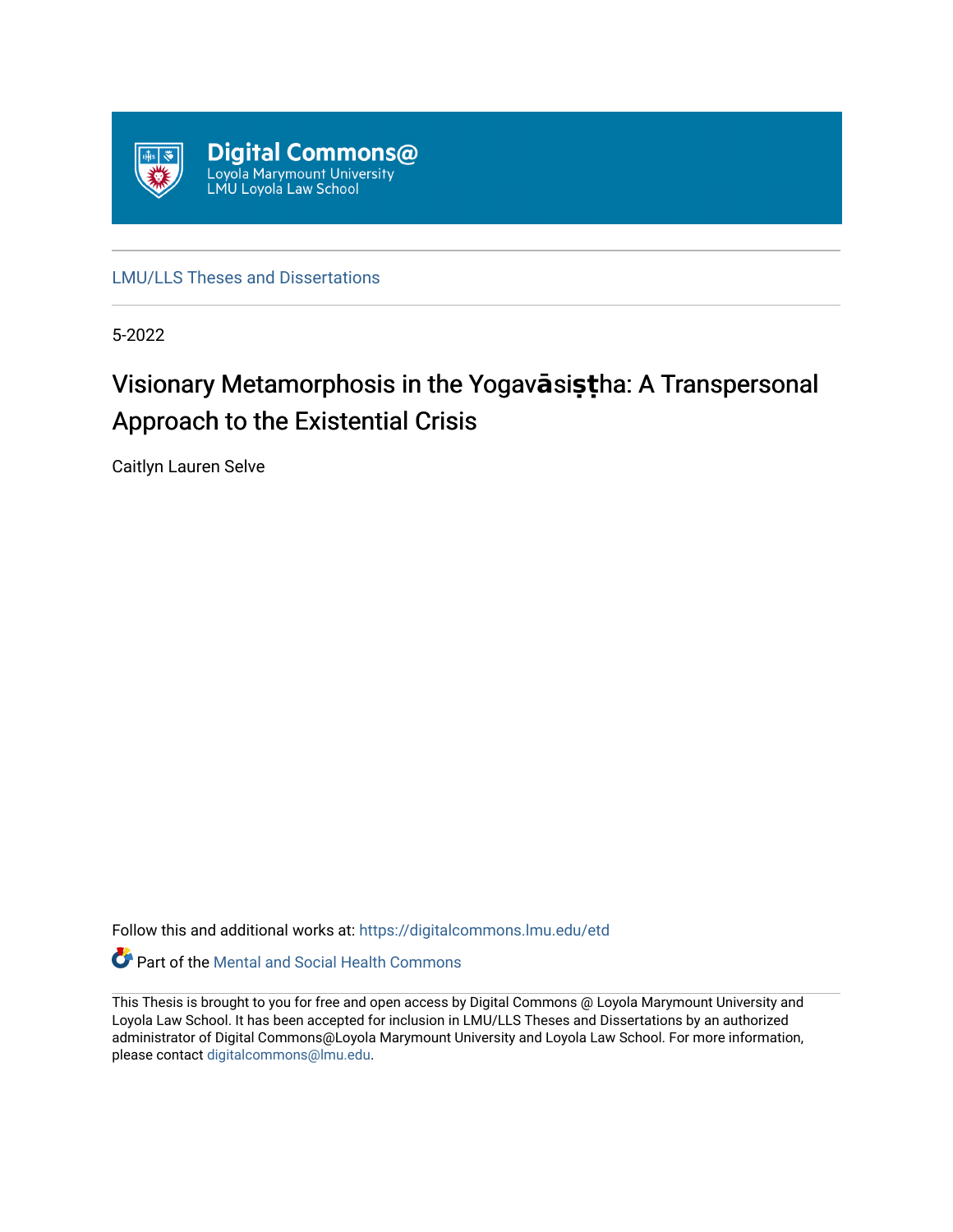Visionary Metamorphosis in the *Yogavāsiṣṭha*:

A Transpersonal Approach to the Existential Crisis

by

Caitlyn Lauren Selve

A thesis presented to the

Faculty of the Department of Yoga Studies Loyola Marymount University

In partial fulfillment of the Requirements for the Degree Master of Arts in Yoga Studies

YGST 6096: Writing and Research Seminar Christopher Key Chapple, PhD May 2022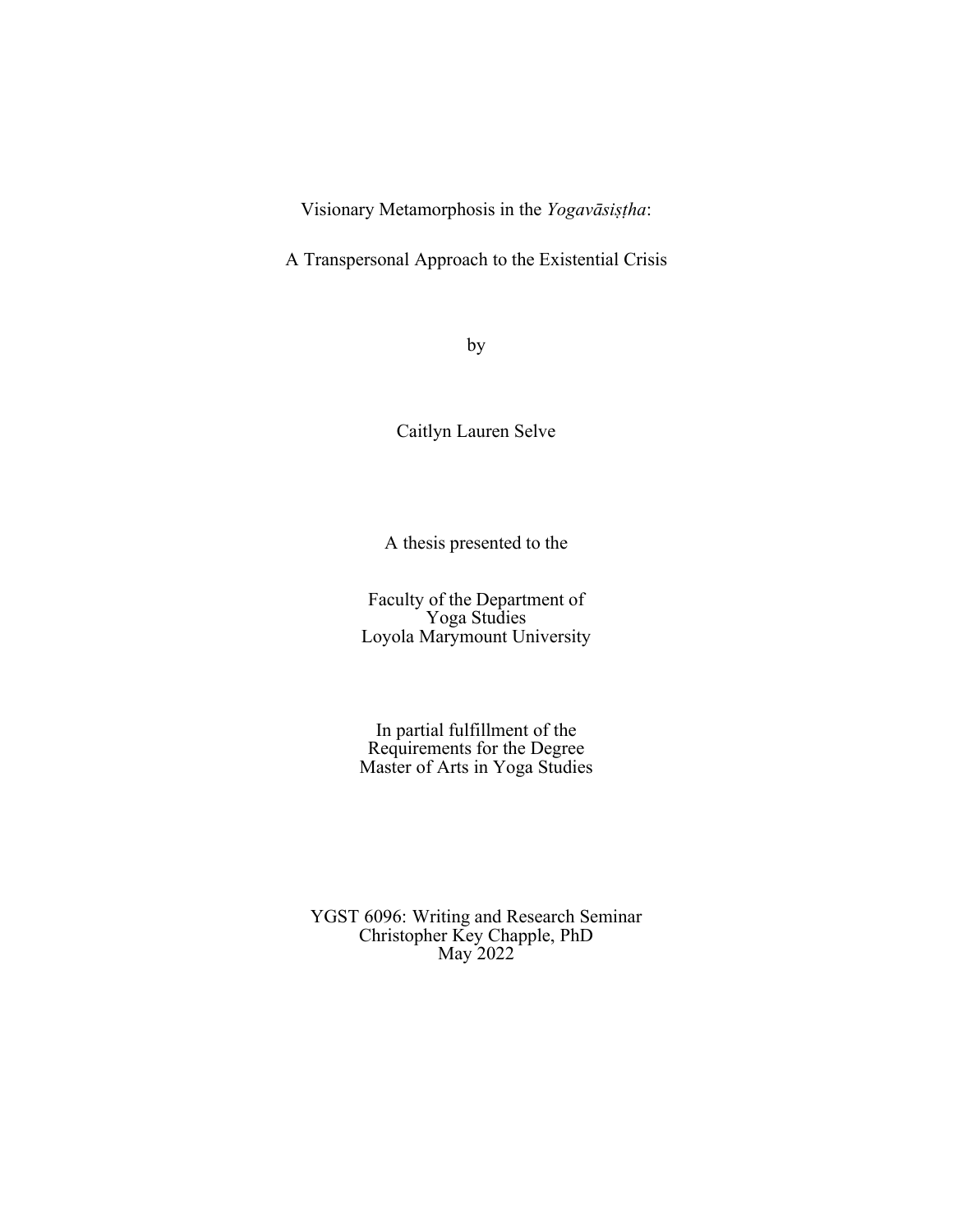#### ABSTRACT

This paper presents an unconventional approach to the existential crisis according to the transpersonal psychology of the eleventh century text, *Yogavāsiṣṭha*. An existential crisis is a general term used to signify a subjective experience of emotional distress as it relates to certain objective realities of human existence. This paper builds off key concepts ("givens") from the field of existential psychotherapy, including death, isolation, freedom, and meaninglessness, provided by psychoanalyst Irvin D. Yalom, illuminating how the crisis is addressed in contemporary psychotherapeutic settings. Brief attention is given to the Western academic roots of existential psychotherapy, including areas of continental philosophy and humanistic psychology; this reveals a stark implication regarding general Western approaches: alleviation of the existential crisis requires a humanistic intervention, the individualist pursuit toward selfidentity. Although this addresses the significance of human will and agency, it fails to take into consideration existence as a complex whole, suggesting a dualistic understanding of what it means to *be* in the world—the self in contrast to other living beings, the universe, the cosmos. This thesis proposes to expand the humanistic approach, responding to the existential crisis through the transpersonal Yoga of the *Yogavāsiṣṭha*, whose captivating mythological-like stories illustrate overcoming crises of human existence through a nondual, mind-only philosophy, emphasizing the importance of cultivating nonattachment, effort, and creativity to live a life of selfless action. Four narratives are explicated as well as the transpersonal techniques used to overcome the internal conflict perpetuated by Yalom's "givens" of existence. By working with dreams, inquiring into reincarnation, contemplating on the five great elements, and expressing narrative, realization of *S*elf-identity (with a capital 'S') removes the veil of ignorance overshadowing perception of an existential crisis, thus elucidating a visionary metamorphosis.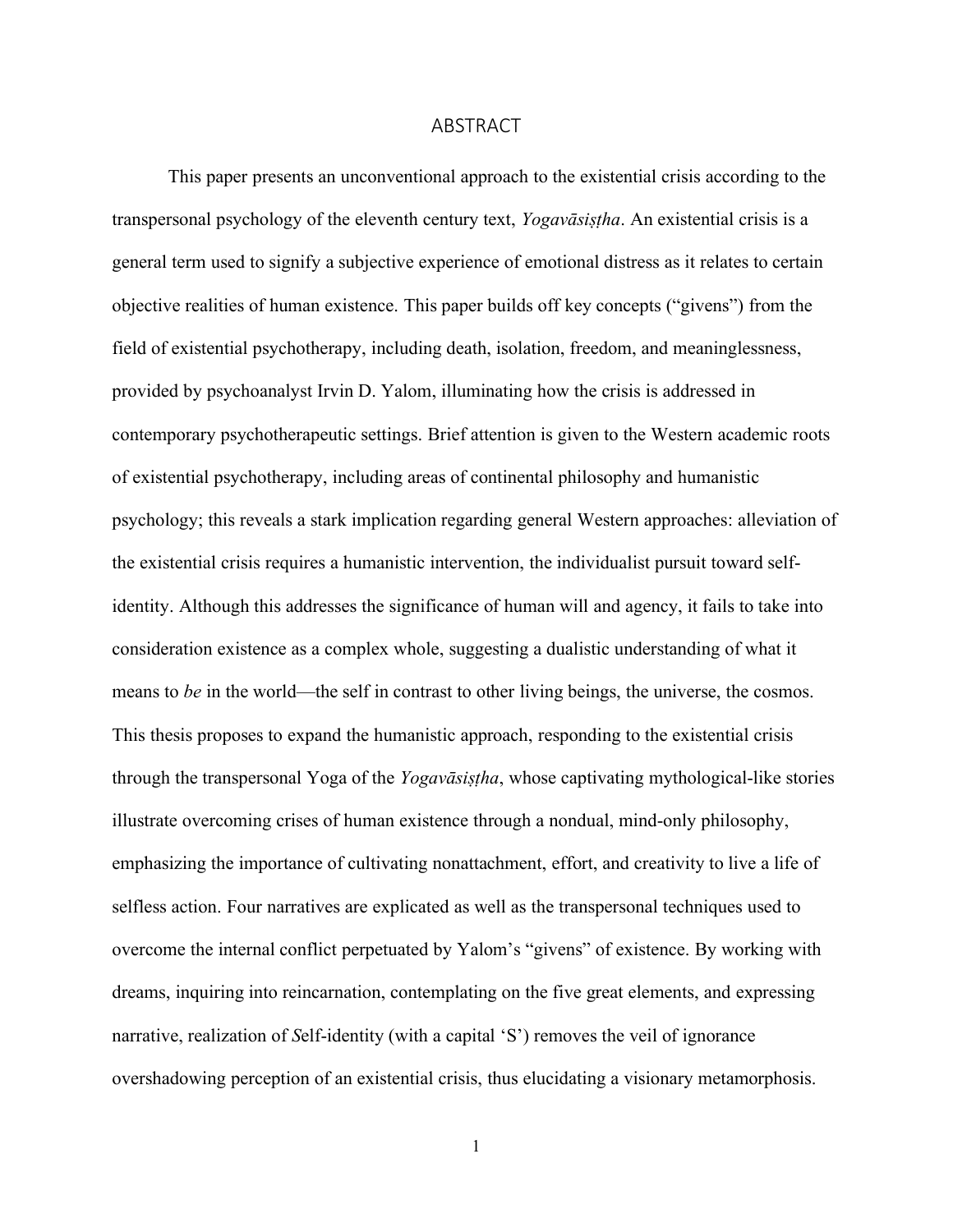# 1 Introduction

## 1.1 The Personal

The early hours of the sunny, chilly February morning have stuck with me for nearly a decade. I was eighteen at the time, sitting at a coffee shop off campus from my community college, spending time before for my next class, physical anthropology, to commence. I can still remember how the sweet aromatic spices of my chai tea latte and the melancholic melody of *Bon Iver* had seemingly perpetuated a dark realization to flood my being. Perhaps it was the sensual pleasure of these mundane events that triggered the realization; although I suspect that it was their monotony, rather than the events themselves, that froze my inner world as I sat there amid the busyness of college students getting their daily dose of caffeine.

I couldn't understand why I was there—obviously, I was there to waste some time before my next class, but I couldn't comprehend the weight of my existence sitting amongst dozens of other young college students doing more-or-less the same as myself. It didn't matter whether I recognized their faces or that we attended the same college, striving towards academic success that would secure us a future life with the necessities to thrive. Our individual backgrounds, aspirations, desires, fears, and everything else that composed our individuality, had dissipated. The weariness of simply existing in *that* moment at *that* coffee shop on *that* specific February morning, rendered no logical meaning for me. Questions flooded my psyche: 'Was it solely because of chance? Was I free to even make the decision to be here?' As far as I was concerned, the reason any of us were there was to no will of our own, despite the previous chain of events leading us to believe that that was the case. 'Why, then, on a larger scale, am I here, breathing the stress and joy of college?' I could very well be at home still breathing the stress and joy of being home, but that wouldn't wash away the core of these realities. It was existence itself, the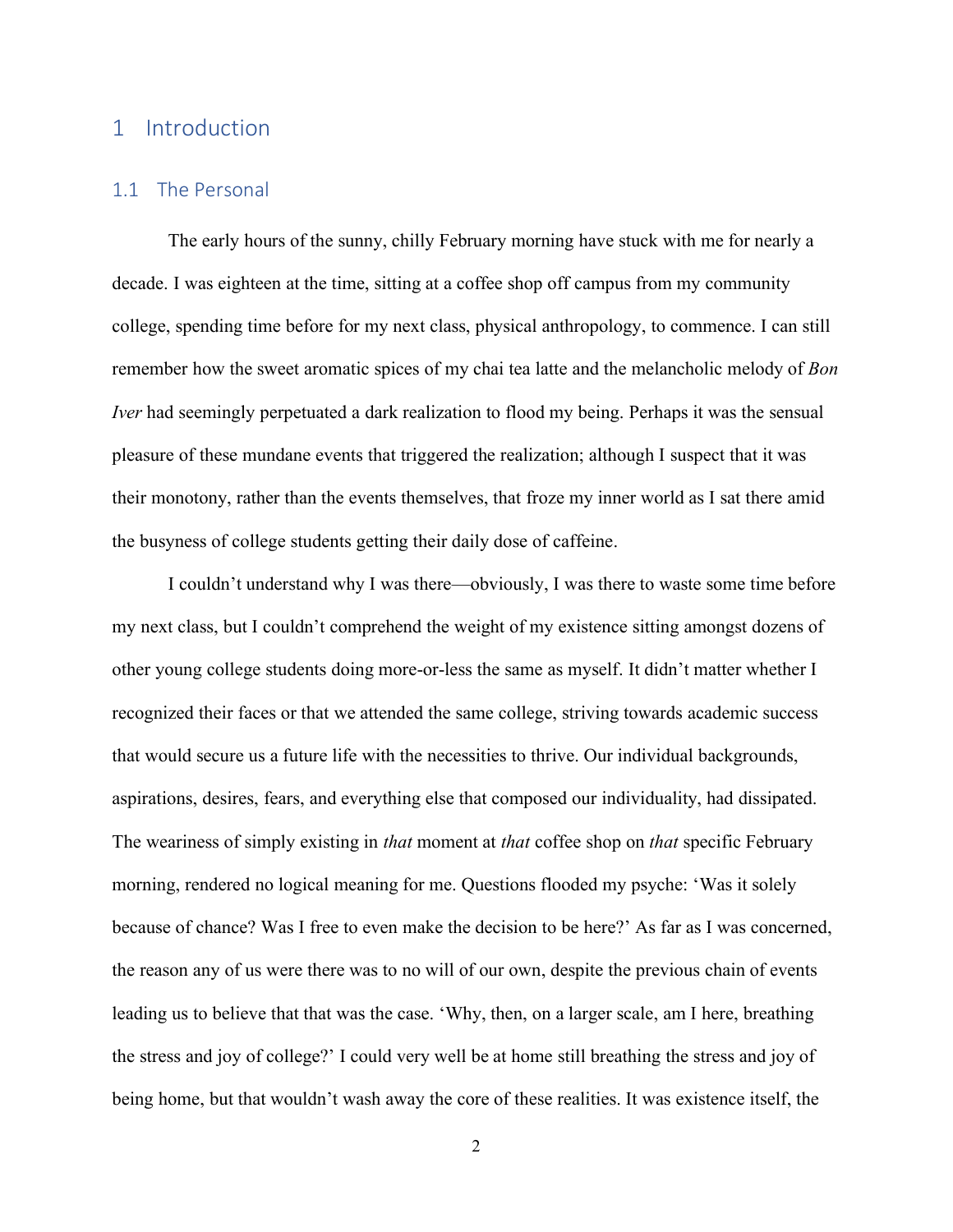mere fact that I was alive, that filled me with absolute dread and anxiety. Now, don't get me wrong, dread and anxiety were not new internal responses for me, and oftentimes I was familiar with them because I could pinpoint and identify the source of their arousal, i.e., lying outside of my being. What made this dread and anxiety different was the fact that I could not find the location of its origin outside of myself—it was coming from deep within. I was bound to carry it everywhere I went, with whoever I was with.

The realizations of that fateful February morning shifted my outlook on life. There was no meaning to be found in the dull routines of school, part-time work, and how I spent "free" time. It didn't matter what "path" I chose because I fundamentally believed that all were set within a deterministic framework that was to no will of my own, much like sheep bred in the hands of a shepherd. To believe that my existence, just one out of nearly eight billion, truly mattered, was absurd. The chances that I would make any difference in the world was slim to none; whatever role I played throughout life will very well be filled by another, just as I had filled the role of those before me. The thought of continuing life to endure the inevitable suffering gnawed the core of my being.

What I have just described is a personal reflection of my first realized existential crisis. I had no label for this experience at the time, nor did I understand the gravity of its implications on my physical, mental, and spiritual wellbeing in the years to come. It was not until I became profoundly interested in world philosophies that I realized that my experience, though unique to my being, was far from unique to the human species.

#### 1.2 The Crisis of Existence

On the one hand, the existential crisis seems to be a sincere, confounding universal phenomenon that tends to manifest organically—often without identifiable reason—within the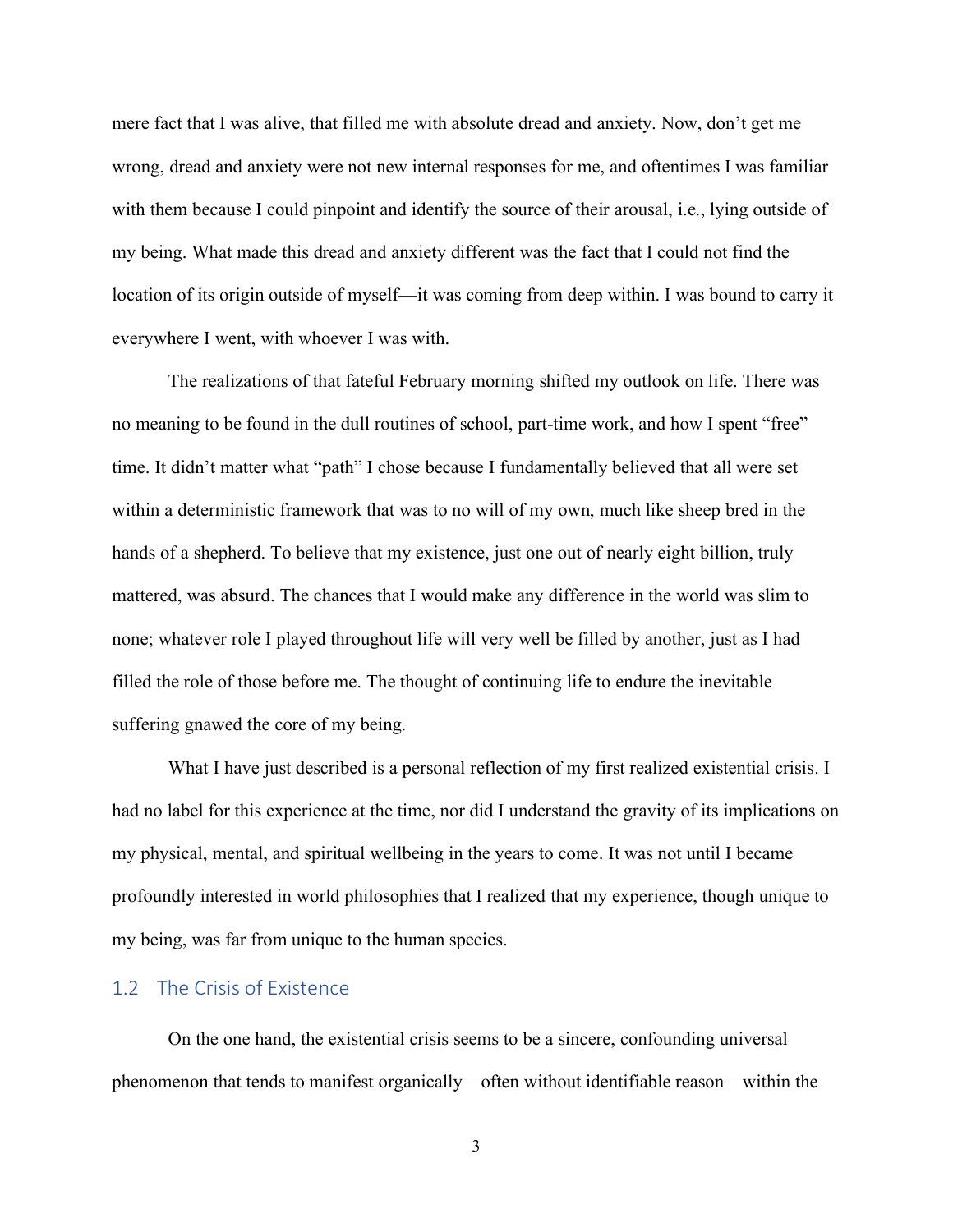average individual, but on the other, its idiosyncratic subjectivity makes the phenomenon less of an objective problem than an experiential one, thereby highlighting the complexity of the crisis in relation to quantifiable solutions. Despite the general simplicity of basic existential concepts they are, after all, inherent to us all—the crisis is rather difficult to define in one definition.

According to contemporary American psychiatrist Irvin D. Yalom, the existential crisis is identified as "a conflict that flows from the individual's confrontation with the *givens of existence*… [that is,] certain ultimate concerns, certain intrinsic properties that are a part, and an inescapable part of the human being's existence in the world."<sup>1</sup> The "givens" of existence, continues Yalom, are death, isolation, freedom, and meaninglessness. These four realities are presupposed as inevitable facts of all human existence—all individual experience stems from and is determined to such fates. Hence, the crisis is essentially a conflict of one's subjective awareness coming face-to-face with the four givens—not as a realization of the fact, but as an internalized awareness of one's own mortality—resulting in emotional turmoil (e.g., dread, anxiety, despair) which oftentimes leads to physical, mental, and spiritual debilitation. Put simply, existential theologian Paul Tillich says that "anxiety is a state in which being is aware of its possible nonbeing," that "anxiety is the existential awareness of nonbeing."<sup>2</sup>

The inevitability of death strikes one as both obvious and intangible. Death is always a looming possibility at any moment, and most will endure its presence upon others before it comes for ourselves. And yet, we live without ever truly preparing ourselves for the end. Indeed, we tend to live so much to the fullest in these bodies that the mere thought of it one day coming to an end floods our psyche with fear and despair. If we are all destined to die at some point—at any point, really—then what is the point of existing at all? Nothing lasts forever, yet we continue

<sup>&</sup>lt;sup>1</sup> Irvin D. Yalom, *Existential Psychotherapy* (United States: Basic Books, 1980), 5.

<sup>2</sup> Paul Tillich, *The Courage to Be*, intro. Peter J. Gomes, second ed. (New Haven: Yale University Press, 2000), 35.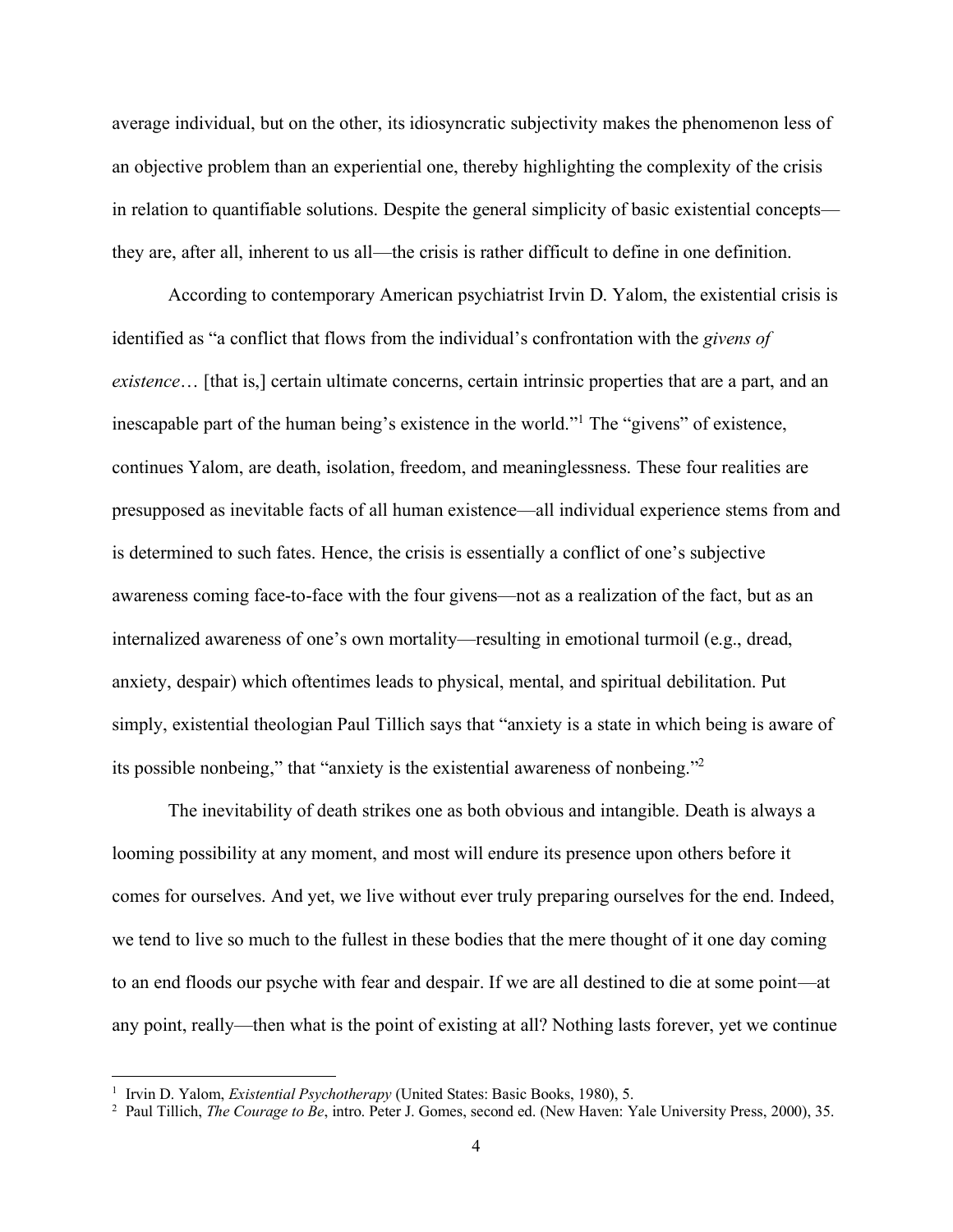to roam the earth selfishly imploring our value and worth in worldly bodies only to be consistently let down when their time has run out. The continual cycles of pleasures and sufferings are predictable and full of meaningless void. The existential conflict arising from becoming consciously aware of death's imminence naturally generates a tension with our unconscious desire to continue living.

Existential isolation is a fundamental isolation of existence. It digs deeper than the loneliness experienced from lack of interpersonal contact and intrapersonal connection. It is, according to Yalom, the "final, unbridgeable gap"<sup>3</sup> that plagues the personal. We are born alone into the world, and we leave the world alone. It seems that no matter how many others we surround ourselves with, no matter the strong relationships we make, there remains a fundamental separateness of being that instantiates a deep longing for comfort and connection. The existential conflict arising from becoming consciously aware of such absolute isolation is at odds with our unconscious desire to be connected and engaged with a larger whole.

Freedom in its existential conception is more obscure than the others. The fact that modern and contemporary times promote the idea that the individual is fully responsible for the structure and design of their own life, choices, and actions—'freedom'—implies an "absence of external structure."<sup>4</sup> As humans we yearn for some form of consistency and routine in our lives, the underpinnings of which must be grounded, rooted, or established in *something*. However, freedom in its existential conception undermines an establishment; there is no inherent order in a chaotic universe, our responsibility to shape our lives reveals the emptiness of existence itself. Hence, how can we build a thing out of no-thing? The existential conflict thus arises from our

<sup>3</sup> Yalom, *Existential Psychotherapy*, 9.

<sup>4</sup> Yalom, *Existential Psychotherapy*, 8.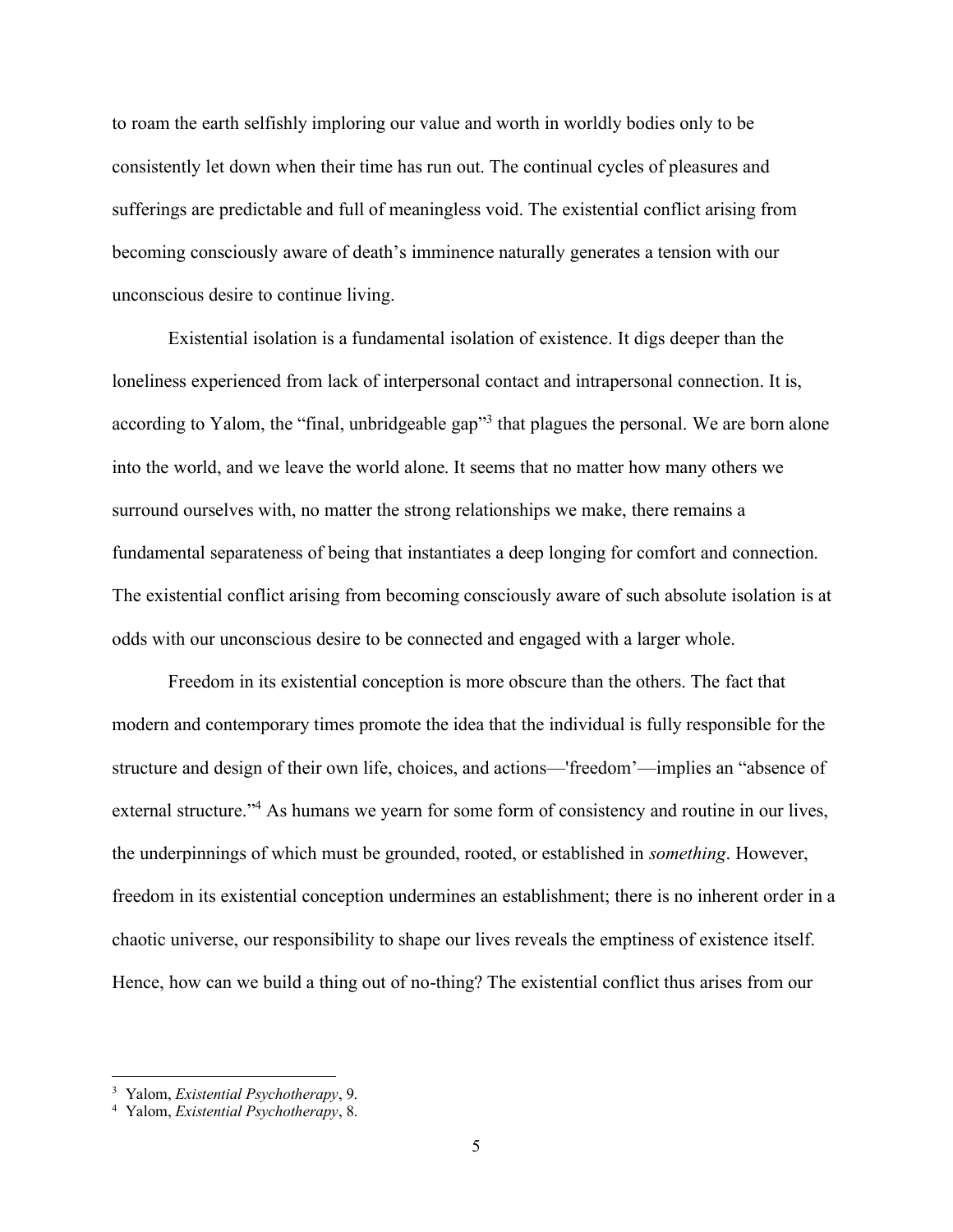unconscious yearning for inherent structure in the world and confronting the utter chaos of emptiness itself.

The search for life's meaning is a timeless wonder that has, no doubt, provoked the minds of some of the greatest pieces of literature, art, and religious and spiritual endeavors of human history. Unfortunately, the absurd nature of existence provided by the confrontation with death, isolation, and freedom reveal an even deeper existential conflict: meaninglessness. What is the point of existence when all is destined to come to an end, when one is destined to suffer alone, and when one is fully responsible for the constitution of inherent chaos and emptiness? Modern existentialist philosophers claim that there is no intrinsic meaning to life. This is a necessary consequence of the former three realities. Albert Camus famously poses in *The Myth of Sisyphus*  (1942) that the most urgent of questions is the meaning of life, for it is the inability to cope with life's absurdity that evokes an appeal toward suicide, "the one truly serious philosophical problem."<sup>5</sup> If one agrees that there lies no overarching meaning to existence upon confronting the absurdity of death, isolation, and freedom, then would that not mean one is left to discover their own meaning? Of course, this is to assume that the search for meaning is part of the human condition. Hence, the existential conflict arises from the tension between recognizing the absence of overarching meaning and our unconscious desire for a life filled with meaning.

## 1.3 Existential Psychotherapy: a solution?

Existential psychotherapy—that is, a psychotherapeutic approach to psychological disorders or distress—arose in response to alleviating debilitating feelings of dread, despair, or anxiety when confronted with, what Yalom calls, the "givens" of existence. The basic idea behind this approach is the belief that some psychological disorders and distress are not caused

<sup>5</sup> See Albert Camus, *The Myth of Sisyphus and Other Essays*, trans. Justin O'Brien (New York: Vintage Books, 1991), 3.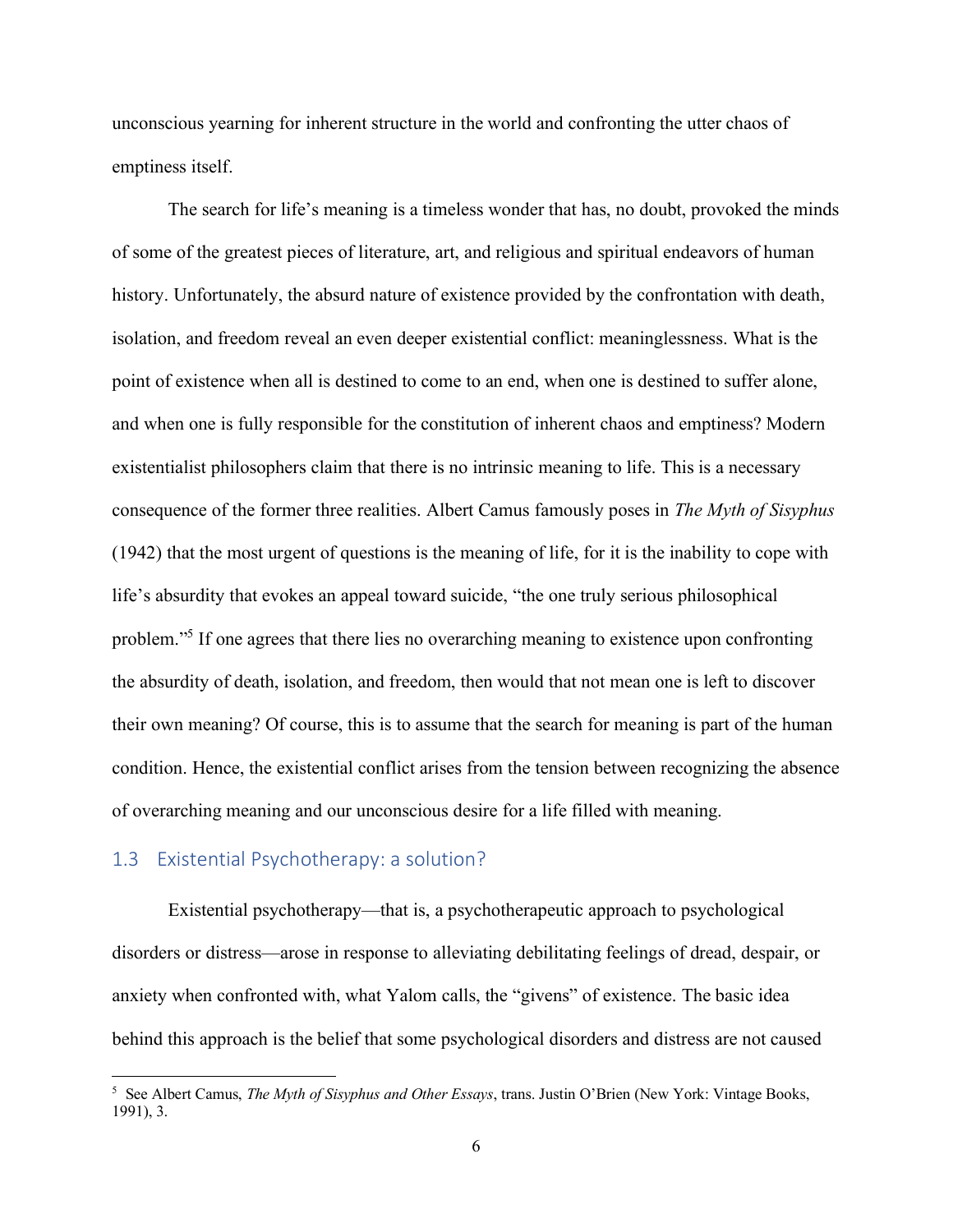by chemical imbalances in the brain but by the individual's inability to reconcile with certain realities of human existence; while a chemical imbalance is present, it is a mere symptom of the existential crisis, not the cause.

Existential psychotherapy is a form of psychodynamic therapy; originally introduced by Sigmund Freud, psychodynamic therapies are concerned with the conscious and unconscious conflicting forces within the individual's psyche. These conflicting forces oftentimes continue without notice, thereby resulting in various mental and physical defense mechanisms. When an existential crisis overcomes an individual, awareness of the ultimate concerns gnaws the individual from the inside out, instantiating feelings of dread, anxiety, or despair, due to which certain defense mechanisms, such as thought patterns, emotional responses, and behavioral outputs, are likely to arise.<sup>6</sup>

According to the manual of *Brief Interventions and Brief Therapies for Substance Abuse,* existential psychotherapy "assumes the belief that people's problems come from not exercising choice or judgment enough—or well enough—to forge meaning in their lives," and that the individual is responsible for instantiating such meaning.<sup>7</sup>

#### 1.3.1 Roots of Existential Psychotherapy

Existential psychotherapy has its roots in three major disciplines: phenomenology, humanistic psychology, and existentialism. Within phenomenology, scholars are primarily concerned with the immediate experience of the individual and their personal understanding of reality. In Europe, the use of a continental philosophical *Weltanshauung* ("worldview") style of writing accentuated the limitations and tragedy of human existence, especially as it manifested in

<sup>6</sup> Yalom, *Existential Psychotherapy*, 10.

<sup>7</sup> See Center for Substance Abuse Treatment, "Brief Humanistic and Existential Therapies," in *Brief Interventions and Brief Therapies for Substance Abuse,* Treatment Improvement Protocol (TIP) Series 34 (Rockville: Substance Abuse and Mental Health Services Administration, 1999), 105.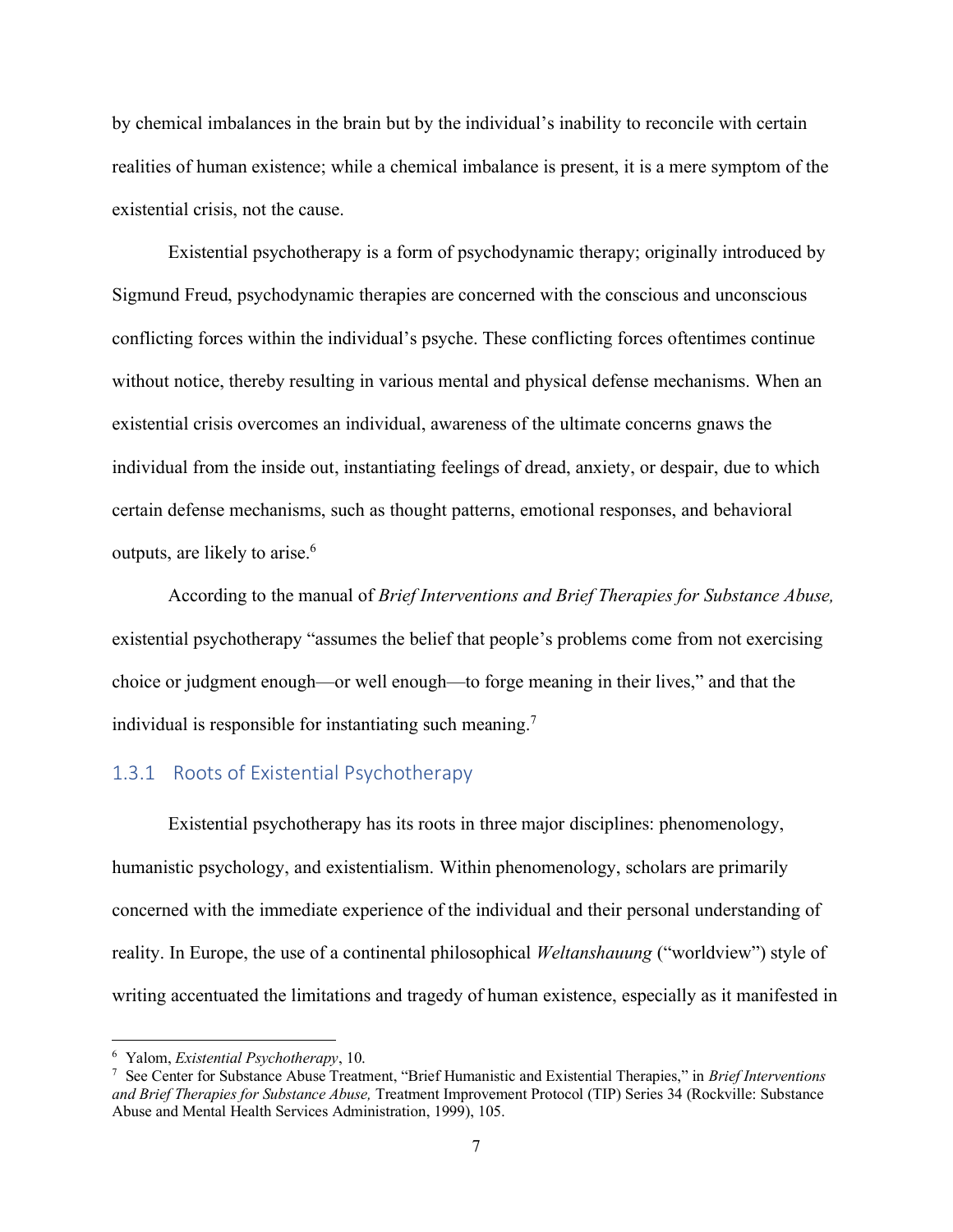personal experience.<sup>8</sup> Ludwig Binswanger (1881-1966), Swiss psychiatrist and early proponent of existential psychology, is known for applying Martin Heidegger's term "Dasein" to psychoanalysis (*Daseinsanalysis*). This essentially views the individual's experience as a "consciousness who participates in the construction in their own reality."<sup>9</sup> Binswanger's emphasis on the individual's experience became a fundamental and indisposable approach to psychoanalysis. Given Europe's long history with war, disease, and civil uncertainty, the emphasis on the importance of individual human experience—be it through psychoanalysis, personal narrative, or literature—perhaps reveals why substantial attention is given to human tragedy.

Where the Europeans largely focused on human limitations and inevitable tragedy, over in the United States, Americans instead focused on the ideal characteristics of humanity, i.e., the positive qualities of humanness. Mainly as a response to positivistic behaviorism and Freudianism, psychoanalysts such as Carl Rogers, Rollo May, and Abraham Maslow organized humanistic psychology, the "Third Force," which strongly emphasized actualizing human potentials as well as uplifting individual experience. Generally it's proclaimed that all individuals need only expand their horizons to discover their authentic self; that all have the capacity to actualize ideals such as freedom to choose, self-responsibility, "peak experiences," and "self-actualization".<sup>10</sup> There are a few notable humanistic psychoanalysts who contributed to existential thought, including Otto Rank who posed the importance of human will in the

<sup>8</sup> See, for example, Viktor Frankl's *Man's Search for Meaning* (Boston: Beacon Press, 1959) where Frankl chronicled his experience as a concentration camp prisoner during World War II and how this shaped his psychotherapeutic model of logotherapy and identifying purpose in life.

<sup>9</sup> Yalom, *Existential Psychotherapy*, 17.

<sup>&</sup>lt;sup>10</sup> According to Abraham Maslow, the individual will experience in their life what he calls "peak experiences" ecstatic moments of bliss whereby insights, illuminations, or revelations emerge. Maslow developed a "Hierarchy of Needs" where "self-actualization"—the top of the pyramid—represents that individual who achieves their fullest potential and creative abilities. It means "experiencing fully, vividly, selflessly, with full concentration and total absorption…wholly and fully human." See *The Farther Reaches of Human Nature* (New York: The Viking Press, 1971), 175 and 45, respectively.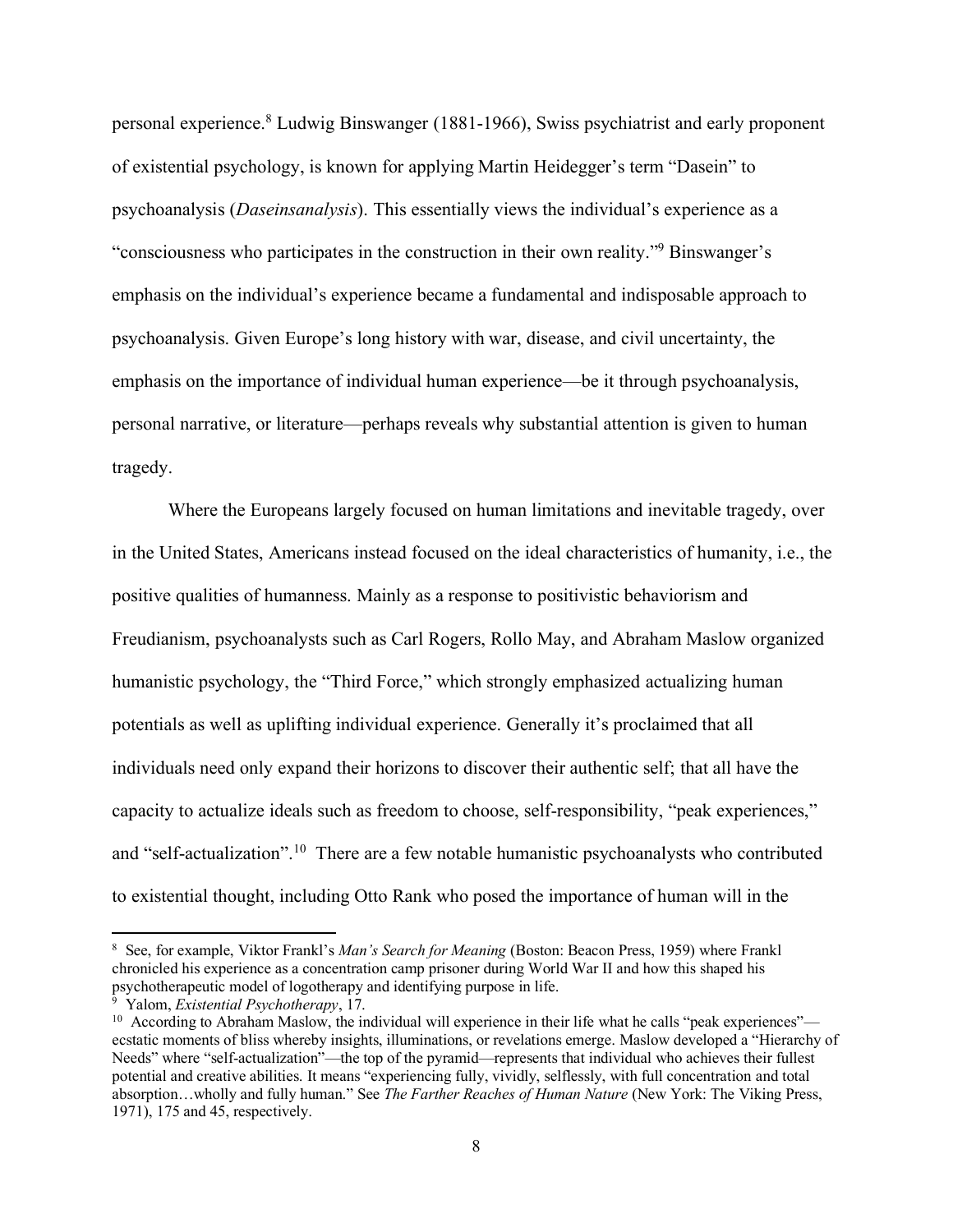alleviation of death anxiety;<sup>11</sup> Karen Horney who argued humans are motivated by future anticipations rather than past events;<sup>12</sup> Erich Fromm who articulated the role of freedom in behavior;<sup>13</sup> and Hellmuth Kaiser who connected self-responsibility to isolation.<sup>14</sup>

Existential psychotherapy arguably would not have developed at the time it did had it not been for the profound influence of Western continental philosophy, specifically the movement of existentialism. The dramatic societal shifts of the nineteenth and early-twentieth centuries would produce a new wave of thought across Western academia. Existentialism is a continental approach to certain conditions of human existence, including, among others, death, suffering, human will, and meaninglessness. Put simply, existentialists are concerned with the personal experience of the human being cast against the chaotic backdrop of worldly existence. Widely considered the father of existentialism, Danish philosopher and theologian Søren Kierkegaard (b. 1813) is known for criticizing institutionalized Christianity and upholding personal responsibility to maintain faith. He alludes to the crisis of existence as the "sickness unto death," whereby despair and accompanying feelings of anxiety are, above all else, indicative of the sickness of the spirit:

Just as a physician might say that there very likely is not one single living human being who is completely healthy, so anyone who really knows mankind might say that there is not one single living human being who does not despair a little, who does not secretly harbor an unrest, an inner strife, a disharmony…an anxiety about some possibility in existence or an anxiety about himself, so that, just as the physician speaks of going around with an illness in the body, he walks around with a sickness, carries around a sickness of the spirit that signals its presence at rare intervals in and through an anxiety he cannot explain.<sup>15</sup>

<sup>11</sup> See Otto Rank, *Will Therapy: An Analysis of the Therapeutic Process in Terms of Relationship*, trans. Jessie Taft (New York: Alfred A. Knopf, 1936).

<sup>&</sup>lt;sup>12</sup> See Karen Horney, *Neuroses and Human Growth* (New York: W. W. Norton, 1950).

<sup>13</sup> See Erich Fromm, *The Art of Loving* (New York: Bantam Books, 1956).

<sup>&</sup>lt;sup>14</sup> See Hellmuth Kaiser, *Effective Psychotherapy: The Contribution of Hellmuth Kaiser*, ed. L. Fierman (New York: Free Press, 1965).

<sup>15</sup> Søren Kierkegaard, *Sickness unto Death: A Christian Psychological Exposition for Upbuilding and Awakening*, ed/trans. by Edward Hong and Edna Hong (Princeton: Princeton University Press, 1980), 22. Original Publication 1849.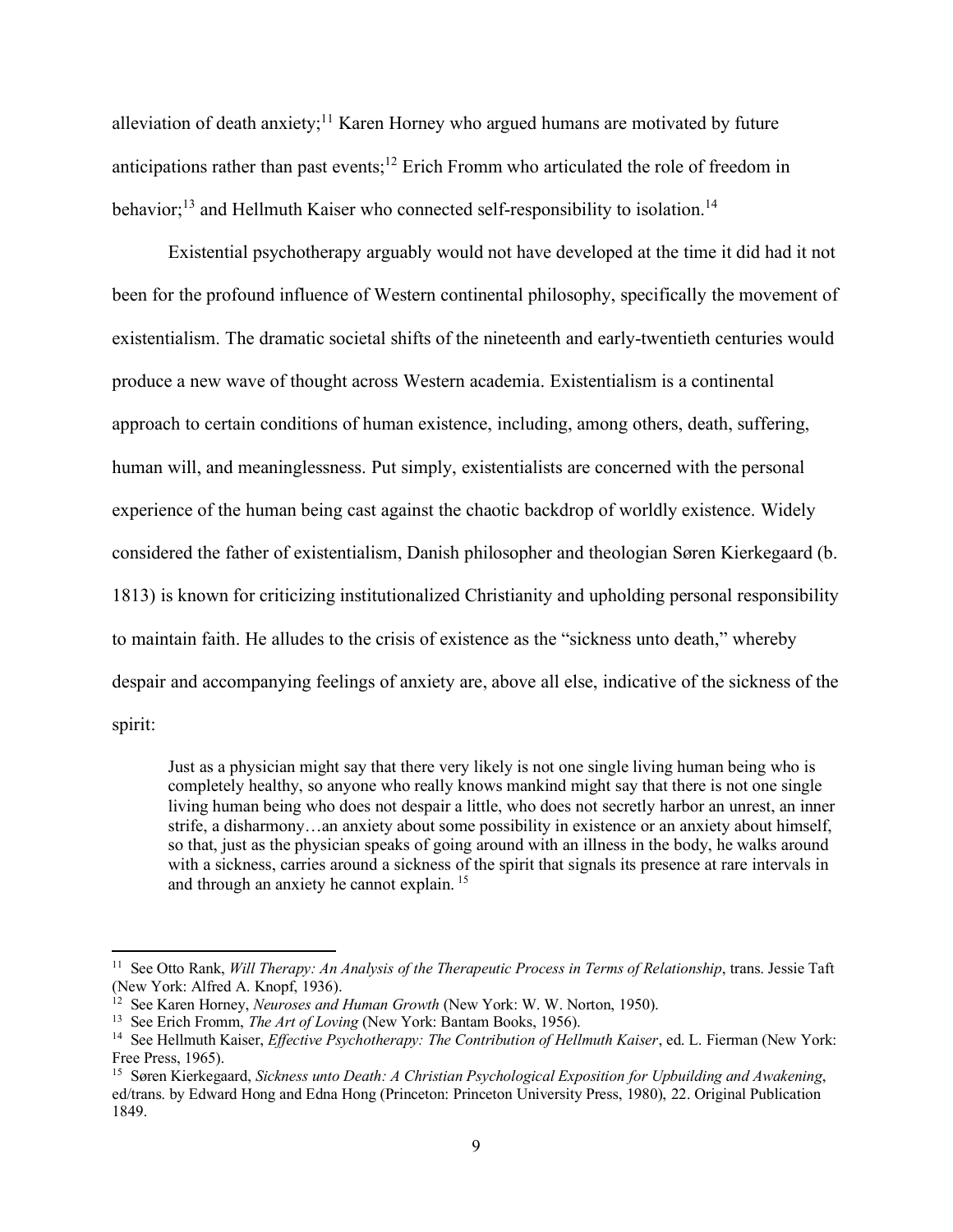The above quote from Kierkegaard further supports the ideas that the existential crisis is one of subjective torment as it relates to objective realities of worldly existence, as well as a psychodynamic interchange between conscious (existential realities) and unconscious (fears, anxieties) forces within the psyche.

A frequent consequence of an existential crisis proposed by Western philosophical thinkers is the idea that the human individual has an inherent capability and responsibility to create a life of meaning on one's own terms. For example, French philosopher Jean-Paul Sartre famously encapsulates the core of existential thought by arguing that human nature is not a matter of God's will thrust upon humankind, but rather that human will, following one's birth into the world, manifests reality. Better known as "existence precedes essence," Sartre describes:

It means that, first of all, man exists, turns up, appears on the scene, and, only afterwards, defines himself...not only is man what he conceives himself to be, but he is also only what he wills himself to be after this thrust toward existence.<sup>16</sup>

Existentialist thought is overwhelmingly individualistic such that meaning or purpose of life, as it relates to death, isolation, and freedom, can only be discovered upon an individual's birth into, and trajectory through, the world. With exception to Kierkegaard, atheism became widely endorsed by existentialist thinkers, especially following the turn of the twentieth century. This meant, amongst many others, that the individual is not only responsible for their current state, but also for defining themselves according to their personal, self-defined essences.

## 1.4 The Concern: a problem of self-identity?

Confrontations with the four realities are often too difficult, too heavy, too depressing to give any prior attention to before their weight becomes too palpable to bear. As the world continues to advance according to the laws of science, becoming ever the more adamant about

<sup>16</sup> Jean-Paul Sartre, "Existence," *Existentialism and Human Emotions* (New York: Philosophical Library, 1967), 15.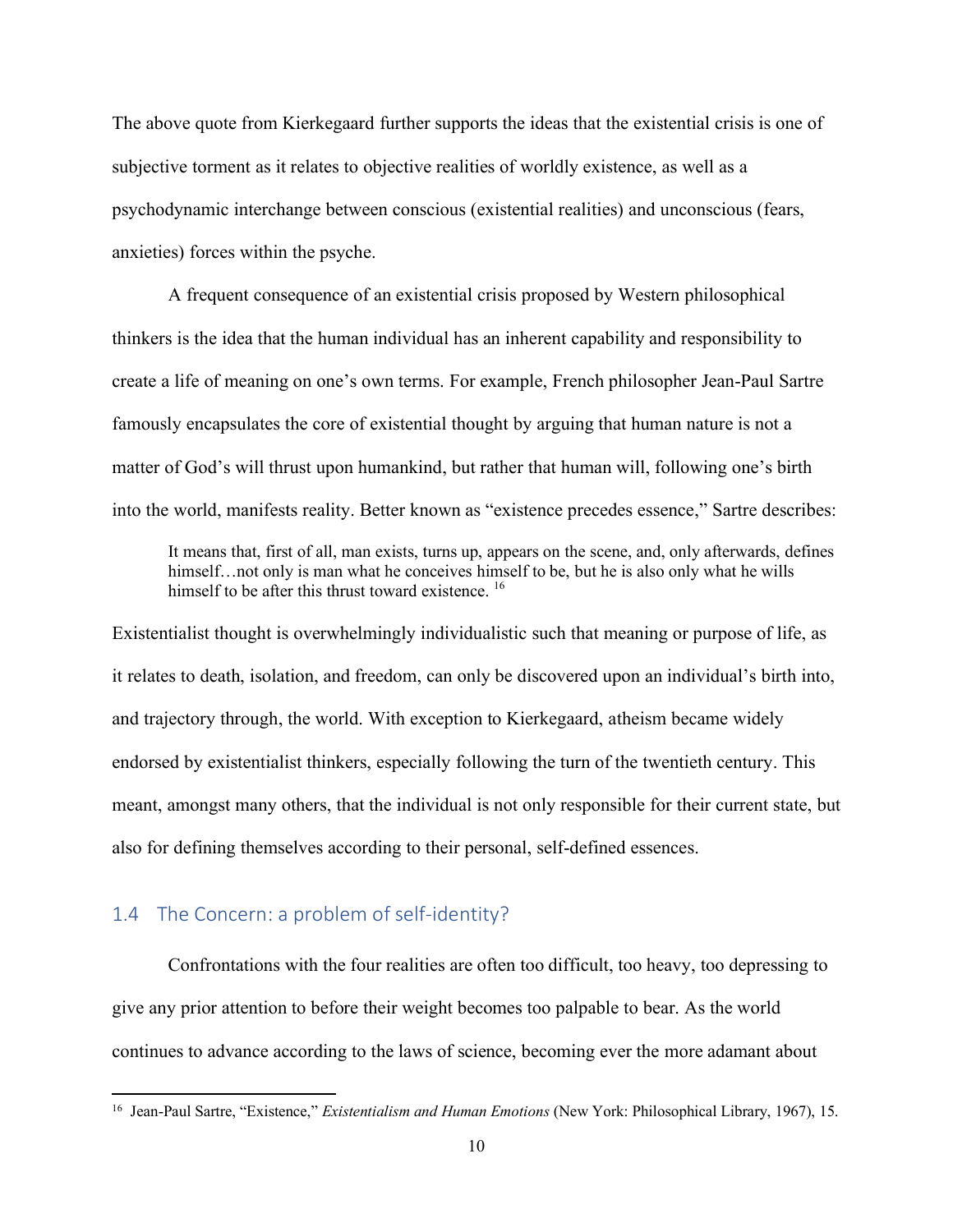religious and spiritual communities, beliefs, practices, and world-explanations, the "hard" questions of existence become more foreign and more disconnected to an increasing number of individuals. Furthermore, the turn of the twentieth century exposed the abuse of religious fascism and its horrifying effects on humanity at large, undoubtedly instigating a massive distrust not only toward institutionalized religious and spiritual organizations, but to any system that resembled a religious cult. That is not to say that one can no longer find tranquility in a religious faith today—most of the U.S. population remains religiously affiliated<sup>17</sup>—but it *is* to say that the secularized development of society has veered individuals to instead put faith in the objectivity of science rather than the intersubjectivity of being. Without guidance principles, faith, or trust of oneself and others, individuals are becoming increasingly secluded from the interconnectedness that radiates within and around all life on earth. This has, undoubtedly, left many feeling empty, alone, and confused when navigating the unpredictable turbulence of the world.

Provided the influence of phenomenology, humanistic psychology, and existentialism, the development of existential psychotherapy in alleviating an existential crisis has surely prioritized the individual's experience above all else, and rightfully so. Addressing the individual's experience is necessary for any alleviation within a psychotherapeutic setting (phenomenology's contribution); discussion of the individual's experience as it pertains to both adversity and possibility helps one understand the larger picture of human existence (humanistic psychology's contribution); emphasizing the importance of human will and responsibility is necessary to evince change in oneself and one's purpose in the world (existentialism's

<sup>&</sup>lt;sup>17</sup> According to the 2021 National Public Opinion Reference Survey (NPORS) conducted by Pew Research Center, 40 percent of adults affiliate with Protestant Christianity, 29 percent as religiously unaffiliated, 21 percent with Catholicism, 8 percent with another faith, and 2 percent refused to answer. Christians outnumber the religiously unaffiliated by a ratio of slightly more than two-to-one, whereas compared to the 2007 NPORS, Christians outnumbered the religiously unaffiliated by nearly five-to-one. See Gregory A. Smith, "About Three-in-Ten U.S. Adults Are Now Religiously Unaffiliated," *Pew Research Center*, 14 Dec. 2021.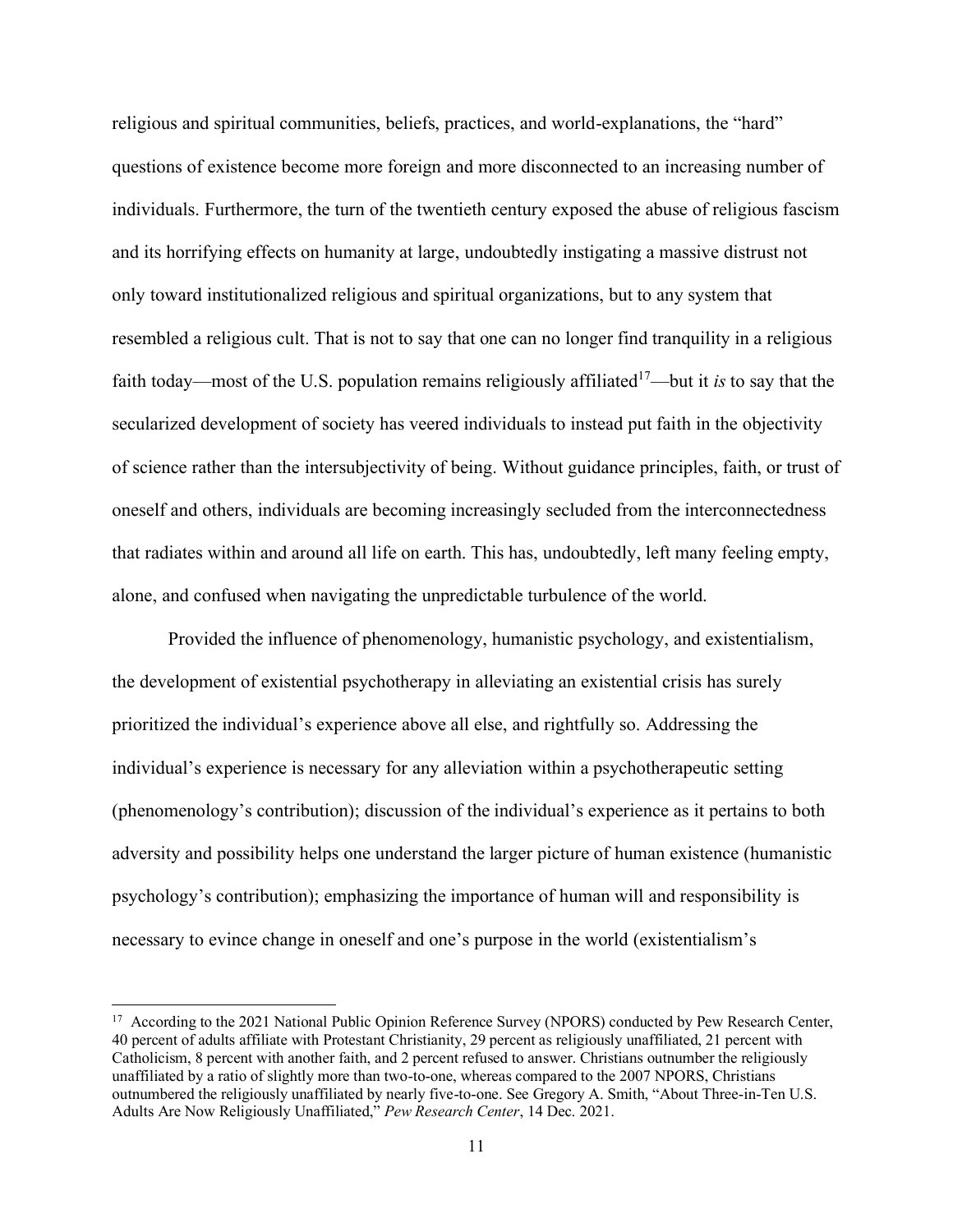contribution). The general "Western" approach to the existential crisis embraces a humanism: the individual is uplifted through a discovery of self-identity and responsibility to better exercise choice and judgment. While this does address the significance of human will, I believe it does so at the expense of the larger scope of all existence; that is to say, the individual is presupposed as a separate entity, one that can and shall persist existentially on account of will alone without further regard for other human and non-human beings. The personal self is in stark contrast to the world, the universe, the cosmos. This is, as I would characterize it, a dualistic understanding of what it means to *be* in the world. Egocentrism and the pursuit to satisfy personal desire are, without question, consequences of this dual understanding. Accordingly, the existential crisis, though a subjective conflict concerning objective happenings of *all* existence, is consistently seen as a problem of self-identity; that the onset of a crisis is due to the individual having an unstable sense-of-self, unproperly expressing will, choice, and judgment. Its alleviation is therefore to be found in actualizing self-identity, which, at first glance, is empowering to the personal ego, but when emphasized solely for this purpose can undermine the cardinal reality of an existential crisis. Moreover, the need for self-identity may also be a mere symptom of a deeper problem: a lack of knowledge of the universal Self/Being. By pivoting its occurrence and alleviation on the individual self rather than a sure phenomenon of existence, the crisis remains a subjective "me" problem, bypassing the interconnectedness of the complex whole in which we all take part of.

## 1.5 A Transpersonal Proposal & Methodology

The term 'transpersonal' refers to experiences where consciousness expands beyond the personal or individual, but they are experiences that nonetheless permeate through the individual. A transpersonal psychology, then, is a psychological approach fundamentally concerned with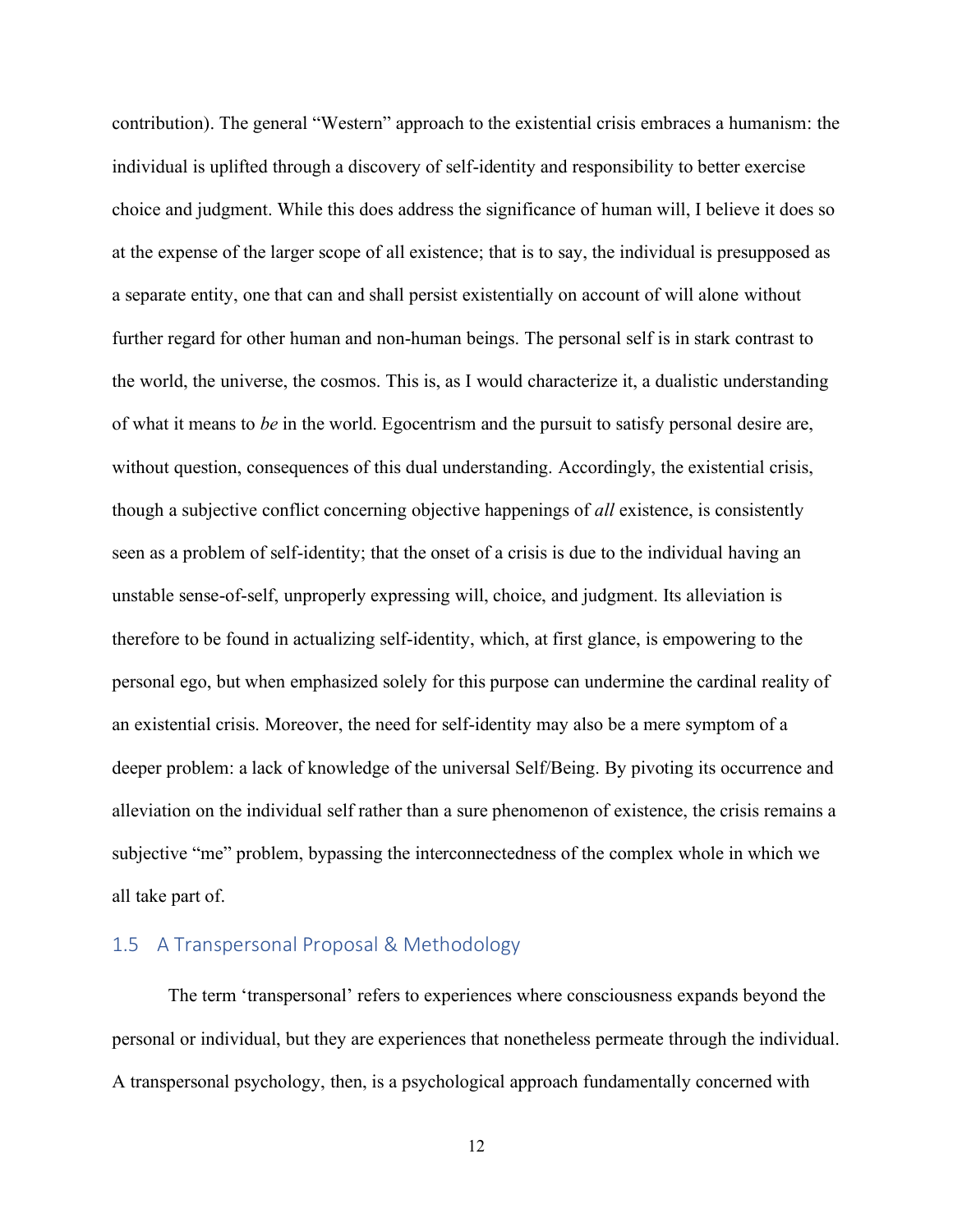such experiences as they exist in their own right; that there are stages of human development (concerning consciousness) beyond the ego. The experiences we have as an individual self are necessary to the extent that they bring us to an experiential reality beyond that of the self. A transpersonal approach is not in stark contrast to the previously mentioned humanistic and existential approaches, but rather is an extension of them. I propose that we expand the selfidentity approach to the existential crisis beyond a dualistic, ego-centered understanding, and beyond an individualist pursuit that disregards the complex whole of existence with other human and non-human beings: a transpersonal approach.

This paper will respond to the existential crisis through the transpersonal psychology embedded within the eleventh century text, *Yogavāsiṣṭha*. With over 29,000 verses, *Yogavāsiṣṭha* is a several volume corpora filled with Indian lore and mythological-like narratives infused with captivating metaphorical imagery and a synthesis of philosophical-spiritual wisdom from numerous traditions. Its underlying philosophy is a form of nondualism rooted in Advaita Vedānta and a *citta-matra* ("mind-only") doctrine. The text has a primary discourse between Rāma, the main protagonist in the chronologically later *Rāmāyaṇa* epic, who, in this text, is a prince and warrior on the brink of adulthood, and his mentor, the sage Vasiṣṭha. Over numerous poetic stories, Vasiṣṭha teaches Rāma a complex and diverse philosophical-spiritual doctrine, known as Vasiṣṭha's sevenfold Yoga, the adoption of which alleviates the suffering associated with confronting Yalom's existential "givens." Ultimately Rāma's liberation will depend on changing one's perception of the world and one's place in it. As will be later discussed, Vasiṣṭha's Yoga is "anthropocosmic," a process of identifying the macrocosmic universe (*Brahman*) within the microcosmic being.<sup>18</sup>

<sup>18</sup> See Christopher Key Chapple's quotation of Mircea Eliade in *Living Landscapes* (Albany: State University of New York Press, 2020), 58.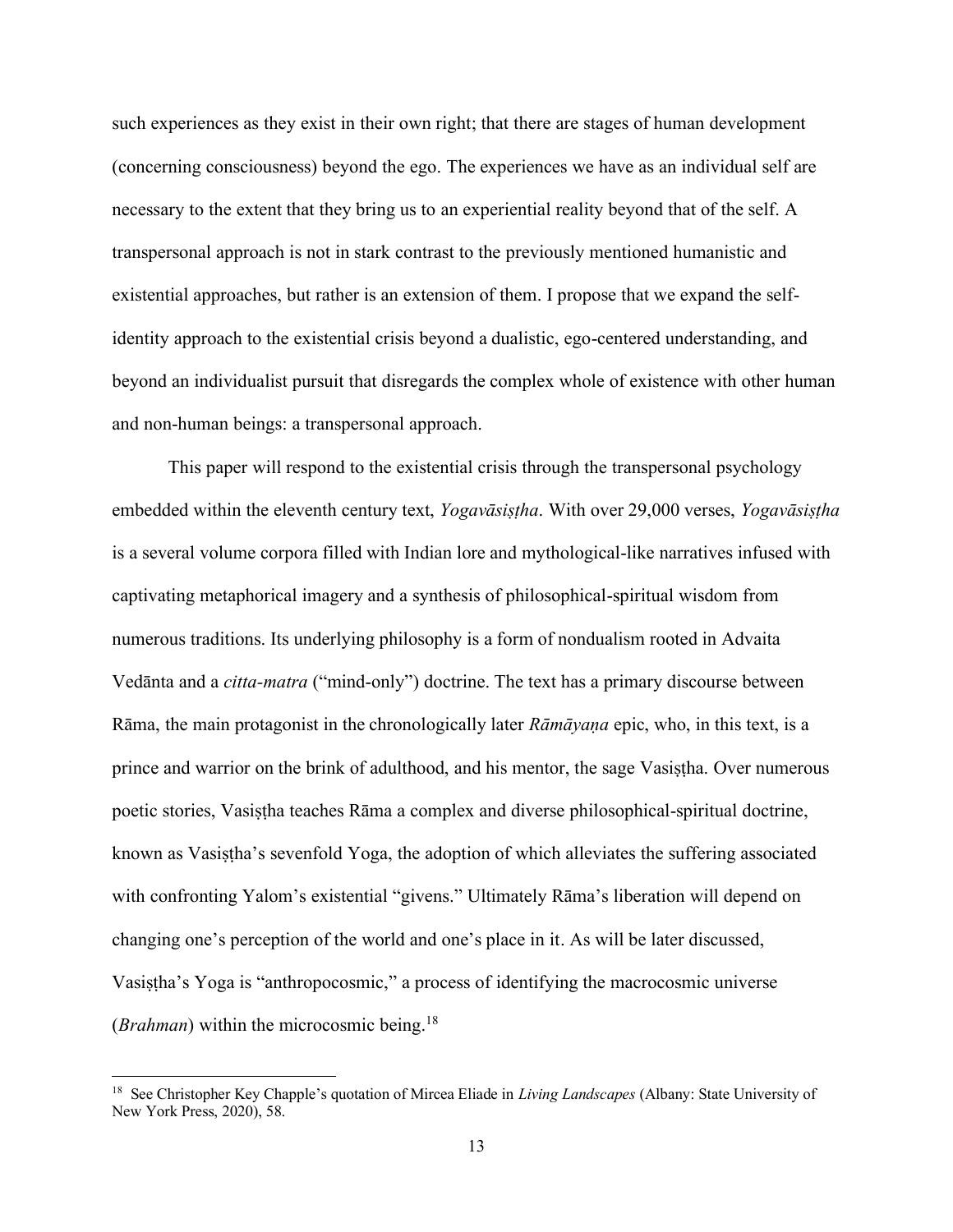Where current therapeutic responses focus on uplifting the individual ego via selfidentity, I argue that the transpersonal psychology of the *Yogavāsiṣṭha* uplifts human agency through a paradigm of phenomenological transformation, ontological emptiness, and dissolution of the ego-self that expands one's being-in-the-world in a spiritually meaningful way. By emphasizing the existential crisis as a lack of knowledge of the universal Self (*Brahman*, *Ātman*, *puruṣa*) the *Yogavāsiṣṭha*'s transpersonal psychology is not subjected to the implications associated with the previously established humanistic approach. In an ever-increasing secular society hyper-focused on rugged individualism, life-purpose and meaning become lost in the accumulation of external wealth and dualistic tendencies. With the construction of this thesis, my hope is to reinstate the transpersonal and poetic wisdom the *Yogavāsiṣṭha* has long offered to those facing the harsh realities of the existential crisis.

The following sections explicate four narratives from the *Yogavāsiṣṭha*, including a brief overview of its origins and philosophical lineages. The first narrative orchestrates context and setting as our main protagonist Rāma struggles to oversee his dispassion toward the world due to his untimely confrontations with death, isolation, freedom, and meaninglessness. Thereafter is discussed the crux of Vasiṣṭha's doctrine, the need to cultivate *yatna* and *pauruṣa*, transforming the workings of the mind so that one may continue their worldly duties without falling victim to the throes of sufferings. This is followed by the second narrative of king Lavaṇa, whose story illustrates a confrontation with isolation and how working with dreams help expand one's sense of self from a place of isolated individuality to a space of empathic being. The third narrative, Puṇya and Pāvana, illustrates a confrontation with death that is overcome by inquiring into the nature of rebirth and the interconnectedness amongst all life forms. The final narrative is one of Vasiṣṭha's own as he discovers freedom in lieu of meditations on the five great elements, *panca*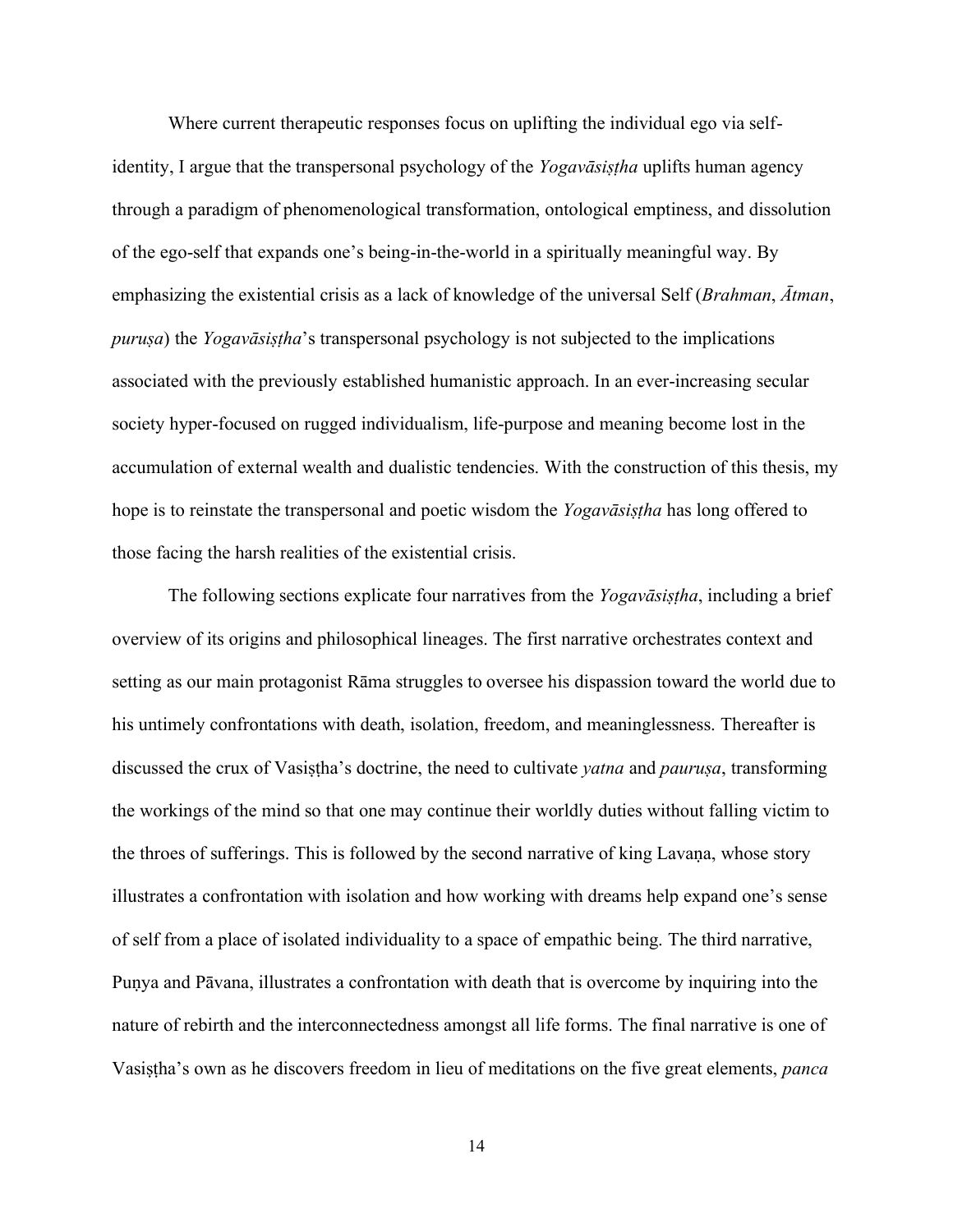*mahābhūta dhāraṇā*. These four narratives present the reader with transpersonal techniques that not only overcome existential sufferings, but also transcend their mundane nature by fully embracing their mundaneness. By pursuing worldly actions that improve the lives of others and the natural world, the *Yogavāsiṣṭha* empowers the individual to take ownership of their *dharma* while simultaneously liberating them from the bondages of their own *avidyā*, metamorphosizing one's visionary experience in the world.

# 2 *Yogavāsiṣṭha*

#### 2.1 Philosophy: Advaita Vedānta & *citta*-*mātra*

According to scholar Christopher Key Chapple, the *Yogavāsiṣṭha* is a "Hindu text par excellence"<sup>19</sup> known for its intelligent weavings of differing, and sometimes contradictory, Indian traditions into its prominent nondual philosophy. The text is widely attributed to the Advaita school of Vedānta—one of the six Hindu *darśanas*—which depicts the attainment of *mokṣa/nirvāṇa/samādhi* (liberation) as the blissful state that arises from the cultivation of a particular kind of *prajñā/jñāna* (knowledge); that is, the nature of reality as inherently nondual. The Vedānta tradition ("end of the *Vedas*") signifies the teachings found in the *Upaniṣad*s; Vedānta has many schools differing in their understanding about the relation between the unmanifested ultimate reality, *Brahman*, and the soul in manifested beings, *Ātman*. In Sanskrit, the term *advaita* is a negation of *dvaita* (duality) meaning 'non-dualism,' but what does nondual apply to? In one sense we can say that the differentiation between subject and object, or perceiver and perceived, dissipates. In a more subtle sense, the difference between the unmanifested ultimate reality and the soul in manifested beings dissipates. In either sense there

<sup>19</sup> See Chapple's introduction in *The Concise Yoga Vāsiṣṭha,* trans. Swami Venkatesenanda (Albany: State University of New York Press, 1984),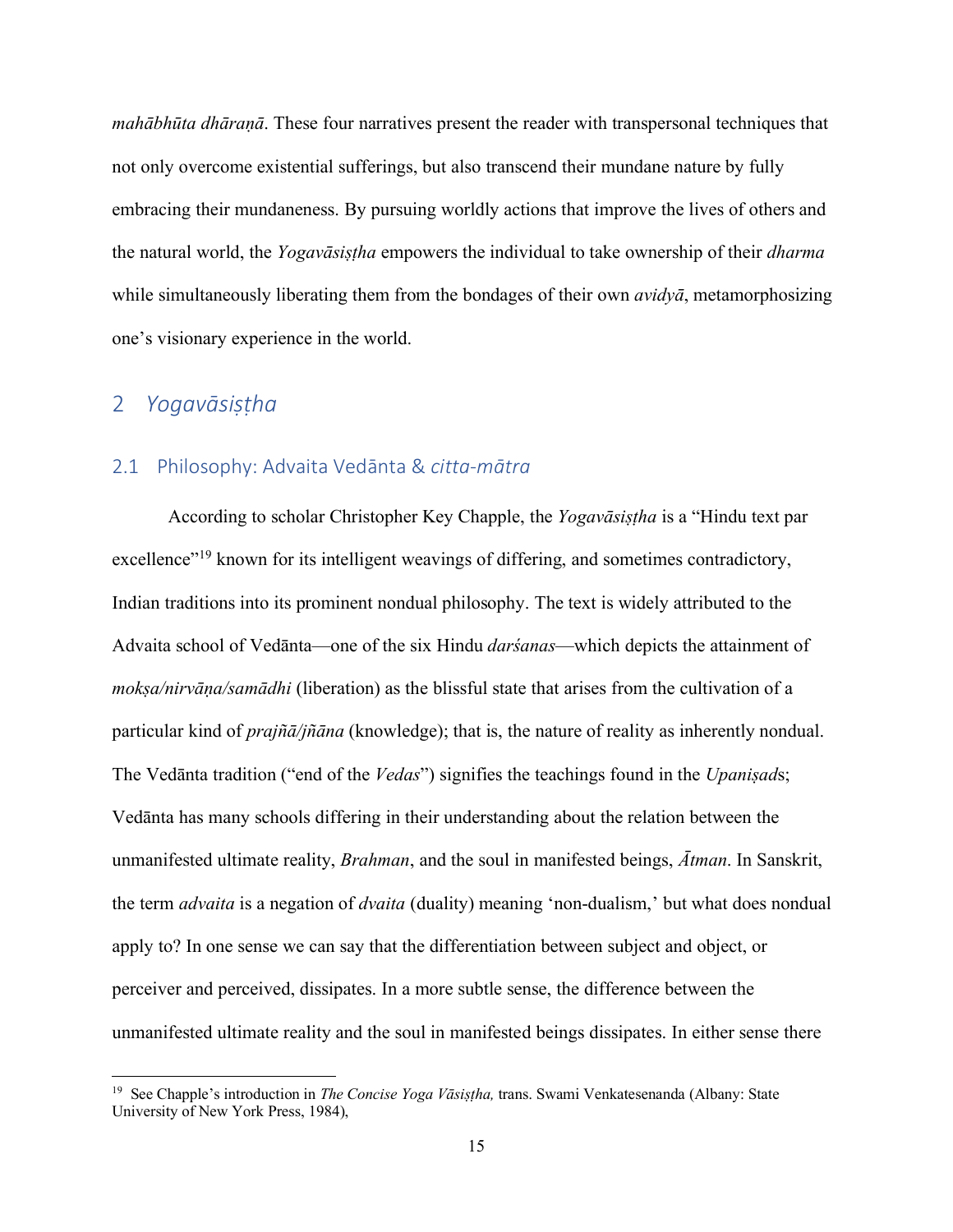arises a realization that true reality is simply pure consciousness—untainted, omniscient, and

omnipresent.

In the *Chāndogya Upaniṣad* (6.12.1-3), one of the four Mahāvākyas (great utterances),

*tat tvam asi*, encapsulates nondual thought in dialogue between Uddalaka and his son Śvetaketu:

'Bring hither a fig from there.' 'Here it is, Sir.' 'Divide it.' 'It is divided, Sir.' 'What do you see there?' 'These rather (*iva*) fine seeds, Sir.' 'Of these, please (*aṅga*), divide one.' 'It is divided, Sir.' 'What do you see there?' 'Nothing at all, Sir.' Then he said to him: 'Verily, my dear, that finest essence which you do not perceive—verily, my dear, from that finest essence this great Nyagrodha (sacred fig) tree thus arises. Believe me, my dear,' said he, 'that which is the finest essence—this whole world has that as its soul. That is Reality. That is Atman (Soul). That art thou (*tat tvam asi*) Śvetaketu.'<sup>20</sup>

The nondualism of Advaita Vedānta represents more than mere argumentative speculation. It

alludes to the primary experience of the individual; embodied consciousness as that important

attribute of Brahman—bliss. In the *Taittirīya Upaniṣad* (2.1.1) it is said,

He who knows Brahma as the real (*satya*), as knowledge (*jñāna*), as the infinite (*ānanda*), set down in the secret place, and in the highest heaven (*parame vyoman*), He obtains all desires, together with the intelligent (*vipaścit*) Brahma.<sup>21</sup>

The above verse, *satyam jñānamānandam brahma*, stands as an early marker for Advaita

Vedānta's key epithet *satchidānanda* (*sat-chit-ānanda*), a compounded term representing the

experience of the nondual reality of *Brahman* (being-consciousness-bliss). Moreover, these

verses indicate the primary significance of the nondual philosophy in the *Yogavāsiṣṭha*. Put

simply, one cannot discuss any underlying meaning of the text's stories—and hence, any

existential realities—without referencing the omnipresent, omniscient oneness of being.

<sup>20</sup> Robert Ernest Hume, trans., *The Thirteen Principal Upanishads* (London: Oxford University Press, 1921), 247.

<sup>21</sup> Hume, *The Thirteen Principal Upanishads*, 283.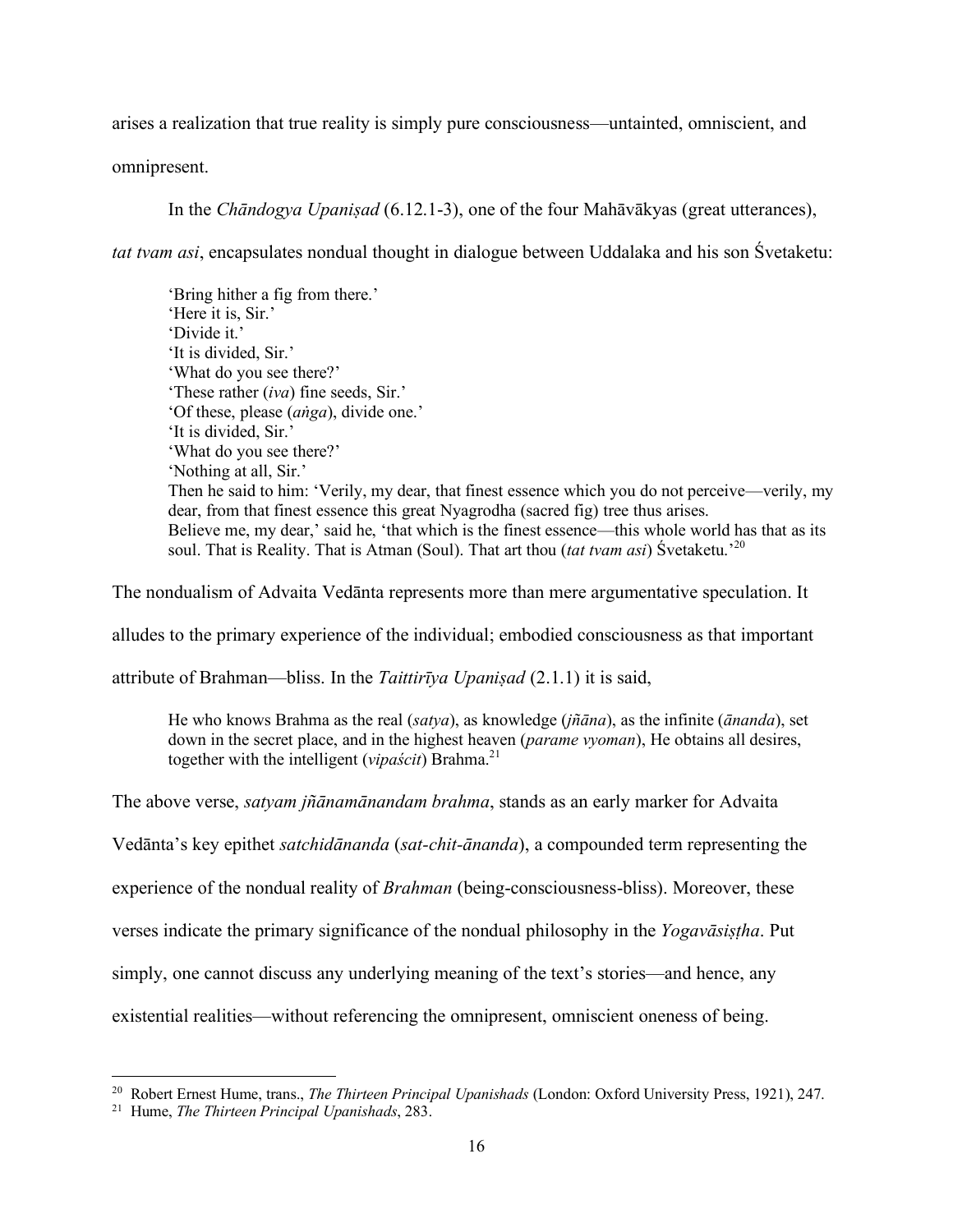What makes the *Yogavāsiṣṭha* scripture remarkable is that fact that the nondual philosophy of Advaita Vedānta is intricately woven with threads of Mahāyāna Buddhism, Jainism, Sāṃkhya, Patañjala Yoga, and Śaiva Siddhānta. More than anything I believe this is telling of the historical acceptance of richly diverse teachings and traditions within and surrounding India. The *Yogavāsiṣṭha* is a living text that effortlessly speaks to both the intellect and imagination, echoing seemingly opposing traditions in such a way that reconciles the sheer complexity of the human psyche. $^{22}$ 

Although the *Yogavāsiṣṭha*'s nondualism emerges from the Advaita tradition, it diverges slightly with respect to the "mind-only" doctrine, paralleling the *Yogācāra citta-mātra* (mindonly) school of Mahāyāna Buddhism, <sup>23</sup> influencing the later establishment of the Emergence through Perception (*dṛṣṭi-sṛṣṭi*) school of Advaita Vedānta. Throughout the corpus, *manas* (mind) is continuously expounded as the sole origin of reality. We interpret the world through the mind's perception; without the mind there would be no reality, no place of action, no place of creativity. Perception itself is not limited to waking moments—every night upon falling asleep one enters a realm of perceptual existence through dreaming, where dream consciousness mirrors a distorted waking consciousness, as well as a realm of deep sleep, where the mind's movements still, much like the meditation state. Moreover, the *Yogavāsiṣṭha* advances spiritual instruction for the attainment of living liberation, the state of *jīvanmukta*, but *jīvanmukta* can only be attained by cultivating knowledge of the mind's true nature, along with the appropriate means of

<sup>22</sup> For the purposes of this thesis, I use two English translations of the *Yogavāsiṣṭha*, one from Vihari Lal Mitra, the first complete English rendition (c. 1891) and more recent translations from Swami Venkatesananda (1984/1993), direct disciple of Swami Sivananda. The majority of verses I've pulled are from the former translation, with some toward the end by the latter's—Venkatesananda's translation is sourced in the footnotes where applicable. <sup>23</sup> The *Yogācāra* tradition of Buddhism promotes a form of idealism, that consciousness colors our perception of the world. *Yogācāra* teaches that we interpret external appearances through the tainted cognition of the mind—rooted in ignorance—and therefore mistake our flawed perceptions as base reality. Accordingly, enlightenment requires purification of the mind—its tendencies (*vāsanā*) and habits (*saṃskāra*)—by means of meditation, as found in the *Lankāvatāra Sūtra* and the *Yogācārabhūmi-Śāstra.*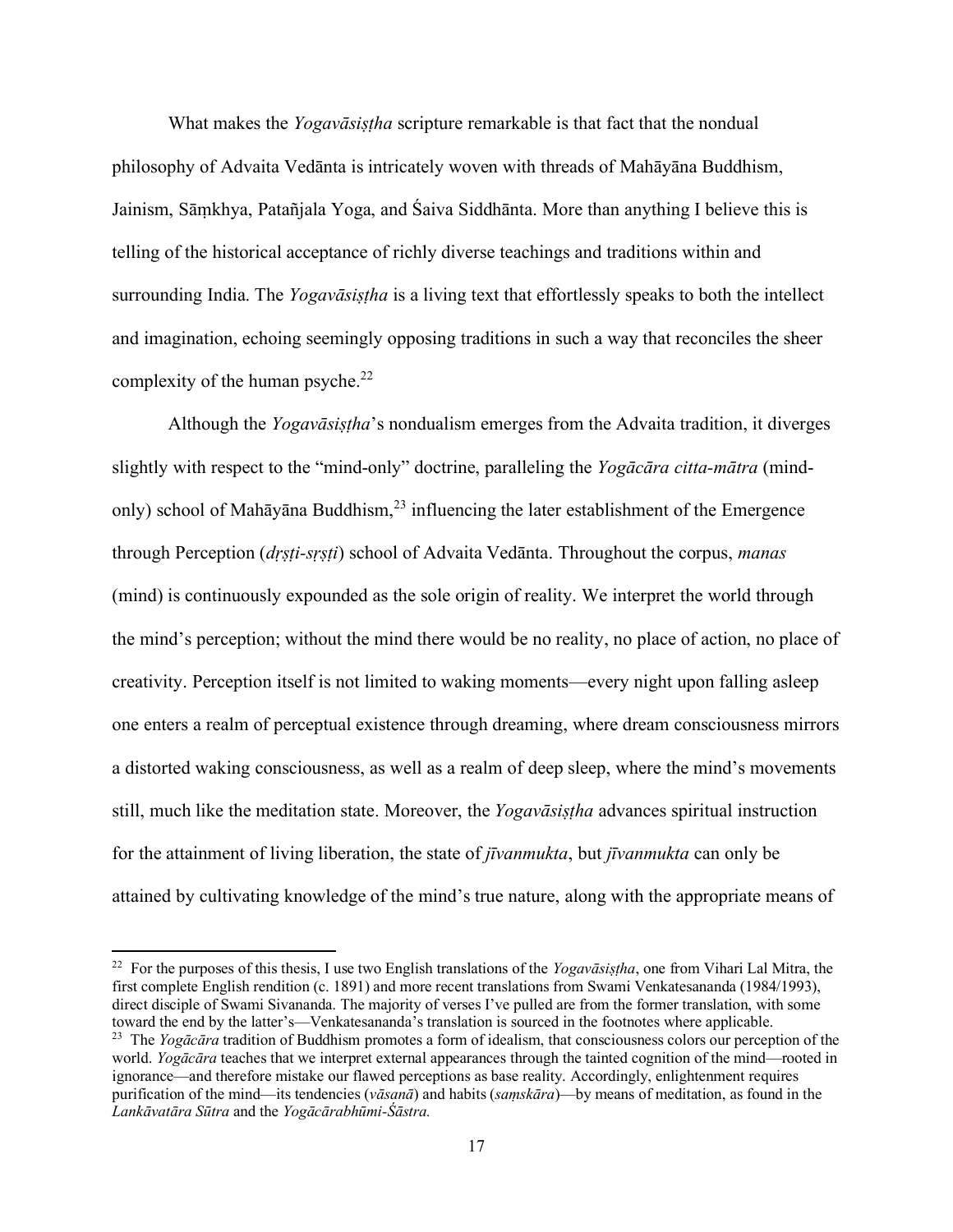its purification. Paradoxically, one must use the mind to get out of its entanglements, and it is only by means of the mind that one either hinders from or facilitates toward living liberation. Knowledge of the mind's governing power cleanses the doors of perception so that pure consciousness may be reflected—the true reality of existence.

The metamorphosis of the mind happens according to a sevenfold yogic path, also known as Vasiṣṭha's Yoga. The mind undergoes a seven-step progression: negation or restraint of indulgence (*nivṛtti*) where there accidentally arises an awareness of disinterest; state of reflection (*vicāraṇa*) where one enquires into the nature of their life; fostering nonattachment (*asaṃsaṅga*) to worldly possessions; seeing the world-as-dream (*suṣupta*) where the lines between waking and dream reality vanish; world-as-deep sleep (*advaita suṣupta*) where nonduality resides; living liberation (*jīvanmukta*) where one embodies nondual consciousness in the present birth; liberation after death (*videhamukta*) where death of the physical body enables the self to merge in pure consciousness.

## 2.2 Narrative 1: The Story of Rāma's Dispassion

The main narrative of the *Yogavāsiṣṭha* is spiritual instruction given to prince Rāma by the sage Vasiṣṭha. In the first book*, Vairāgya Prakaraṇa* ("On Dispassion"), the reader is introduced to Rāma, a young prince and warrior who, upon completing a pilgrimage, is struck with despondency and cynicism toward the world, unable to find any will of his own to continue his worldly duties. Disgusted with the attachments humans mindlessly develop toward meaningless delusions, Rāma faces the painful truth of what it means to live embodied. Feeling helpless in their efforts, the royal court turns to a wise sage known as Vasistha. The remainder of this first book consists of Rāma conveying his dispassionate discourse to Vasiṣṭha, lamenting:

My mind was employed in the discrimination of the nature of things which led me gradually to discard all thoughts of sensual enjoyments.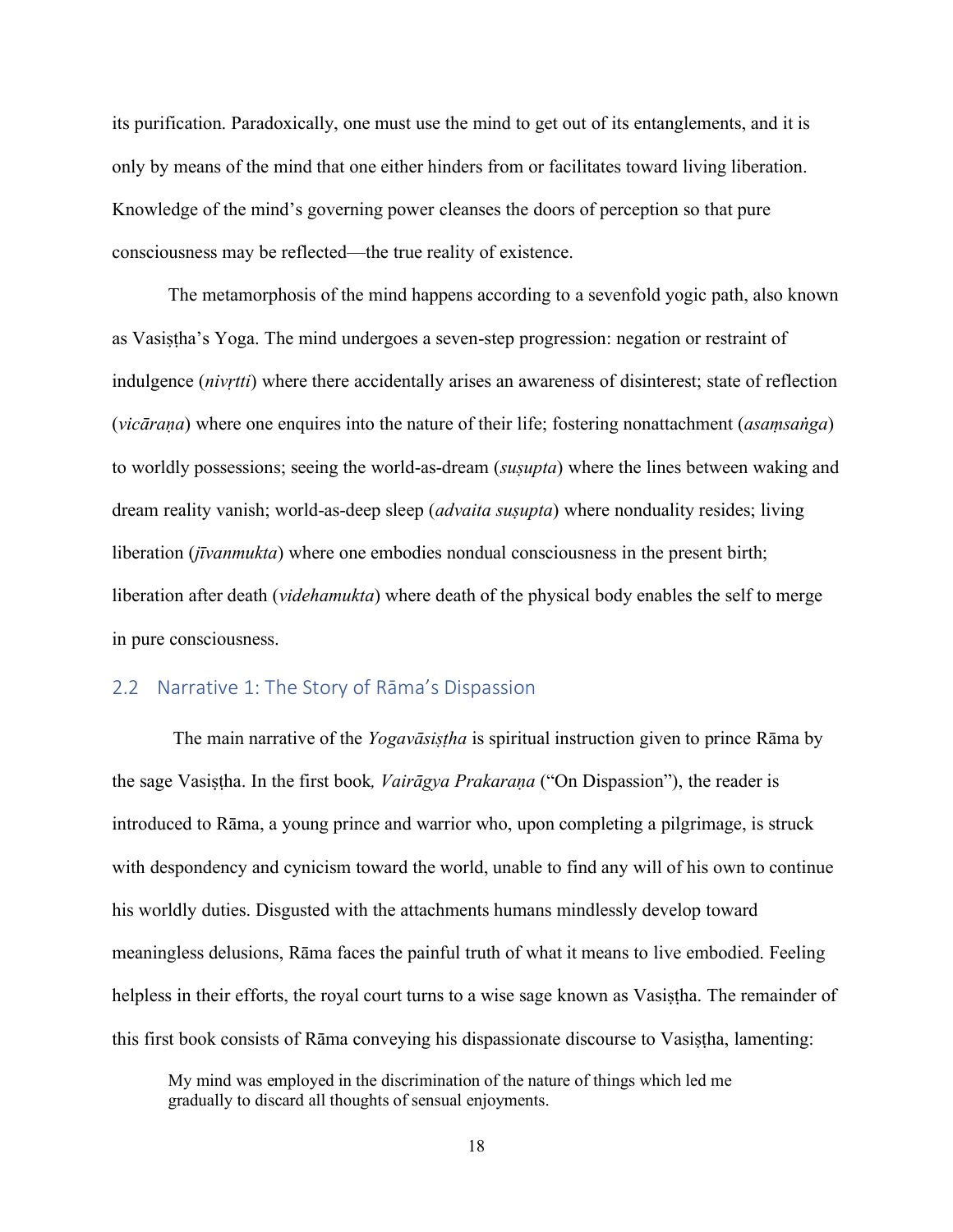What are these worldly pleasures good for, (thought I), and what means the multiplication (of our species) on earth? Men are born to die, and they die to be born again.

There is no stability in the tendencies of beings whether movable or immovable. They all tend to vice, decay and danger; and all our possessions are the grounds of our penury.<sup>24</sup>

Rāma's words signify that no lasting pleasures can be found in that which the mind perceives

because appearances are nothing more than permanent modes of instability and impermanence.

So long as we remain ignorant to the mind's deceitfulness, indulging in the false pleasures of

appearances, we are never safe from its deceptions:

All objects (of sense) are detached from each other as iron rods or needless from one another; it is our imagination alone which attaches them to our minds.

It is the mind that pictures the existence of the world as a reality, but the deceptiveness of the mind (being known) we are safe from such deception.

If the world is an unreality, it is pity that ignorant men should be allured by it, like the deer tempted by a distant mirage (appearing) as water.<sup>25</sup>

We are easily deceived into believing that an external reality exists outside of our perception of

things. Our senses consistently fool us. We lavish in the transience of pleasures only later to

wonder why we suffer upon their deterioration:

We are sold by none (to any one) and yet we remain as if enslaved to the world; and knowing this well, we are spell-bound to riches, as it were by the magic wand of Sambara.<sup>26</sup>

We are slaves to our senses. We believe we are free, but this is mere illusion. The attachments

we develop under the spell of our senses enslave us to a false reality of never-ending pleasures

and sufferings.

Rāma's exposition on his disdain for the world clearly resembles an existential crisis. He

is unable to comprehend the value of life in virtue of death's imminence. He feels himself utterly

<sup>24</sup> *YV* I: 12.6-8. Trans. from Vihari Lal Mitra, *Yoga-Vāsiṣṭha of Vāmīki*: Sanskrit Text and English Translation, ed. Ravi Prakash Arya (Delhi: Parimal Publications, 1998).

<sup>25</sup> *YV* I: 12.9-11.

<sup>26</sup> *YV* I: 12.12.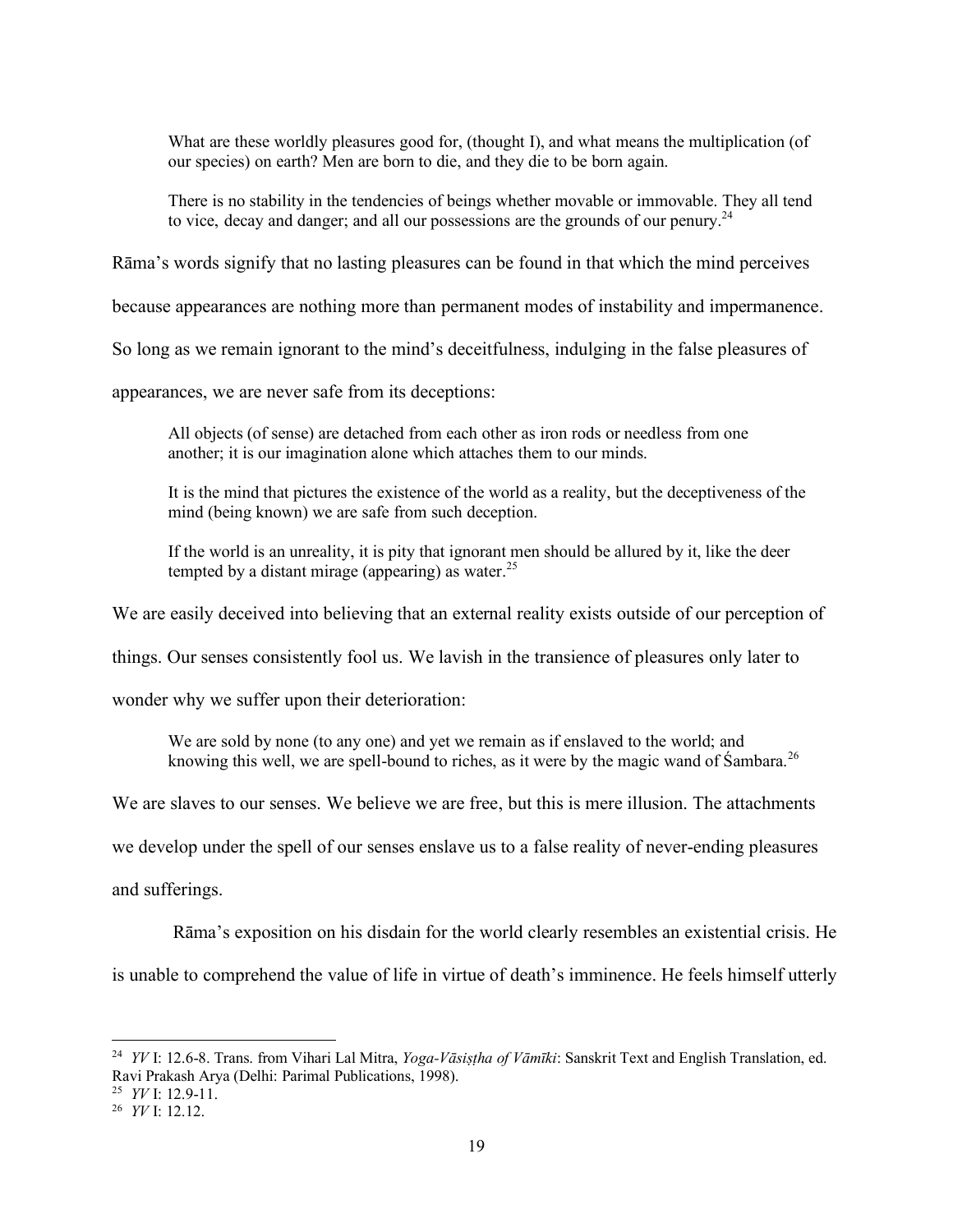isolated from the workings of his own mind; on the one hand he understands that his mind's faculties govern perception and hence reality, but on the other he realizes that he is not immune from the mind's ignorant tendencies. Knowing this lack of immunity he lacks freedom—the mind's faulty perceptions have him enslaved, thereby rendering his inability to act in fear of his own ignorance. The fleeting presence, instability, and every-changing complexion of appearances hold no substantial meaning for Rāma; their impermanence only signifies the source of suffering: attachment. These confrontations ultimately leave Rāma with a dilemma: free oneself from the delusions of the mind, or fast unto death.

Rāma's dispassion deeply resonates with what philosopher William James calls "morbidmindedness," or the "sick-souled." In *The Varieties of Religious Experience*, James explicates the crucial dichotomy between "healthy-minded" individuals from the "morbid-minded," the latter who cannot so easily dispel the presence of the world's consciousness of evil—they are "congenitally fated to suffer from its presence." We can easily understand that those afflicted from the four givens of existence are those who James calls the morbid minded. There exists an endless number of individuals of whom, like Rāma, the "evils" of existence are "…a wrongness of vice in his essential character, which no alteration of the environment, or any superficial rearrangement of the inner self, can cure, and which requires a supernatural remedy."<sup>27</sup> This is further characterized as those suffering from anhedonia, a pathological inability to feel pleasure, which, according to James, extends far beyond a simple lack of pleasure-sensing. For some, such melancholy manifests as an "active anguish," a kind of "psychical neuralgia" whereby symptoms of self-despair, loathing, irritation, anxiety, or fear permeate one's being in the world. Rāma, for example, is one who in spite of himself and his luxurious circumstances is forced to oversee the beauty, the colorful radiance, the warm breath of life on account of his intellectual disposition

<sup>27</sup> William James, *The Varieties of Religious Experience* (New York: Philosophical Library/Open Road, 2015), 190.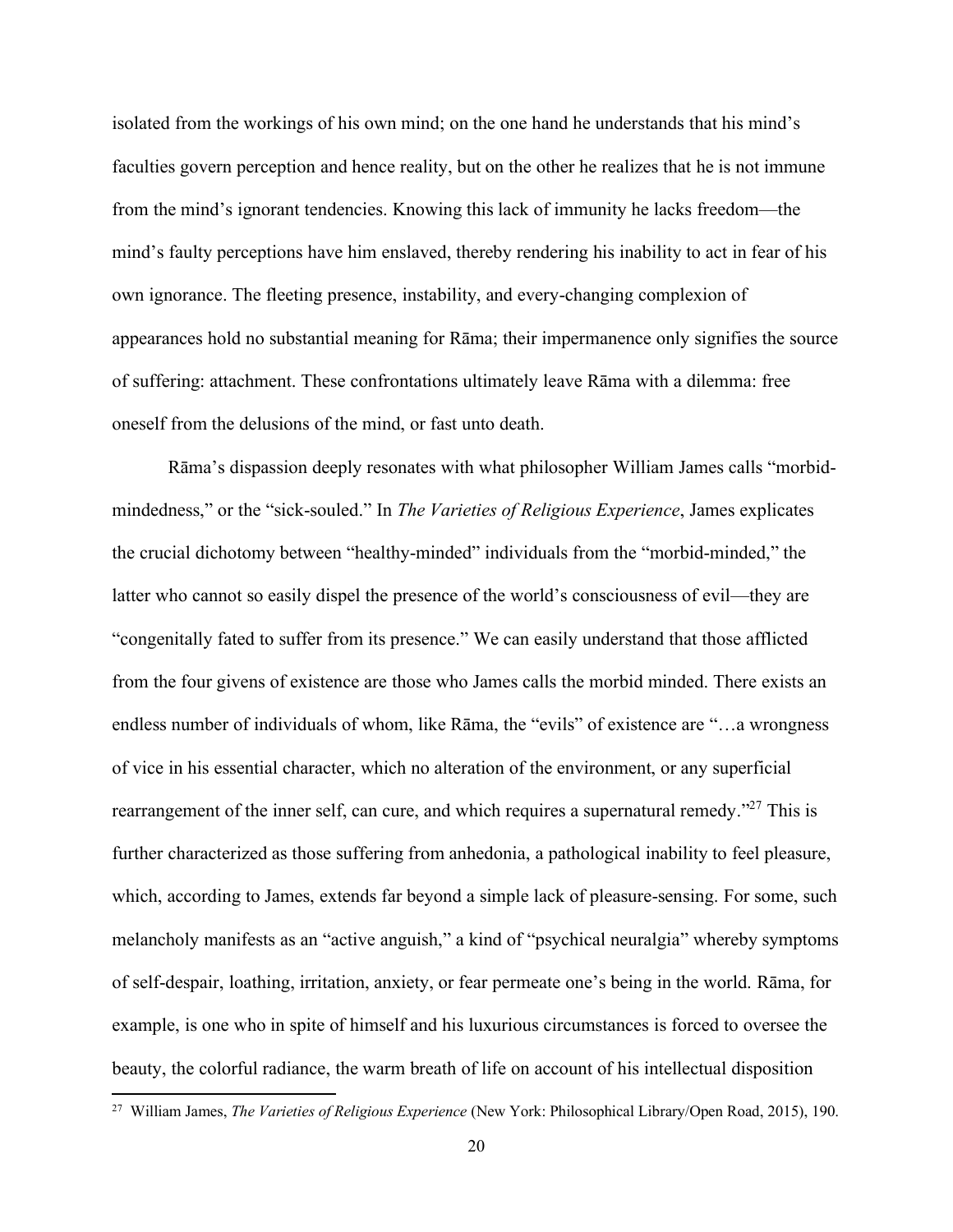tormented by the mind's mysterious nature. In the words of James, Rāma's "sun has left his heaven<sup>"28</sup>

How, then, can Rāma navigate the turbulences of death, isolation, freedom, and meaning, or as James would put it: "How can the moribund old man reason back to himself the romance, the mystery, the imminence of great things with which our old earth tingled for him in the days when he was young and well?"<sup>29</sup> Over numerous stories, Vasistha teaches Rāma how to attain the state of living liberation*, jīvanmukta*. To reach the state of *jīvanmukta* is to remain active within the world without being attached to said actions nor their fruits. Rāma's dispassionate discourse reveals the significance of the mind and its power of creation and emergence. The diverse appearances of waking, dream, and deep sleep realities are no more than products of the mind's perception. Their impermanent and transient nature stipulate them as illusory. Neither pleasures nor sufferings—that is, the mind's desires—are to be sought after for both equally lead to bondage and attachment, the root of all suffering. If therefore all that one perceives is the false product of the mind's faculties, then what is real cannot be *perceived* by the mind but can only be *realized* by virtue of the mind's power of creation. The next section discusses Vasiṣṭha's initial response to Rāma's existential discourse. This is the spiritual framework, if you will, of the *Yogavāsiṣṭha*, through which the forthcoming three narratives arise. Despite the false appearances of bodily and material existence, Vasiṣṭha maintains that our behavior and actions (*karma*) still matter—the possibility of ever liberating from the bondages and sufferings of existential realities hinges on our effort (*yatna*) and need to engage from a place of creativity (*pauruṣa*) with the world.

<sup>28</sup> James, *The Varieties of Religious Experience*, 207.

<sup>29</sup> James, *The Varieties of Religious Experience*, 209.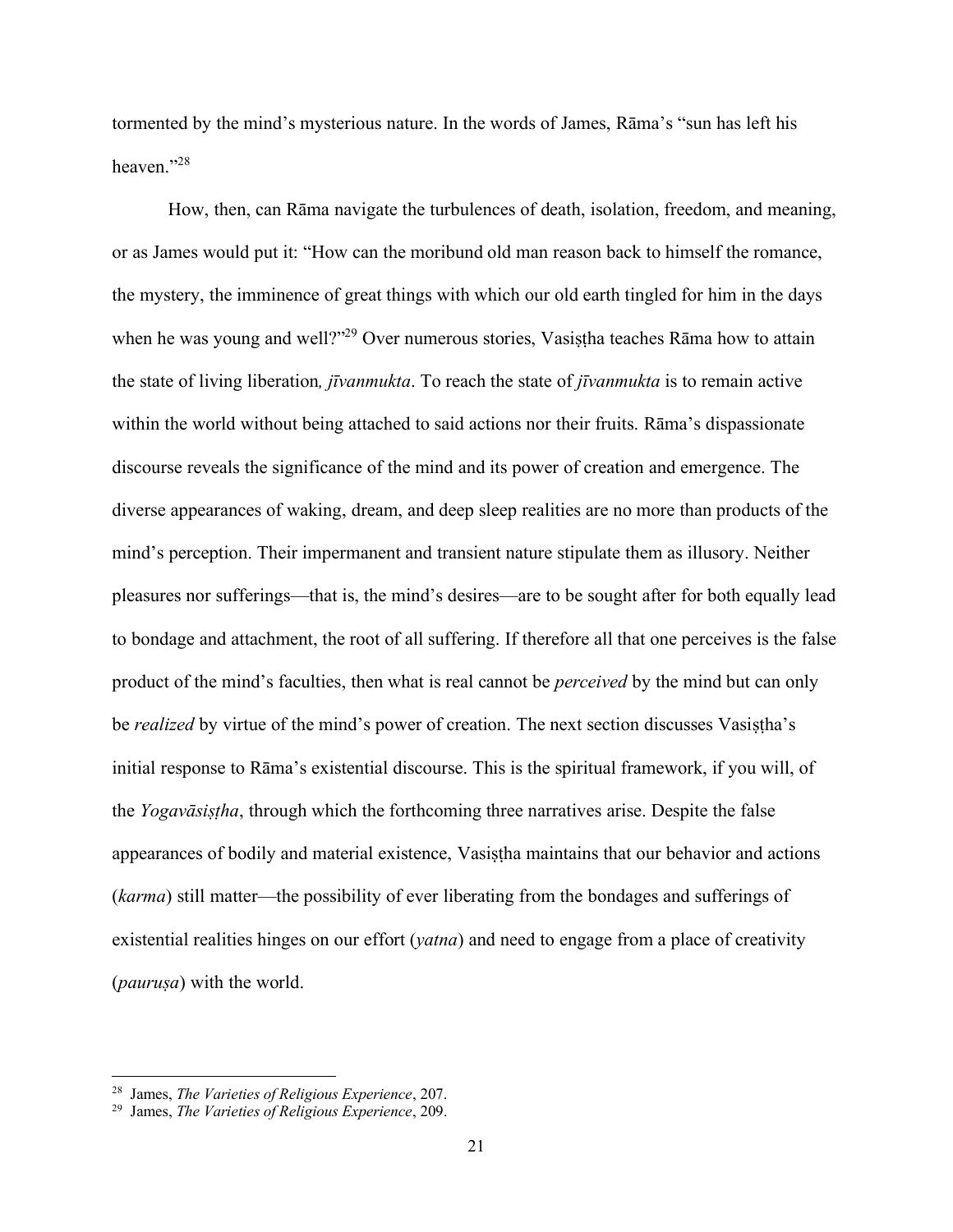#### 2.3 Calling to Act: *yatna*, *pauruṣa, karma, dhāraṇā*

In this section I address how the nondual worldview of the *Yogavāsiṣṭha* uplifts human will and action (*karma*) through the adoption of *yatna* (effort) and *pauruṣa* (creativity). The significance of *karma* and selfless action in the *Yogavāsiṣṭha* stem back to the second book, *Mumukṣuprakaraṇa* ("On the Behavior of the Seeker"), where Vasiṣṭha, after pledging his mentorship to Rāma, explains the need for *yatna* and *paurusa* in spiritual practice.<sup>30</sup> Here, the sage explains the efficacy of activity, that seeds are planted with every movement produced by human effort. *Karma* is derived from the verbal root *kṛ*, meaning to do, make, perform, and is the nominative case of *karman*, which is an act, action, or performance. Quite literally, *karma* is action itself—any further details on the nature of the act rest outside the initial definition and thus accord to specific tradition. Actions performed in previous births affect the choices one makes in the present, but actions of the present can override those of the past when performed diligently (II:4.27). Accordingly, one's actions can serve for either auspicious or inauspicious ends. Thus, one's exertion in the present is to be implemented toward that which is auspicious, while the failure to exert at all consequently results in suffering and delusion.

It is the will or inclination that is the prime instrument of all actions done even according to the rules of law and  $\hat{S}$ *āstras*,<sup>31</sup> as it is the reflection of light that gives various hues to things.<sup>32</sup>

When one finds himself to be led astray by the demerit of his acts of a former state of existence, he must attempt to subdue the same by greater energy of his present state.

The evils of bad fortune are undoubtedly removal by the meritorious acts of the present life, as the bad consequence of an act of yesterday is averted by its remedy of today.

Know that tranquility is not to be found by the effortlessness of dull ass-like men; it is the lawful energy of men which is said to secure his welfare in both worlds.<sup>33</sup>

<sup>30</sup> Vasiṣṭha's lesson originates from one of his own given to him by Brahmā in the *Mahābhārata* XIII: 6; however, where Vasiṣṭha emphasizes *pauruṣa* or creativity, Brahmā refers to as *puruṣakāra* or human effort. Sourced from Christopher Chapple's translation in "Appendix 1" of *Karma and Creativity*, 95-101.

<sup>&</sup>lt;sup>31</sup> The term *śāstra* in Indian tradition typically refers to any religious or scientific doctrine of authority discussing either the ethical norms of society or wisdom, e.g., the *Dharmaśāstras*. <sup>32</sup> *YV* II: 5.1.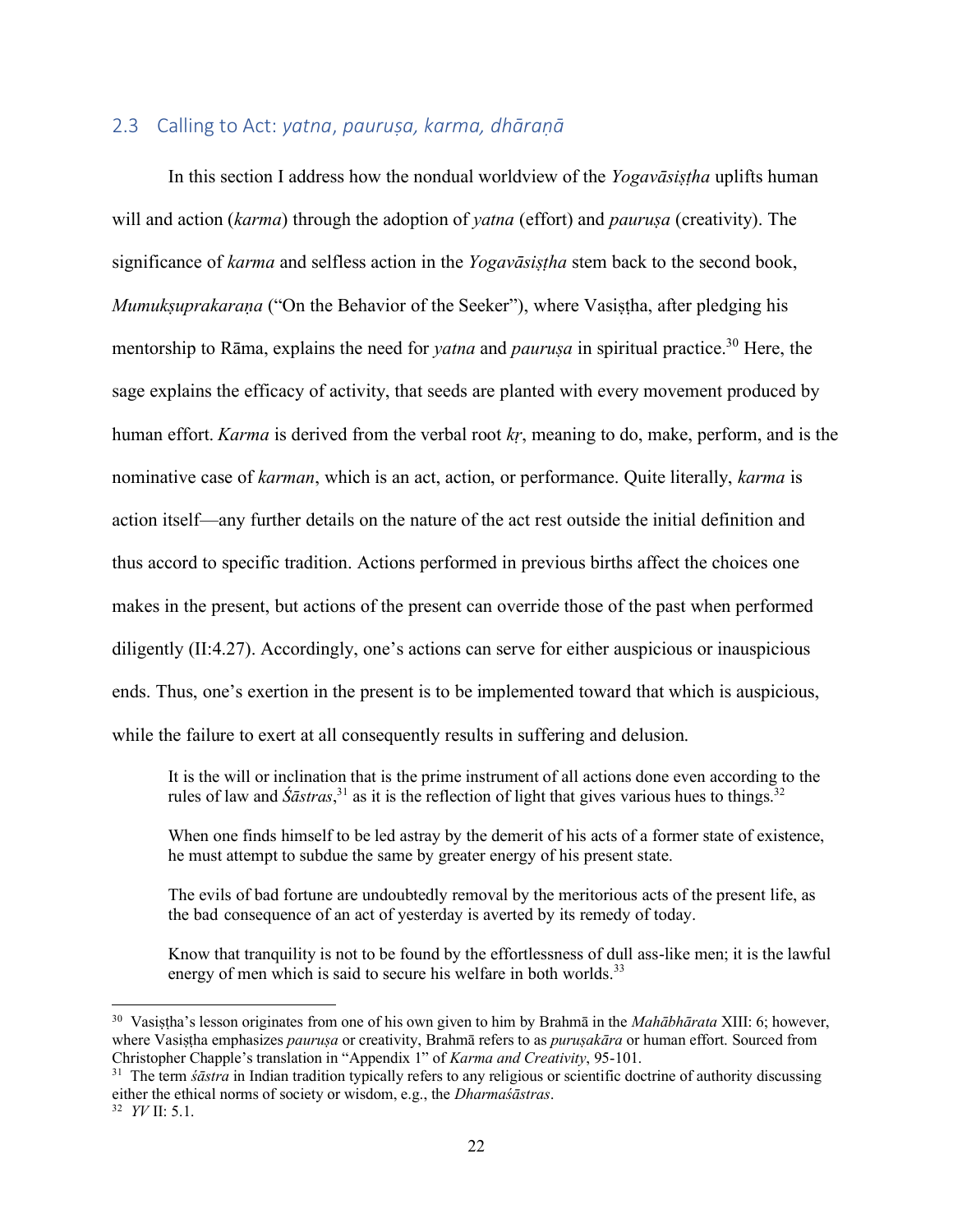Furthermore, the amount of energy one exerts in pursuing auspiciousness is inversely proportional to the belief one has in fate or destiny (*daiva*); that is, the more effort one puts into the betterment of their actions, the less one understands the results of those actions as predetermined fates.<sup>34</sup> Becoming present is crucial for this. One whose mind is stuck in the past is running in fear of their own ability to act in the present:

He who has no reliance on present objects, but depends upon suppositions of the past, is as a man flying for fear of his own hands supposing them as snakes.

It is a pleasure to men of perverted understandings to think themselves guided by their fortunes (*daiva*), prosperity flies away far off from such men who depend on their fortunes.<sup>35</sup>

Thus, become present and take careful consideration of your actions. Actions whose results may seem to be due to unexplainable forces or predestined by the gods (*daiva*) are in fact due to preexisting seeds of the past, but through mindful effort one can alter their growth. One who abandons active effort for the inaction of past karmic seeds—allowing fate to take the reigns—is "an enemy to [their] own soul, and sacrifices all [their] virtues, riches, and hopes."<sup>36</sup> As human beings, one does not get to choose which karmic seeds have already planted from past lives, but one certainly has control of how to cultivate them. But one must keep in mind the limitations of human abilities—effort does not immediately bring results; it is a slow and steady process that requires patience, diligence, and austerity.

It's also worth noting that Vasistha understands the human condition as one that naturally tends toward indolence; though an unfavorable trait, without it no human could manifest those

<sup>33</sup> *YV* II: 5.10, 12, 14.

<sup>34</sup> Discussion of fate and destiny also originate from dialogue in the *Mahābhārata*. Brahmā explains: XIII:6.47. *Fate leads one astray. There is no power in fate…Human effort, frequently practiced by the action of desire, leads one to a noble, unimpeded fate in each case.* 49. *Through action initiated by the power of fate, and through action in accordance with precept, the path of heaven is obtained.*

Translation from Chapple, *Karma and Creativity*, 63 and 101.

<sup>35</sup> *YV* II: 5.19-20.

<sup>36</sup> *YV* II: 7.3.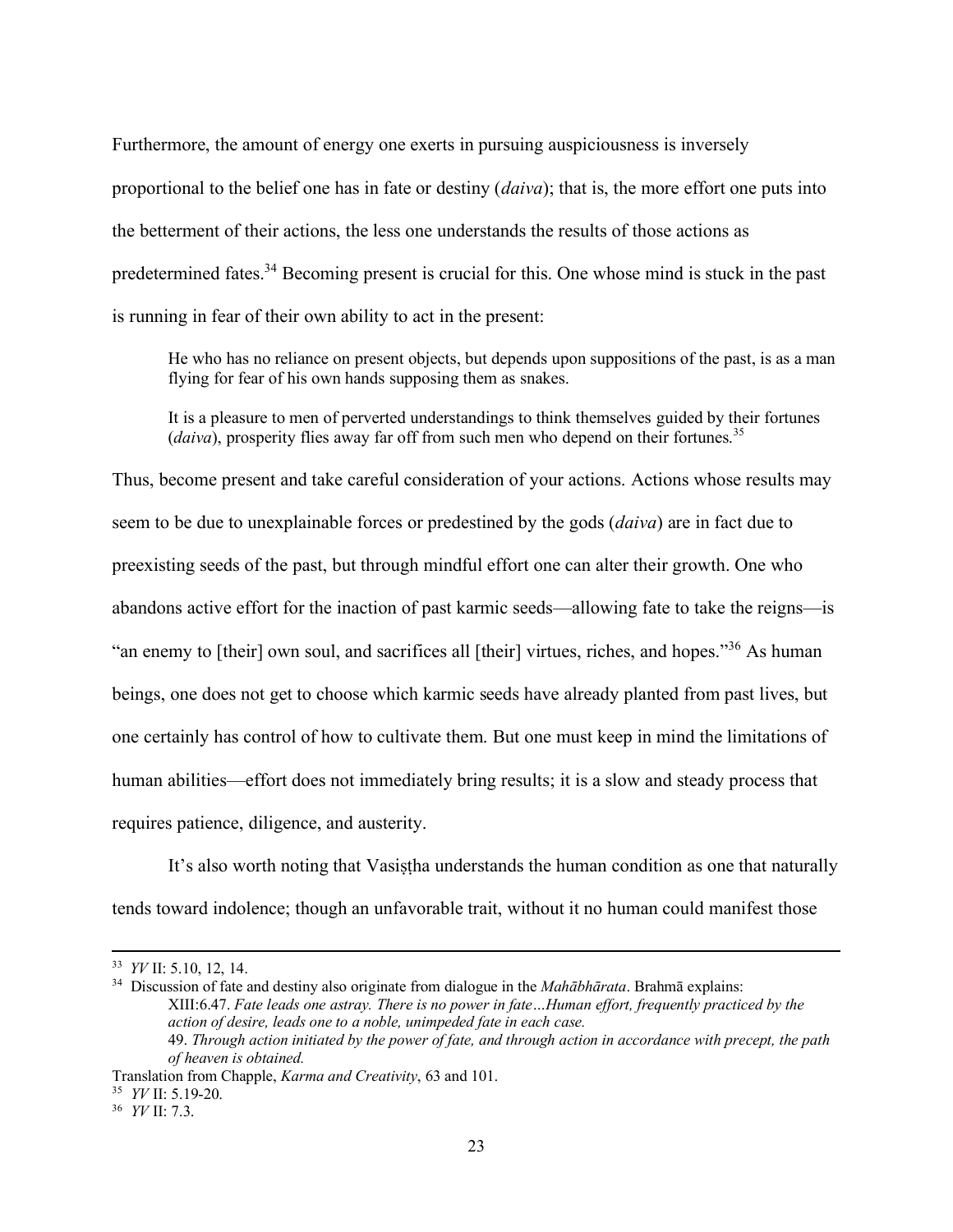traits that are favorable, nor would liberation ever be attainable: "Had there not been the folly of idleness in this world, what man would fail to either be rich or learned?"<sup>37</sup> Hence, human folly shall be understood as valuable due to its necessity to begin spiritual practice.

But what is *yatna* without *pauruṣa*? The Sanskrit term *pauruṣa* is the *vṛddhi* (strengthened form) of the Sāṃkhyan term *puruṣa*, also known as the unchanging witness consciousness, where all experience unfolds. Where *puruṣa* literally translates as "man collectively or individually, human being," *paurusa* translates as "belonging or relating to a man or man in general, or to *puruṣa*."<sup>38</sup> In the 96<sup>th</sup> chapter of the third book Vasiṣṭha enquires about the nature of the mind, explicating that

As a spider lets out its thread from itself, it is in the same manner that the inert has sprung from the intellect, and matter has come into existence from the ever active spirit of Brahm $\bar{a}$ .<sup>39</sup>

The above verse signifies that matter, or the unconscious, arises from consciousness, "the ever active spirit of Brahmā," which directly contrasts with the process of creation in the *Sāṃkhyakārikā* where *puruṣa* neither creates nor is created. The use of *pauruṣa* in the *Yogavāsiṣṭha* seems to be less concerned with the gender of whom the term is attributed to and more so with that attribute of creation closest in purity to the witness consciousness. So, what is this attribute? According to scholar Christopher Chapple, this attribute is *creativity*, 40 for creativity is perhaps that term that captures the purest essence of being human. *Pauruṣa* thus suggests the cultivation of similarly important characteristics, such as will, energy, and firm motivation. As I soon discuss, *yatna* and *pauruṣa,* in the context of the transpersonal psychology of the *Yogavāsiṣṭha*, are fundamental to not only advance along the spiritual path, but also to

<sup>37</sup> *YV* II: 5.30.

<sup>38</sup> According to M. Monier-Williams, *A Dictionary, English and Sanscrit* (London: W.H. Allen and Co., 1851).

<sup>39</sup> *YV* III: 96.71.

<sup>40</sup> *Karma and Creativity*, 67.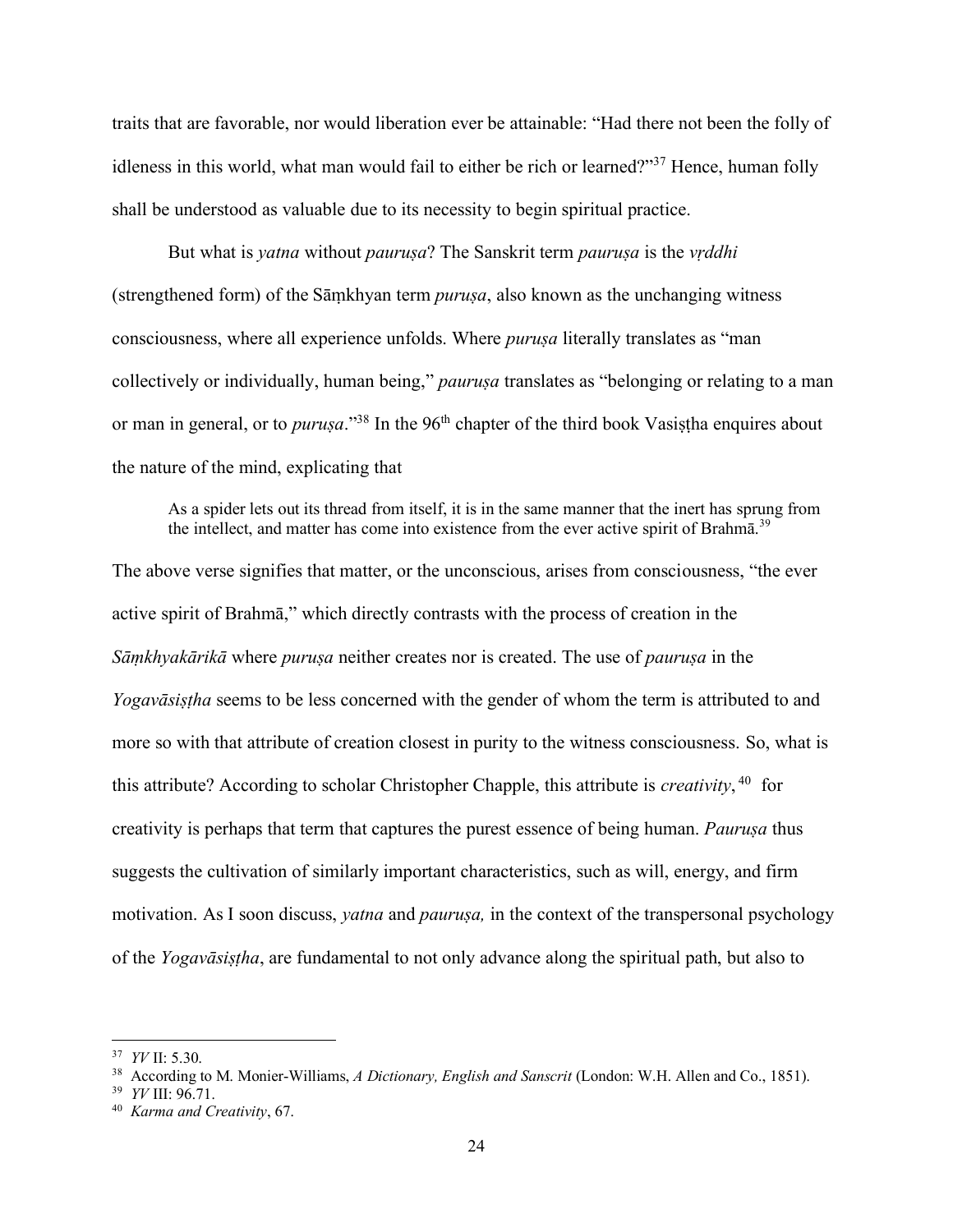embody selfless action, a crucial characteristic to alleviate the personal suffering of an existential crisis.

In the seventh chapter of the *Mumukṣuprakaraṇa*, Vasiṣṭha explains to Rāma the benefits of someone who embodies effort and creativity. Unsurprisingly, it's not the extreme renunciate. Like Siddhartha Gautama had realized only when his body became too weak to no longer support his meditation practices, it is the one who continues to engage in daily, worldly activities, especially of health and nourishment:

He that eats becomes satiate and not who starves: so he who walks is said to proceed and not one who rests: and in like manner who so speaks is called a speaker and not the silent man: thus action makes the man (*paurusa*).<sup>41</sup>

It is only by means of effort that one's actions can liberate one from the sufferings of worldly bondage. If one chooses to retreat internally without ever returning to worldly duties, then one is no better than another who blindly chooses to rest in indolence:

Whosoever acts in any manner, gets his reward accordingly; but the restive man has nothing to expect anywhere. $42$ 

One's application to the diligence and actions for the attainment of an object, is known by the term exertion by the wise, whereby all things are accomplished, (and which is no destiny).  $43$ 

One could also remember the cliché proverb: you reap what you sow. If one chooses to either not sow at all or to perform selfishly, suffering is sure to follow. The opposite, on the other hand, will lead to results conducive to alleviate suffering and progress along the spiritual path. Thus, everyone has direct influence over their current situation by the nature of their actions and effort. *Daiva* or fate is but an explanation embraced by those who refuse to manifest *yatna* and *pauruṣa*.

It is only through willful activity *in the present* that an individual can advance spiritually; however, such willfulness must be pure, meaning further practices are needed with respect to

<sup>41</sup> *YV* II: 7.17.

<sup>42</sup> *YV* II: 7.19.

<sup>43</sup> *YV* II: 7.24.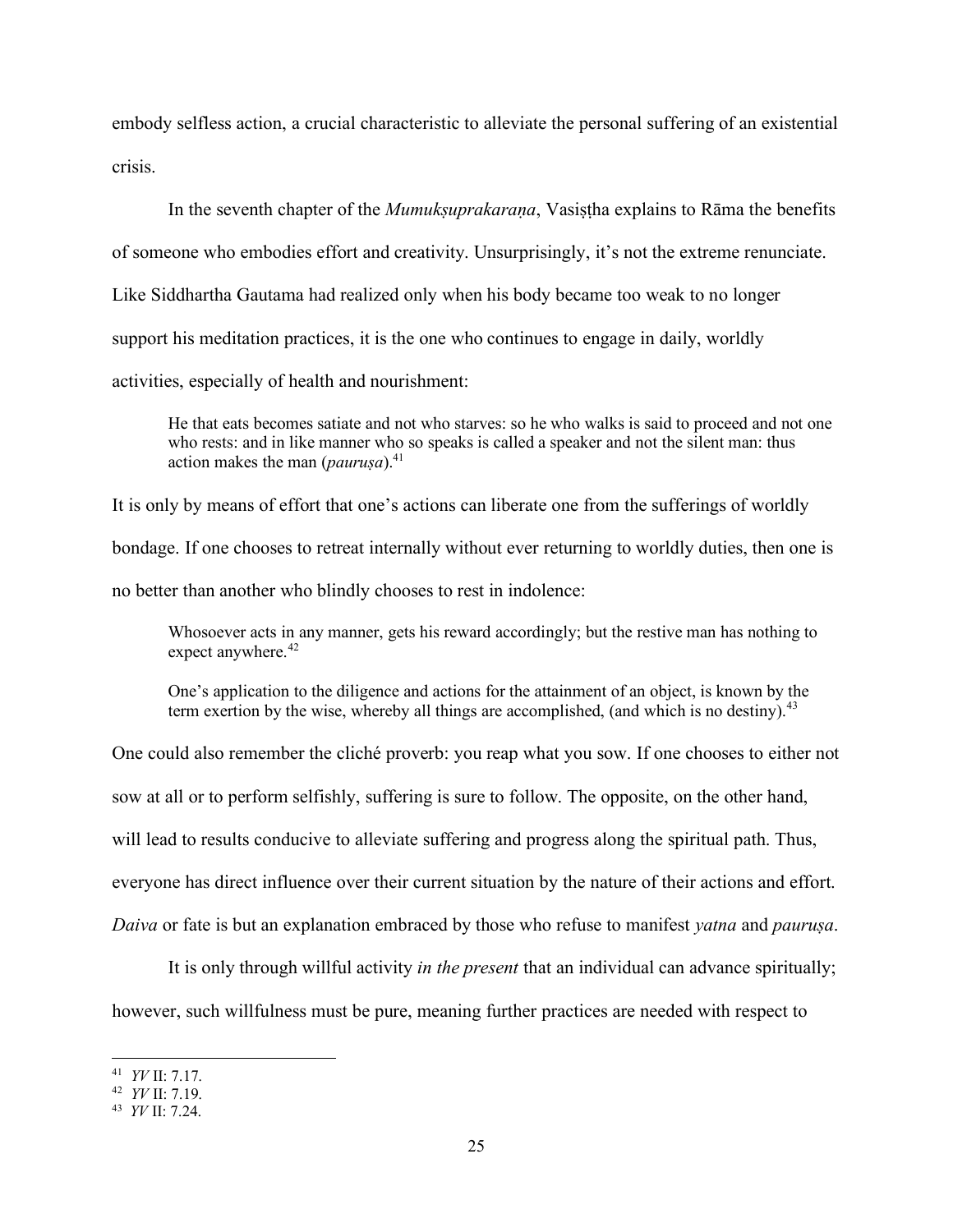*yatna* and *pauruṣa*. First regards following ethical behavior, commonly referred to as the "*śāstras*" in text. Vasistha says,

An effort when directed according to the counsel (*sādhu*) and conduct of the good in the exercise of the action of the body and mind, it is attended with success, otherwise it is as vain as the freak of a madman.<sup>44</sup>

The exertions of a man proceeding from his good efforts (*pauruṣa*) and countenanced by the law (*śāstra*), lead to his success, or else they either go for nothing or turn to his disadvantage.<sup>45</sup>

However, the emphasis on *yatna* and *pauruṣa* mean that following ethical scripture or qualified teachers shall not be the quintessential practice dictating one's actions. No teacher or scripture can liberate another. Instead, they should serve as ethical guides leading one to discover for themselves the value of ethical practice as an embodied being. Ultimately, it boils down to the autonomous individual to make the final whole-hearted decision—whatever that may be.

But probably the most important method to purify the mind is meditation. As is the case in most Indian traditions dating back to the *Upaniṣad*s, purification is essential in order to gain true knowledge of the Self, and the *Yogavāsiṣṭha* continues this necessity. So, what aspects of the mind need to be cleansed? When we go back and reflect on reincarnation and how *karma* from past lives affect the situations of today, we can see that something within the mind—not a material substance like the brain, but something subtle that latches onto the soul or spirit—is left with an imprint that carries on after bodily death. Think of, perhaps, a malleable lump of clay. With every movement the clay is shaped and left with an impression from the hands. This impression is known as *vāsanā* in Sanskrit. Advaita Vedānta, Buddhism, and Patañjali's Yoga all emphasize the role *vāsanā*s play in bodily existence as well as the need for their cessation. *Vāsanā*s are those habit-forming imprints left on the mind and subtle body due to the movement (or lack thereof) the body, just like a pair of hands whose movement shapes and molds a

<sup>44</sup> *YV* II: 4.11.

<sup>45</sup> *YV* II: 4.19.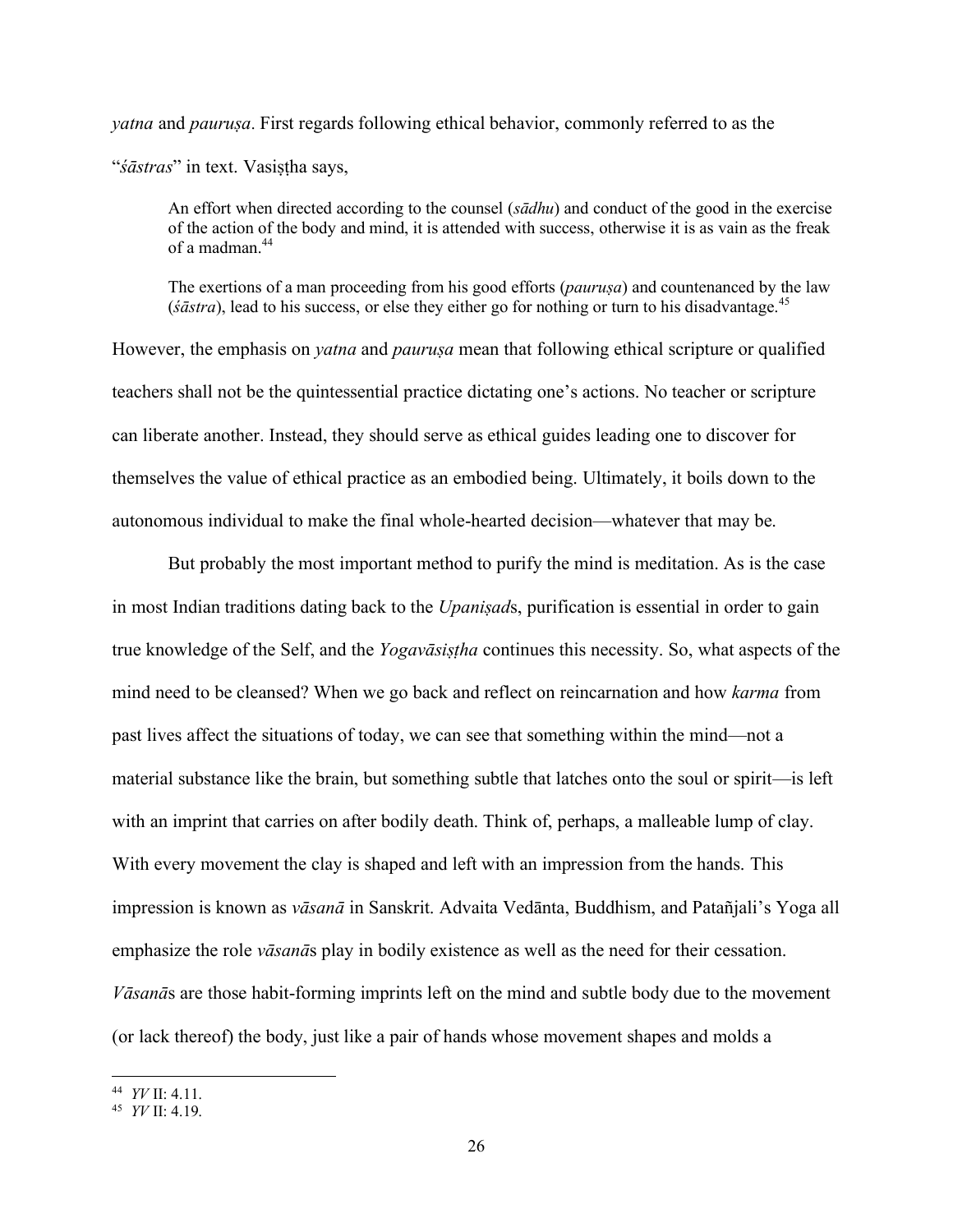malleable lump of clay. Most of our *vāsanā*s rest in the unconscious psyche and dictate our every-day behaviors and thought-patterns, making them notoriously difficult to halt let alone identify. In book four (*Kaivalya Pāda*) of the *Yoga Sūtras of Patañjali*, <sup>46</sup> it is stated that one's current actions perform according to the impurity of *vāsanā*s from past lives, and in book two (*Sādhana Pāda*) <sup>47</sup> Patañjali explicates the nature of such impurity, that *kleśa*s (afflictions or impediments to *samādhi*) are of five types: *avidyā* (ignorance), *asmitā* (egoism), *rāga* (attachment), *dveṣa* (aversion), and *abhiniveśa* (desire to live). These bind the individual to worldly matters, keeping them on the swing of pleasures and sufferings while perpetuating illusory selfhood. Vasistha stresses that it is these habit patterns that must be purified:

O sinless Rāma, your desires are at present lying dormant (*vāsanā*) in your mind, and require some practice to be employed only to the doing of good (*śubha*).

If you will not exert yourself at present to improve your dormant desires (*vāsanā*) by constant practice, you can never expect to be happy.<sup>48</sup>

The constant purification of *vāsanā*s enable the seeker to no longer be influenced by the poor nature of past actions and therefore redirect them to pursue auspiciousness without the possibility of building attachment to present acts.

The crux of the *Yogavāsiṣṭha*'s spiritual instruction is the necessity to embrace selfless action; to remain active in the world whilst remaining unattached. This depends on two essential characteristics: self-effort (*yatna*) and creativity (*pauruṣa*). Having cultivated these, the seeker is ready to perfect three practices: remain present, ethical behavior, and purify the mind through meditation. Ultimately, the attainment of living liberation or *jīvanmukta* hinges on the cultivation of *yatna* and *pauruṣa*. Effort is needed to both recognize one's current position spiritually as well

<sup>46</sup> *Yoga Sūtras of Patañjali* IV.8: *tatas tad-vipākānuguṇānām evābhivyaktir vāsanānām* || Hence, the manifestation of habit patterns thus corresponds to the fruition of that [karma]. Translation from Christopher Key Chapple, *Yoga and the Luminous: Patañjali's Spiritual Path to Freedom* (Albany: State University of New York Press, 2008), 205. <sup>47</sup> *YS* II.3: *avidyāsmitā rāga dveṣābhiniveśāḥ kleśāḥ* || Ignorance, I-am-ness, attraction, aversion, and desire for continuity are the afflictions. Trans. Chapple, *Yoga and the Luminous*, 163.

<sup>48</sup> *YV* II: 9.36-37.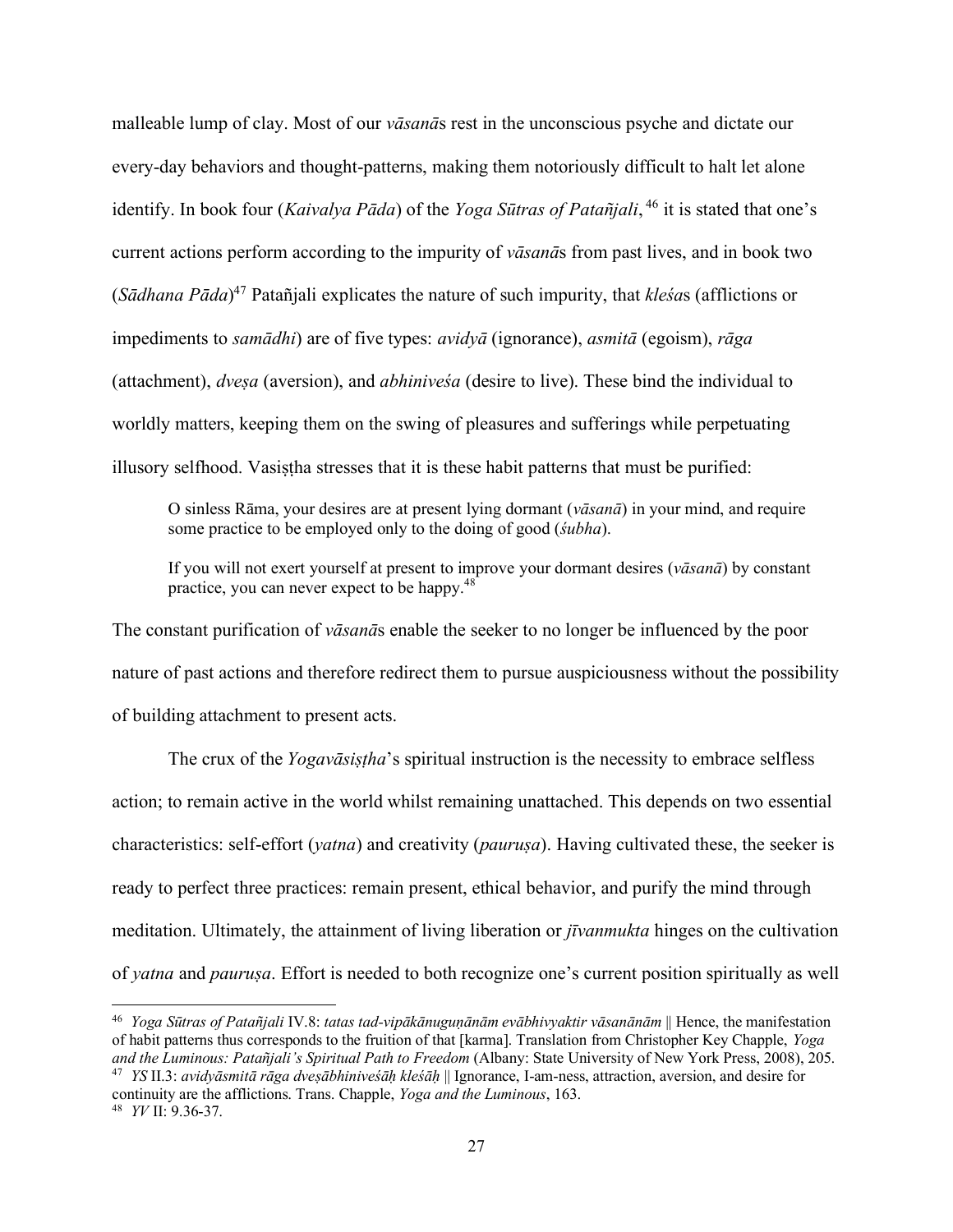as to maintain a life of selfless action. Creativity is the force of creation arising from awareness of the omnipresent witness consciousness, a force of endless possibility prior to actual manifestation. Creation emerges from the mind, and it is only with the mind that one can be free from the mind's delusions and embody a life of liberation. The following two sections expound on two stories that illustrate in mythological narrative confrontations with isolation and death, as well as the power of the mind determining one's perception of reality and the karmic implications suggested from the mind's purification. Thereafter will be discussed Vasiṣṭha's own narrative having attained living liberation, and the elemental meditations that brought him there. This narrative illustrates the final existential given: freedom.

## 2.4 Narrative 2: The Story of Lavana

In the third book, *Utpatti Prakaraṇa* ("On Creation"), Vasiṣṭha teaches Rāma the creative power of the mind. The story of king Lavaṇa navigates the existential theme of isolation—the central focus uses dream consciousness to inspire a change of action in waking reality, thus expanding one's sense of self.

In the forest-filled country of Northern Pāndava, <sup>49</sup> there resided a virtuous Lavaṇa living a beautiful life of comfort and luxury aside his royal court. One day, a magician (*indrajālikaḥ*) alongside a chieftain, visited the king and his court. With the wave of the magician's peacock feathers, Lavaṇa was presented with a gift of creation, a remarkable horse "produced from the milky ocean and flies with the swiftness of the mind," and who is "a personification of the wind in the swiftness of his flight." <sup>50</sup> The magician requested:

 $49$  According to the English translation by Vihari Lal Mitra, Northern Pāndava is called so because it is the land that the Pāndava brothers were famously exiled to in the Mahābhārata. The scripture is notorious for weaving together references from a multitude of earlier Indian philosophical pieces. See Vihari Lal Mitra, *Yoga-Vāsiṣṭha of Vāmīki*: Sanskrit Text and English Translation, ed. Ravi Prakash Arya (Delhi: Parimal Publications, 1998), 531. Also, III:104.2.

<sup>50</sup> *YV* III: 104.35 and 104.36.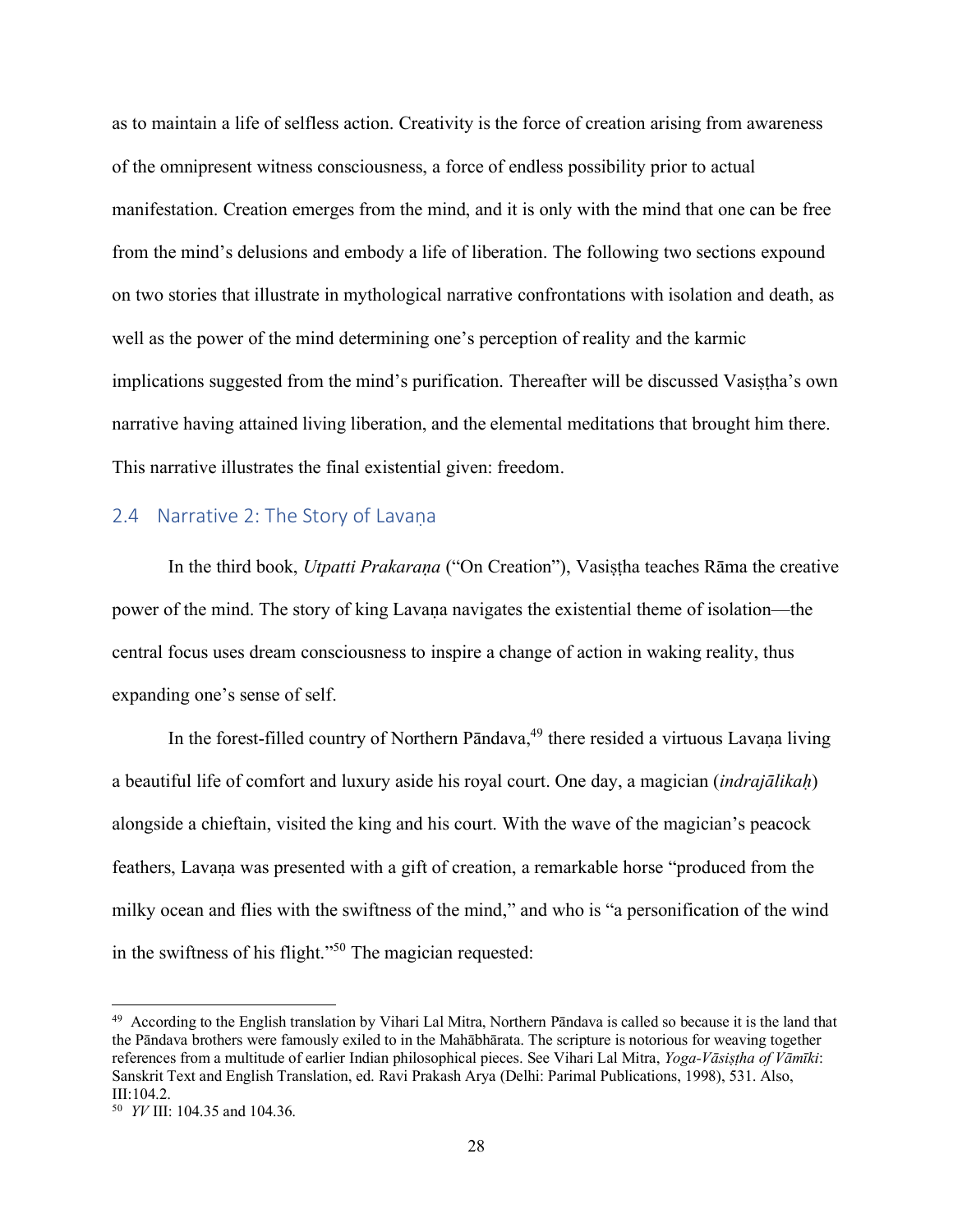Do you my lord ride upon this horse, and wander at your pleasure with the full lustre on earth; as the sun shines forth in splendour by his revolving round the heaven.<sup>51</sup>

Bedazzled by its beauty, Lavaṇa accepted. He then mounted the horse, but upon doing so, fell into a deep slumber for hours. He could not be woken by any of the sages or ministers of his court. After a few hours, Lavaṇa awakens in a deranged frenzy. Questioned by members of his court Lavaṇa then recounts the experience of his sleep.

In his dream Lavaṇa finds himself alone with the horse roaming a barren desert without food or water, and with no recollection of his kingly life. He eventually comes across a *caṇḍāla*<sup>52</sup> woman, whom he agrees to marry in exchange for food and water. She takes him back to her tribe where they bear four children, enduring sixty years of pain and anguish from the hardships of supporting a family with very little. Lavaṇa recounts the sinful actions he was forced to commit, the inability to feel kindness or compassion in his heart, and the tumultuous waves of desire infiltrating his mind:

I raved sometimes in my rage, and wept at others in my bitter grief; I fared on coarse meals, and dwelt, alas! in the abodes of vulgar Caṇḍālas. Thus I passed so many years of my misery at that place, as one fastened to the fetters of his insatiable desires, is doomed to toil and moil for naught until his death  $53$ 

He explains how his poor actions, fueled by the wrath of desire, fated him to constantly swing

between false pleasures and sufferings:

My days glided away in alternate joy and grief, brought on by my fate and acts; just as a river flows on with the green and dried leaves, which the winds scatter over it.

My foolish mind kept fluttering like a bird, in the maze of my wishes and fancies; and my heart was perturbed by passions, like the sea by its raging waves.

My soul was revolving on the vehicle of my wandering thoughts; and I was borne away by them like a floating straw, to the whirlpool of the eventful ocean of time.<sup>54</sup>

<sup>51</sup> *YV* III: 104.39.

<sup>&</sup>lt;sup>52</sup> *Caṇḍāla* refers to the lower castes of Indian society, also referred to as "untouchables."

<sup>53</sup> *YV* III: 107.48.

<sup>54</sup> *YV* III: 108.2, 108.4-5.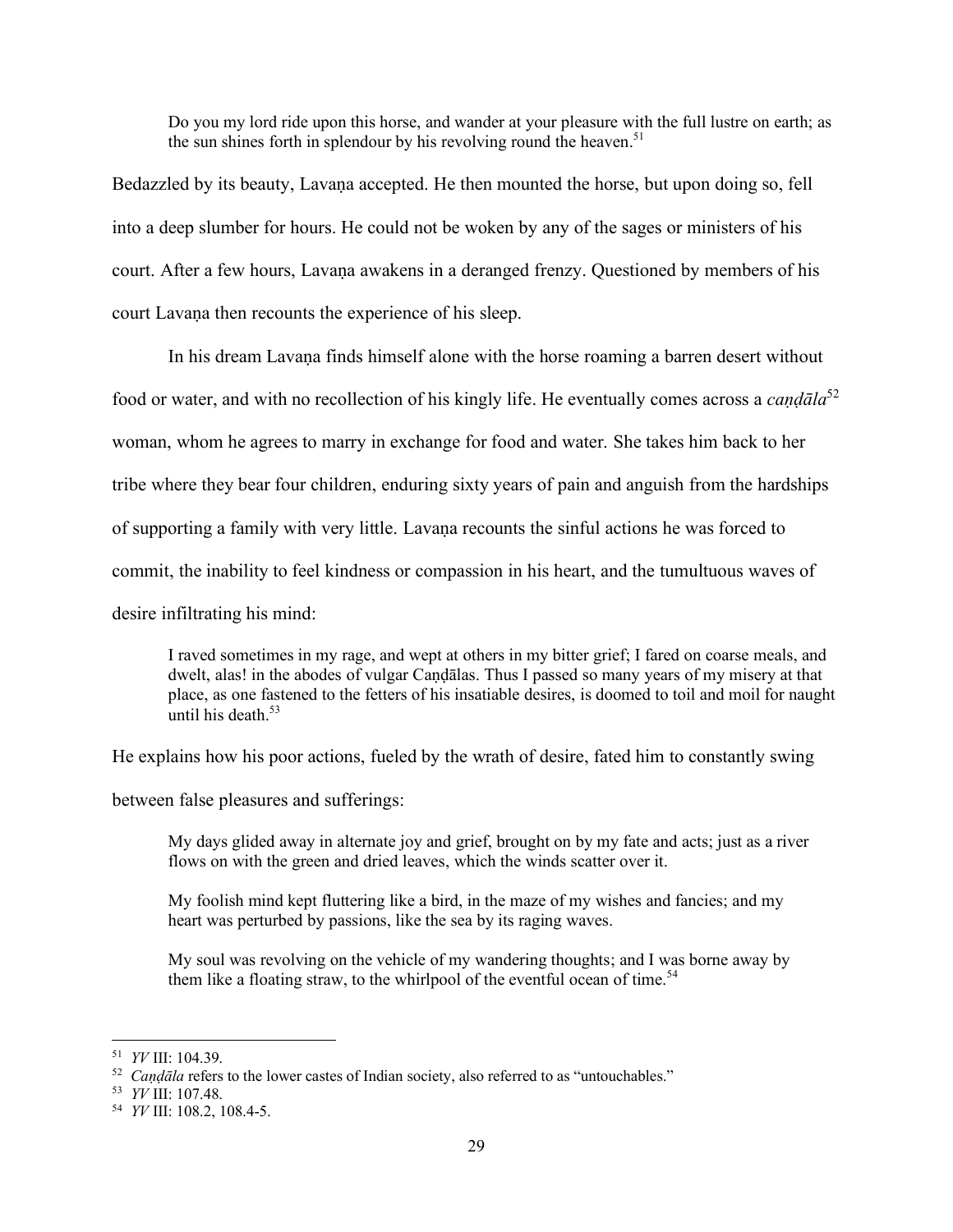As time passes, food and water grow increasingly scarce amongst the tribe, and desperation soon turns many to unthinkable acts: consuming rotten foods, killing fellow tribesmen, and cannibalism. Lavaṇa and his family finally decide to migrate to a different land, leaving the bloodshed of those who fell victim to the famine behind. Taking a break under the cool shade of a tree, the youngest of Lavaṇa's children desperately begs his father for food. Feeling utterly hopeless from his shame and attachment, Lavaṇa builds a funeral-pyre and decides to sacrifice himself to provide cooked flesh for his family. At this moment, Lavana suddenly awakens to the sight of his royal court.

Upon awakening, Lavaṇa is hysteric to realize that what had felt like a lifetime was only a couple hours in waking reality. At this point, Vasistha clarifies to Rāma (III:109.31) that Lavaṇa underwent the intensely vivid experience due to the powerful nature of the mind. Vasiṣṭha explicates that the waking and dreaming states are merely two sides of the same coin of consciousness, much like waves of the sea are mere transformations (*vikāra*) of a singular ocean, an acorn who carries its telos of an oak tree, and a lump of gold retaining its essence even in future manifestations:

As the waters of the sea display themselves in huge surges, billows and waves, so the mind which is in the body, displays itself in the various sights exhibited in our dreams.

As the leaves and branches, flowers and fruits are the products of the shooting seed; so everything that is seen in our waking dreams, is the creations of the mind.

As the golden image is no other than the very gold, so the creatures of our living dreams, are not otherwise than the creations of our fanciful mind.<sup>55</sup>

Hence, what is perceived in the wakeful, dream, and sleep states is nothing more than alterations

of the same mind, the same consciousness, being fully responsible for creation itself:

The mind alone makes the whole world, to the utmost end of the spheres; the mind is the vacuum, and it is the air and the earth in its greatness.<sup>56</sup>

<sup>55</sup> *YV* III: 110.45-47.

<sup>56</sup> *YV* III: 110.15.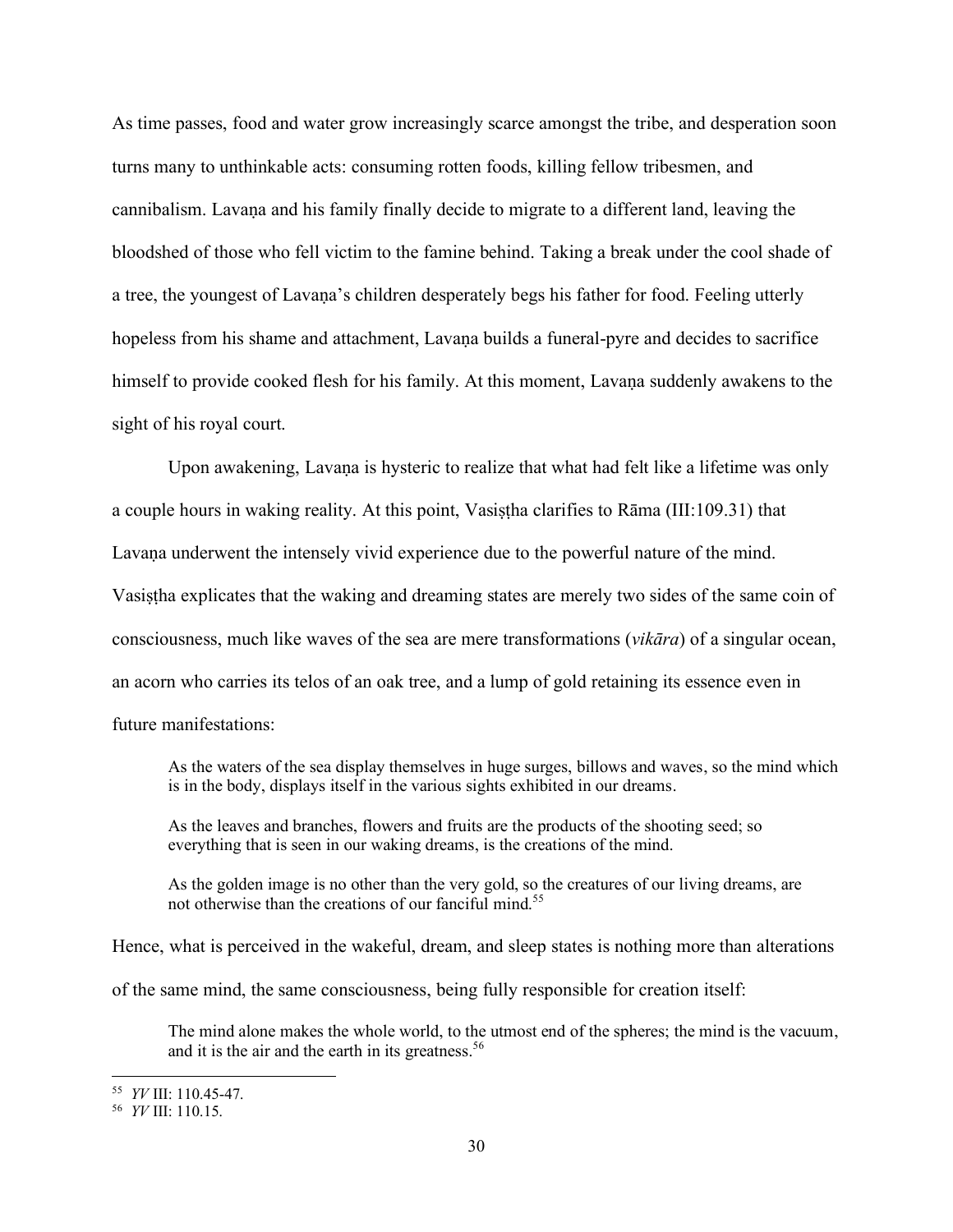However, the mind is by nature restless. Thoughts, desires, and attachments drive the mind to

pursue that which it likes and avert from that which it dislikes:

The mind is restless of its own nature, with all its vain thoughts and desires within itself; but the man is carried abroad as by its current; over hills and deserts and across rivers and seas, to far remote cities and countries in search of gain.<sup>57</sup>

But the mind's restless movement is exactly how we know our minds to be of the same nature as

the force of Brahman:

We have never seen the motionless quiet of the mind; fleetness is the nature of the mind, as heat is that of fire.

This vacillating power of motion, which is implanted in the mind, is known to be of the same nature as that of the self-motive force of the Divine mind; which is the cause of the momentum and motion of these worlds.

As the essence of air is imperceptible without its vibration, so we can have no notion of the momentum of our minds, apart from the idea of their oscillation.<sup>58</sup>

Having fallen victim to the spell of ignorance (*avidyā*)—that is, the chase to satisfy desire—the

mind manifests the false reality of subject and object, duality, and diversity. Vasiṣṭha stresses to

Rāma that the mind's fluctuations must be tamed and controlled if one is to avoid *avidyā*'s

disastrous tendencies; therefore, remain in a state of equanimity—mental stillness—under all

conditions, in every place and situation:

Let your mind cut the net of the mind, which is ensnared in this world; and extricate your soul, by this wise policy, which is the only means of your liberation.

Shun your desire for earthly enjoyments and forsake your knowledge of dualism; then get rid of your impressions of entity and non-entity, and be happy with the knowledge of one unity.<sup>59</sup>

Moved by how realistic the dream felt, Lavaṇa becomes compelled to find the places of

his dream. The following day he sets out, and, to his surprise, encounters the very settings and

tribal people of his dream. Amongst them is his dreamt mother-in-law. She laments in agony that

<sup>57</sup> *YV* III: 110.28.

<sup>58</sup> *YV* III: 112.5-7.

<sup>59</sup> *YV* III: 112.21, 112.23.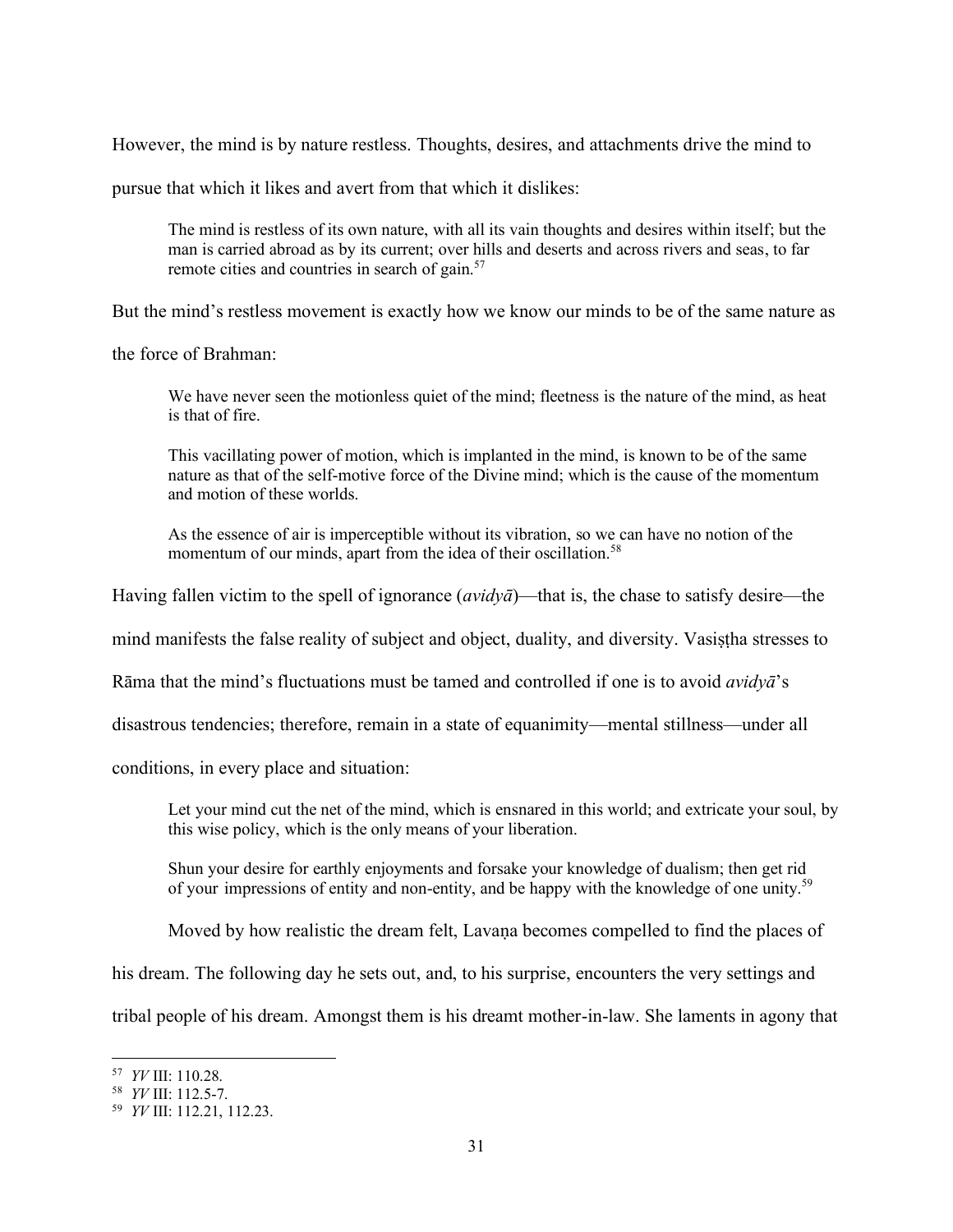his disappearance had also caused her daughter and their children to pass. As the King now knows the life of destitution, he overflows with compassion and understanding for these people, giving them wealth to keep them living comfortably (III:121.6). He knows that he cannot undo the horrific events that transpired across the tribe but seeing as though he had once lived amongst them, his level of understanding grew to internalize their experience, prompting a change in his governing.

In Lavaṇa's story the necessity to perform selfless actions permeates three main ideas. First, to understand the nature of the mind and its fluctuating movements as well as the movement's cessation. Second, to remain vigilant toward dreams as they can reveal otherwise hidden parts of oneself, one's community or interpersonal relations, and prospects for change. And thirdly, to broaden one's social sphere beyond personal and societal constructs. Note, however, that if one fails to still the mind's fluctuations the remaining actions inevitably become unattainable.

Lavaṇa's story is encrypted with the existential reality of isolation. Living a life of royalty, food security, and comfort will often isolate one from the harsh realities of less fortunate peoples; Lavaṇa had no awareness of the people outside his royal court—the people whom he is obligated to protect. But the existential frenzy he found himself in after awakening from the realistic dream prompted him to seek its meaning, and such meaning was discovered when he encountered the tribal people of his dream. Their existence confirmed the dream's harsh realities. Instead of turning a blind eye, Lavaṇa knew the necessary actions that had to be taken, his duty to them as their king. Kudos to Indra, the mysterious juggler in disguise, Lavaṇa finally understood the life of severe poverty, opening his heart to the singularity of all existence. A marginalized tribe on the brink of extinction was saved by a powerful man whose unexpected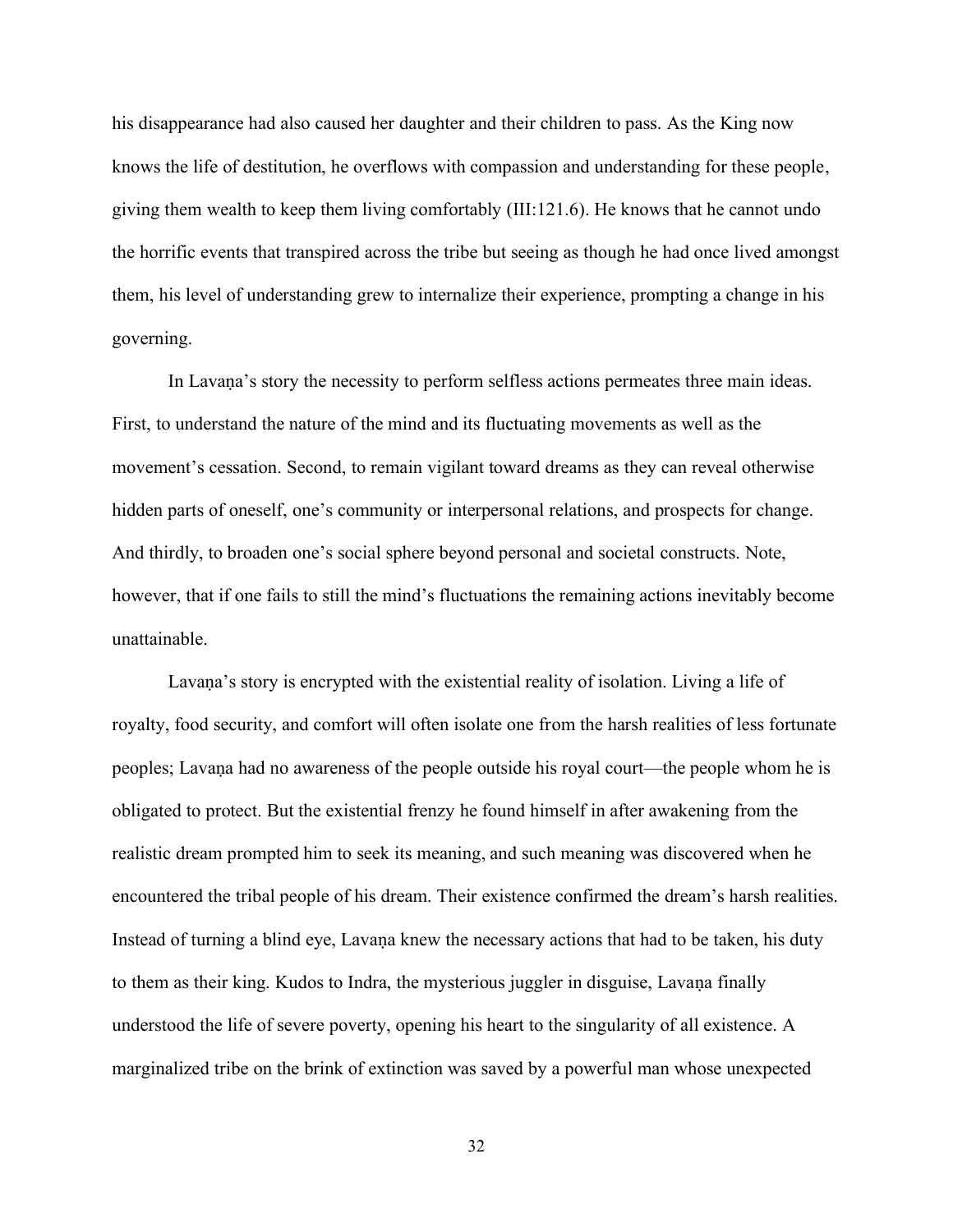dream shattered the line between waking and dream realities, thus transforming his values, his responsibility in the world, and the relationship with his people. The dream was another reality where he shared very real struggles of real people; people who were, to no fault of their own, unfortunate enough to be born in horrendous circumstances. And as a result, Lavaṇa's sense-ofself *expanded* to include those on the edges of society whose lives would've otherwise gone by unnoticed. His existential crisis eased by his sense-of-self expanding due to the necessity to act—not for personal satisfaction but for the maintenance of a previously existing unity: the infinite consciousness, *Brahman.*

## 2.5 Narrative 3: The Story of Punya and Pāvana

In the penultimate book, the *Upaśama Prakarana* ("On Dissolution"), Vasistha teaches Rāma that an enlightened awareness is crucial to navigating the turbulent, changing nature of the world. The story of two brothers, Puṇya and Pāvana, illustrates spiritual navigation through the existential theme of death—the central method uses self-inquiry (*vicāra*) to understand the nature of the Self (*Ātman*) in relation to bodily existence: the process of reincarnation. The story begins when the two brothers experience the deaths of their father (Dīrghatapā) and mother, both of whom attained *videhamukta,* the ultimate state of nirvāṇa following the death of the physical body, ending the cycle of saṃsāra. Following the deaths of their parents, the two brothers responded differently, reflecting the states of their yogic paths. The older brother Puṇya had attained the state of *jīvanmukta* and responded to the deaths with an unwavering performance of funeral rites. Pāvana, on the other hand, was considered "half awakened, like a lotus at twilight."<sup>60</sup> Deeply overcome with intense grief and sorrow at the passing of his parents Pāvana

<sup>60</sup> See Christopher Key Chapple's translation of "The Story of Puṇya and Pāvana in the *Yogavāsiṣṭha*" in *Living Landscapes* (2020), 138.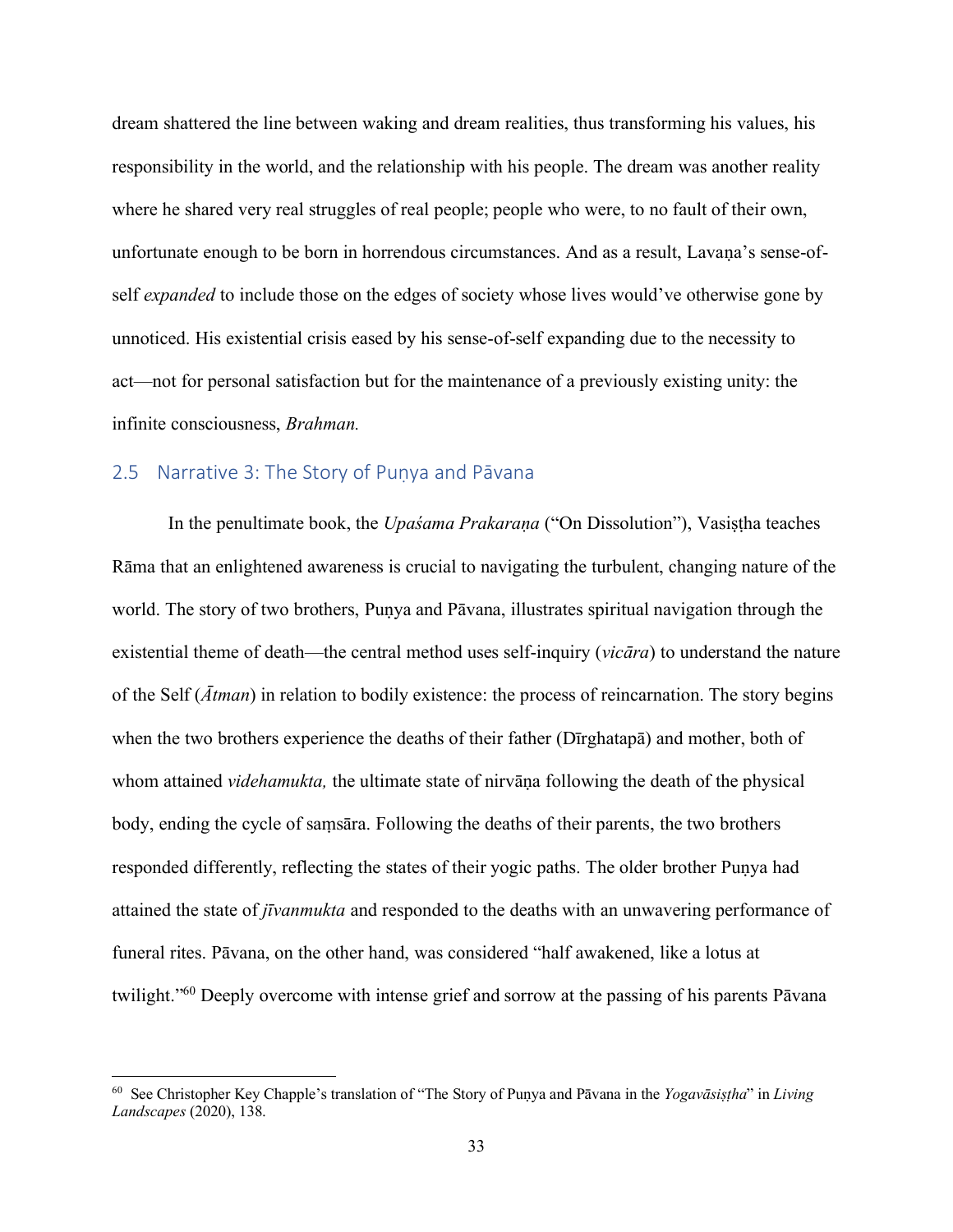ventured out into the woods, wailing inconsolably. Puṇya, as the wise older brother, finished the funeral ceremonies and went after his distressed brother to begin the dialogue of self-inquiry:

Why my boy, is your soul overcast by the clouds of your grief; and why do you shed the tears from your lotus-eyes, as profusely as the showers of the rain, only to render you blind.

Know my intelligent boy, that both your father and mother, have gone to their ultimate blissful state in the Supreme Spirit, called the state of salvation or liberation.

That is the last resort of all living beings, and that is the blessed state of all self subdued souls; why then mourn for them, that have returned to and are reunited with their own proper nature.

You do in vain indulge yourself in your false and fruitless grief, and mourn for what is not to be mourned at all. $61$ 

I wish to highlight two main points in the above verses: that death of the physical body is not a loss of being but a *return* to whence being originates—much like drops of rain fall to the ocean, evaporate, and condense to form yet another water cycle; and that one's grief and sorrow indicates one's attachment to materialistic reality. What follows in Puṇya's argument is a comforting flow of poetic persuasion describing the cycle of birth, death, and rebirth. The process of reincarnation is a fundamental idea throughout the *Yogavāsiṣṭha*, revealing the significance of one's actions whilst embodied, the cessation of attachment, as well as the interconnection between all life forms. By shedding light on the myriad of beings of Pāvana's past births, as well as his parents and Puṇya's own, Puṇya widens his brother's narrow perspective on the true nature of the Self, thus liberating Pāvana from the depths of attachment and sorrow.

There is a clear emphasis on the illusory nature of the world in Puṇya's dialogue. What is experienced as birth and death is but an illusion created by the ignorance of the mind, fueled by false conceptions and desires:

<sup>61</sup> *YV* V: 19.26-29.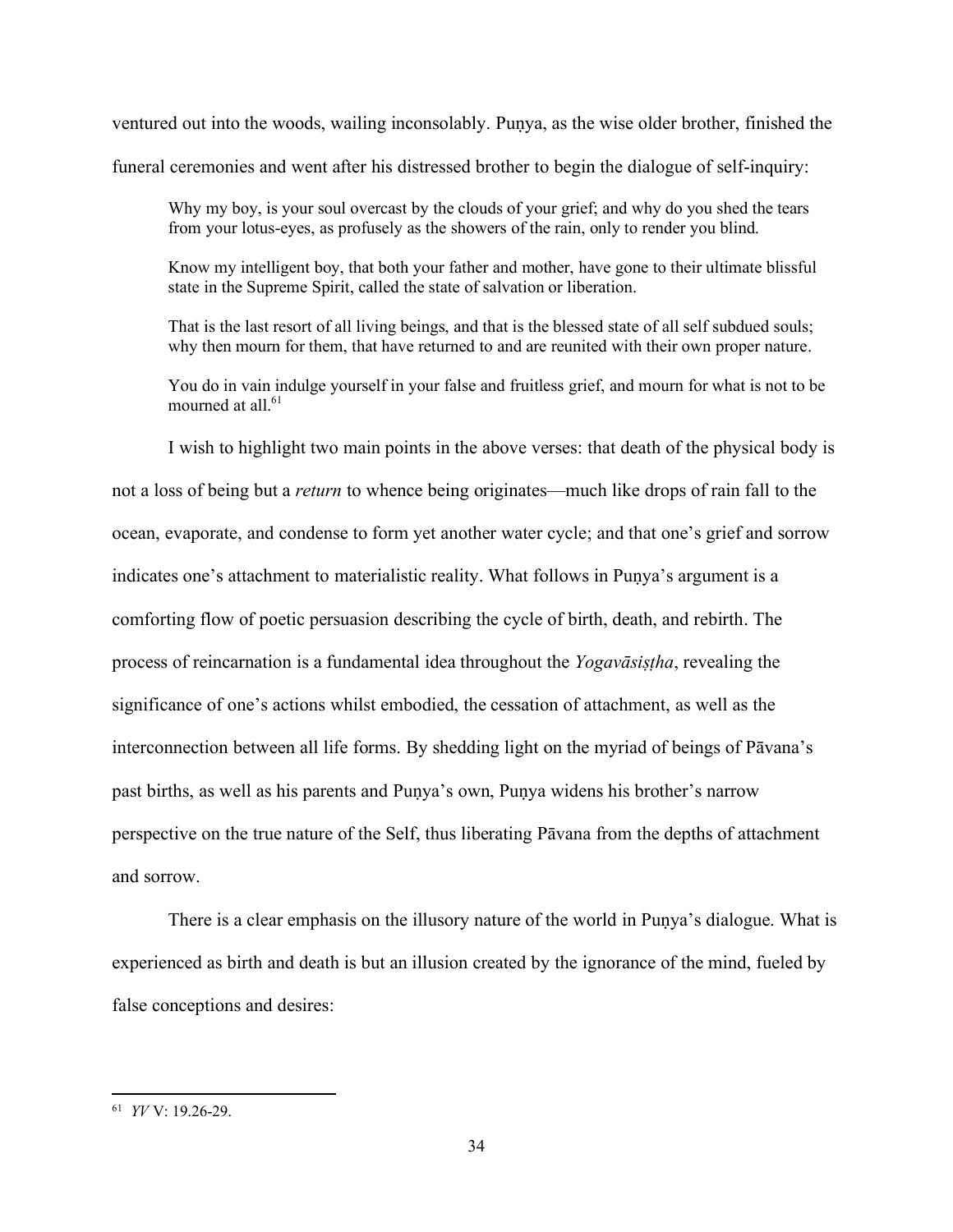Consider these phenomena in their true light, and you will find my boy, that none of these nor ourselves nor any one of us, are to last forever: shun therefore your error of the passing world from your mind forever.

That these are dead and gone, and these are existent before us, are but errors of our minds, and creatures of our false notions and fond desires, and without any reality in them.

Our notions and desires, paint and present these various changes before our sight; as the solar rays represent the water in the mirage. So our fancies working in the field of our ignorance, produce the erroneous conceptions, which roll on like currents in the eventful ocean of the world, with the waves of favorable and unfavorable events to us.  $62$ 

The impermanence of the world merely indicates that all subscribed notions, feelings, and self-

identifications are themselves variable extensions of the mind. Hence, being rooted in one's

bodily existence, forgetting the omnipresent *Brahman*, will only produce suffering, separation,

and intolerance for differences.

Punya reminds his brother (V.20.8) that he is a *linga sarīra*, a "spiritual substance"<sup>63</sup> who

has transmigrated many births with an endless number of mothers, fathers, friends, and

relatives—if Pāvana must lament over the passing of Dīrghatapā and his wife, then why not

lament for his former families and companions from past births? Pāvana was once a myriad of

beings ranging from deer to lions, to trees, to insects, among several royal bodies and

Brāhmaṇas:

In this manner my boy, were you born in many other shapes, and had to wander all about the Jambu-dvipa, for myriad of years: And now you are my younger brother.

Thus I see the post states of your existence, caused by the antecedent desires of your soul; I see all this by my nice discernment, and my clear and all-viewing sight. $64$ 

<sup>62</sup> *YV* V: 19.39-41.

<sup>63</sup> According to the Monier-Williams Sanskrit-English Dictionary (1899), *liṅga śarīra* is a neuter noun indicating "the subtle body which accompanies the individual spirit or soul in all its transmigrations and is not destroyed by death...also called *sūkṣma śarīra*, and since it is the sign and accompaniment of individuality it can never parish until the individualized soul is finally merged in the Universal." See Monier-Williams, M. A dictionary, English and Sanscrit. (London: W.H. Allen and Co., 1851).

<sup>64</sup> *YV* V: 20.22-23.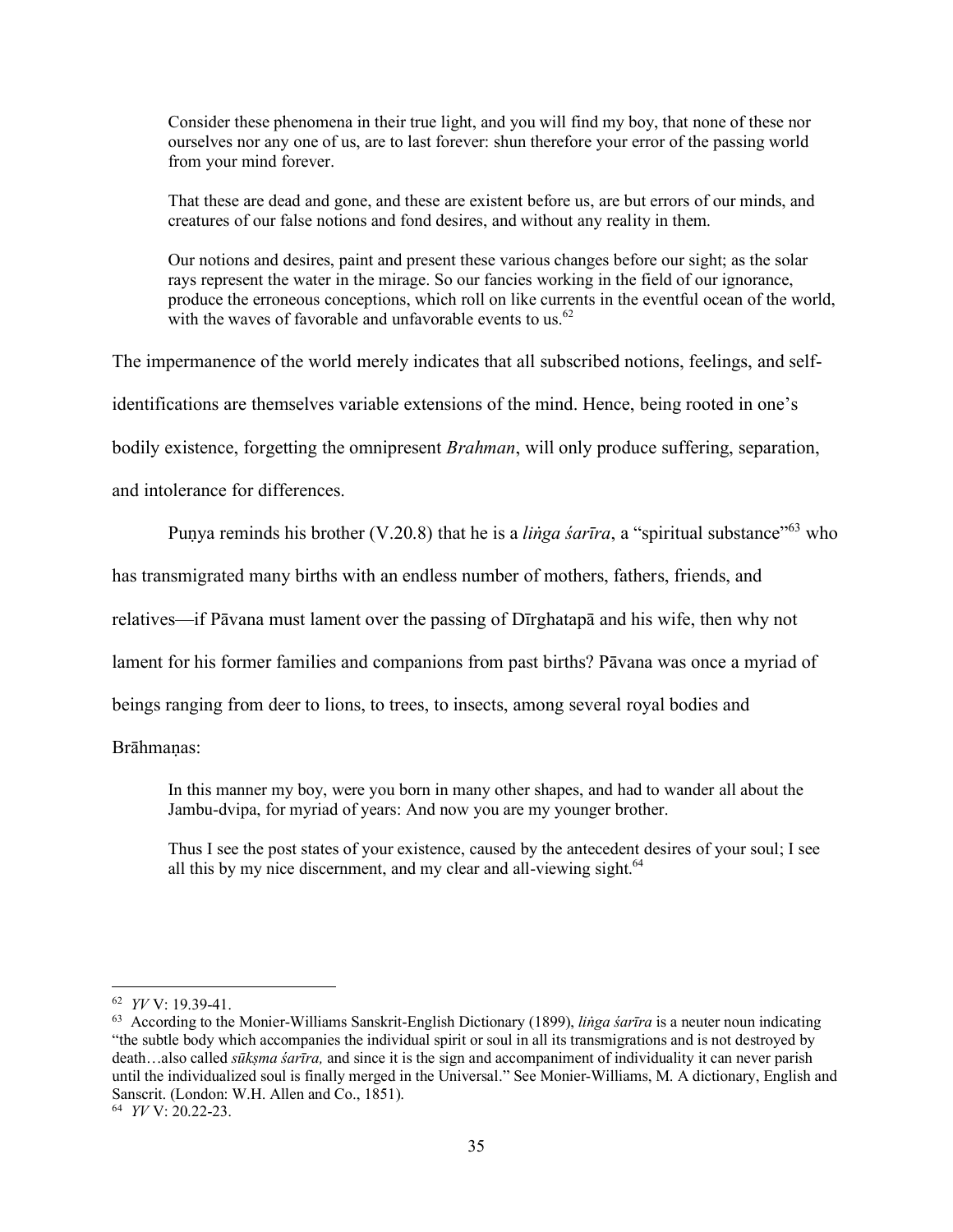Above all, the process of reincarnation signifies the interconnection between all life forms. Since all human beings were once animals, plants, and insects, all have the innate capacity to hold empathy and compassion for all species of life.

Puṇya was certainly not exempt from the circularity of reincarnation. He consoles Pāvana that it is the natural course of their bodily existence to undergo various rebirths in numerous beings (V.20.32), but it is only with self-effort (*yatna*) and human creativity (*pauruṣa*) that one can free oneself from the cycle of birth, death, and rebirth. As Puṇya explains, one who knows their true nature as the singular consciousness is one who acts for the sake of the act itself, remaining the observer of such actions:

The knowers of God do their acts, without thinking themselves their actors; just as the lamps of night witness the objects around, without their consciousness of the same.

The wise witness the objects as they are reflected in the mirror of their minds, just as the looking glass and gems receive the images of things.

Now my boy, rub out all your wishes and the vestiges of your remembrance from your mind, and view the image of the serene spirit of God in your inmost soul. Learn to live like the great sages with the sight of your spiritual light, and by effacing all false impressions from your mind.<sup>65</sup>

Thus ends Pāvana's bondage to this worldly existence. The words of his wise older brother had prompted Pāvana to inquire about the nature of bodily existence in relation to *Brahman*, the ultimate consciousness. Special emphasis is given to the interconnectedness of all life forms, as well as the importance of cultivating empathy and compassion while remaining unattached. The two brothers would spend the rest of their embodied days wandering as *jīvanmukta* between the trees of the forest until the time came to return to their original disembodied state as *videhamukta*.

Let us now reflect on this story within the context of Vasistha's spiritual instruction to Rāma. Vasiṣṭha reinforces that the root of Pāvana's suffering was not from the mere passing of

<sup>65</sup> *YV* V: 20.41-43.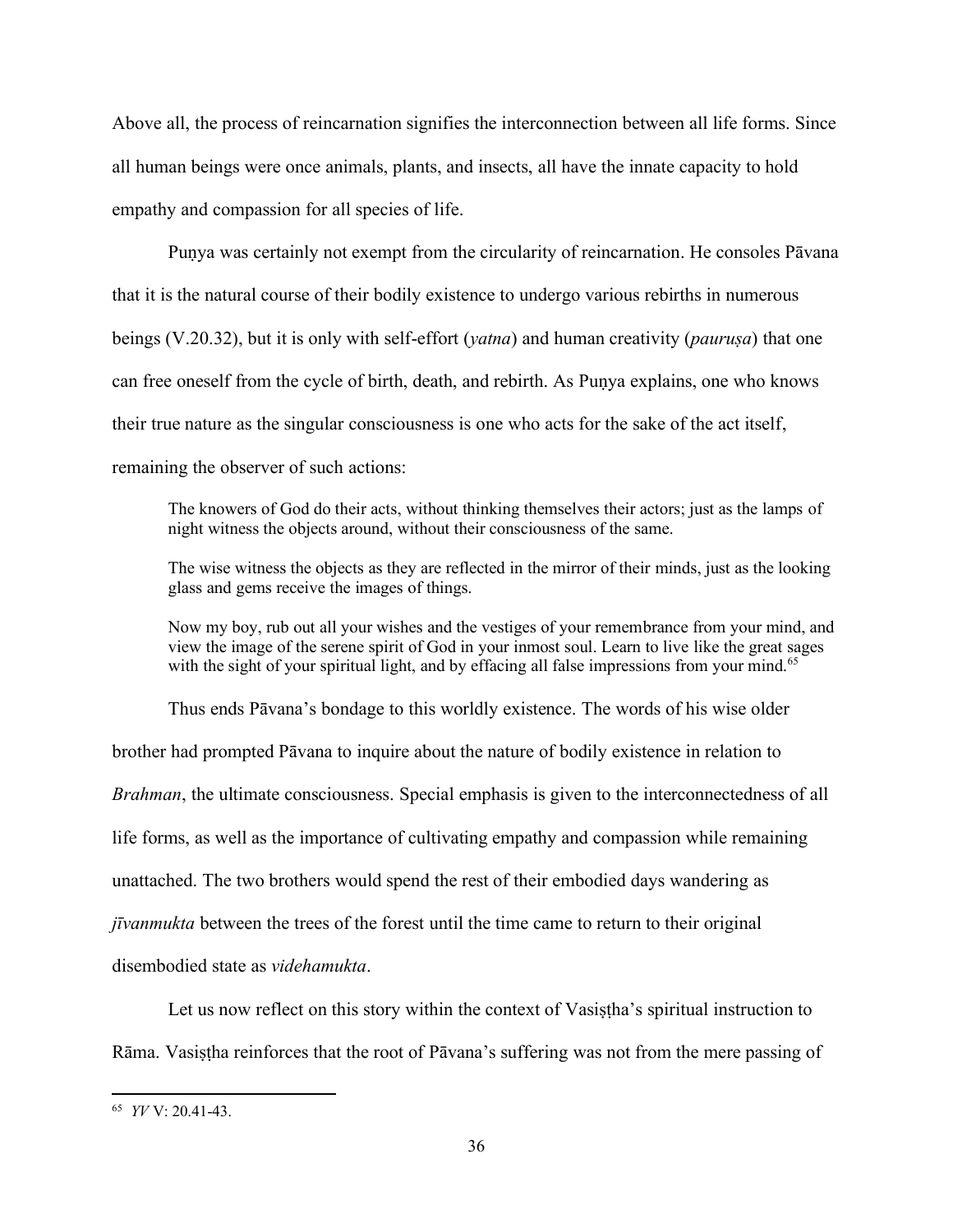his parents, but from his attachment to them and this worldly existence. Our attachments manifest due to the mind's natural pull towards that which it desires, and against that which it dislikes. It is, therefore, due to the advancement of desires that one remains bonded to the world, stuck in the throes of the false dichotomy of pleasures and sufferings. Thus, to halt the advancement of desires one must cultivate its opposite: suppression of desire. Vasistha speaks:

Thinking is the power of the mind, and the thoughts dwell upon the objects of desire; abandon therefore your thoughts and their objects, and be happy with your thoughtless-ness of everything.

Anything that depends on any faculty, is lost also upon inaction of that faculty; therefore it is by suppression of your thinking (or thoughts), that you can put down your desires, and thereby have rest and peace of your mind.

Be free minded, O Rāma! by tearing off all its worldly ties, and become a great soul by suppressing your mean desires of earthly frailties: for who is there that is not set free, by being loosened from the fetters of desire, that bind his mind to this earth.<sup>66</sup>

As previously stated, the main existential reality present in Puṇya and Pāvana's story is death. One could hardly blame Pāvana's initial reaction—there is no tougher realization one must confront than the mortality of human existence. And despite the fact that death is a *sine qua non* to life, it seems that our current society still struggles to understand the larger meaning of its happening, or whether there is one to begin with. The passing of a loved one is not typically celebrated in the sense Puṇya aims for, but rather seen as an individual tragedy—one that bears tremendous weight on the survivors, instantiating resistance and fear to the public. But as Puṇya explains, birth and death are mere illusory conceptions of certain happenings of this world—they do not represent the true nature of the singular consciousness. Of course, one may celebrate the birth of a child, or mourn upon the death of a loved one, but the transitory nature of existence unveils the necessity to relinquish our attachment to such happenings because, just like the puffy white clouds in the sky, worldly happenings pass on in the blink of an eye.

<sup>66</sup> *YV* V: 21.28-30.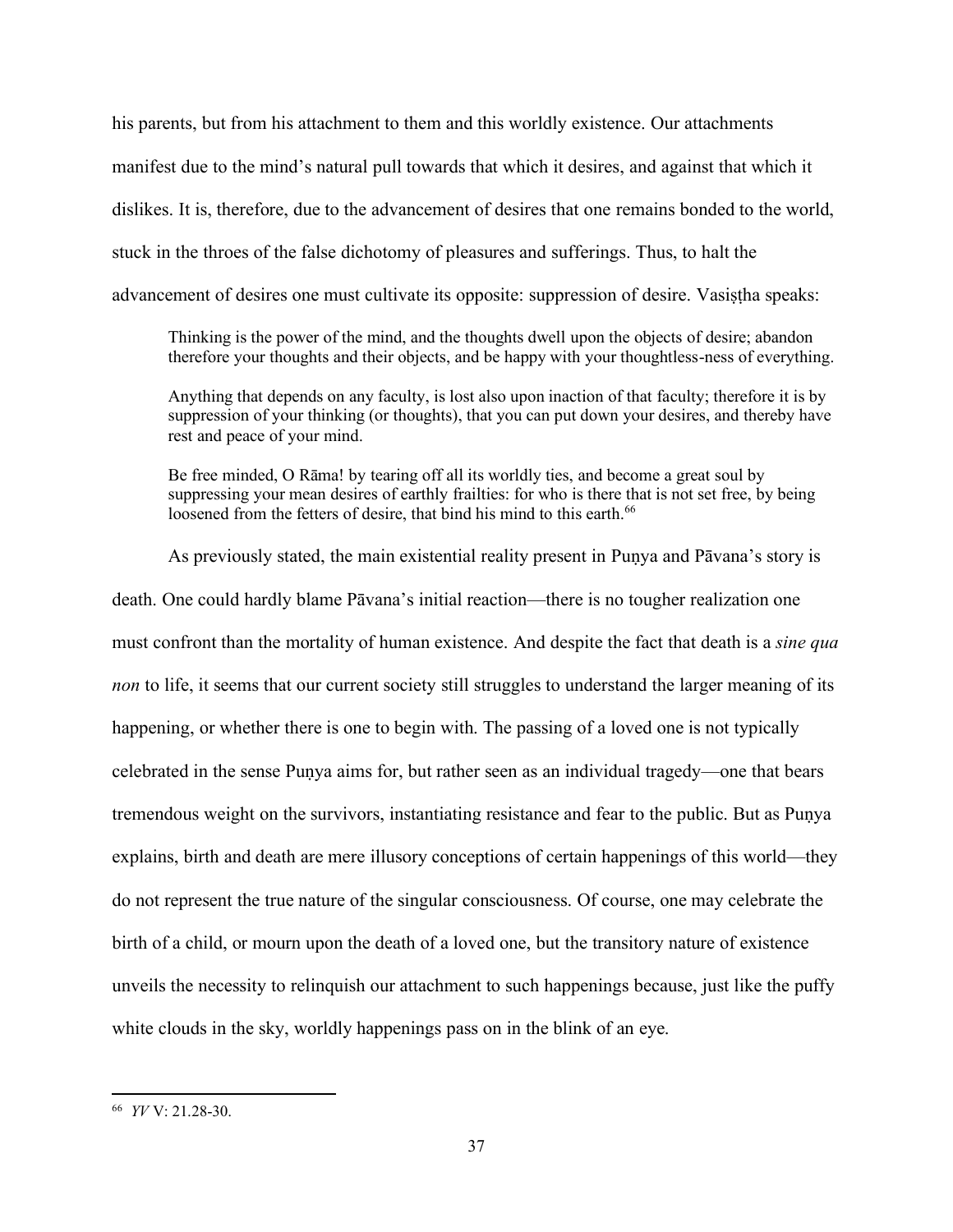#### 2.6 Narrative 4: The Story of Vasiṣṭha's Liberation

## 2.6.1 Elemental beginnings in the *Ṛg Veda*

Vasiṣṭha's own story of liberation is told in the second volume of the final book *Nirvāṇa Prakaraṇa* ("On Liberation"), where Rāma finally experiences the bliss of *jīvanmukta*. The significance of Vasiṣṭha's liberation with respect to the current existential project is the attainment of freedom by means of *mahābhūta dhāraṇā*, meditation on the great elements. These elements—earth, water, fire, air, and space (sometimes called void or ether)—are consistently regarded as the fundamental building blocks of material existence in Hindu, Jain, and Buddhist faiths. Moreso, descriptions of the elements' evocative manifestations bring attention to the world-at-large, including natural environments and their changing landscapes as well as the external (body) and internal (mind) human experience. Traditionally, meditation or contemplation on the great elements is key to expanding one's sense-of-self to not only understand the interconnectedness of all beings, but also to *live* according to such knowledge. As I soon discuss, with the help of goddess Kalī, contemplating the elements enables the sage to break through the boundaries of typical meditational experience.

In the *Rg Veda*, the oldest of Indian scriptures (c. 1500 BCE), the five elements are praised through their respective gods and goddesses: earth with the goddess Pṛthivī, water with Varuṇa, fire with Agni, wind with Vāyu, and space with Dyaus. In addition to maintaining cosmic and dharmic order through sacrificial rites, the significance of Vedic hymns reveals the microcosm of the human body as a metaphor for the macrocosm of the universe. One such chant, the *Puruṣa Sūkta* ("The Hymn of Man") describes the full creation of the world arising from the sacrificial offering of the human being. Although not explicit, the five elements are understood as necessarily inseparable from both the body's physical composition and the body's role in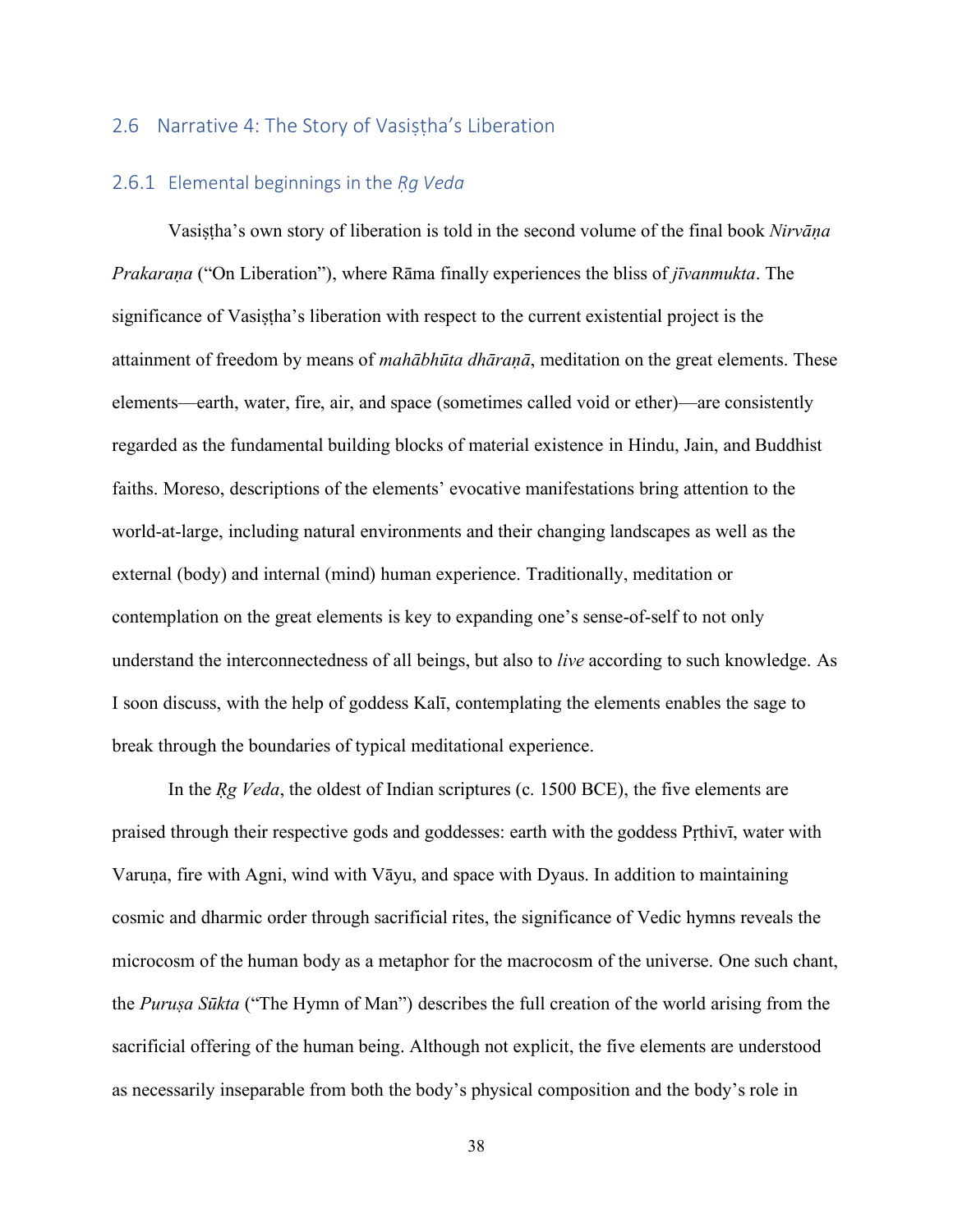navigating the expansion of consciousness. Everything from the seasons, skies, directions,

animals, and different caste categories can be found within the human body:

When with Man as their offering, The Gods performed the sacrifice, Spring was the oil they took Autumn the offering and summer the fuel.

… From that cosmic sacrifice, Drops of oil were collected, Beasts of the wing were born, And animals wild and tame.

From that original sacrifice, The hymns and the chants were born, The meters were born from it, And from it prose was born. $67$ 

… The Brāhman was his mouth; The Rājanya (Princes) became his arms; His thighs produced the Vaiśya (professionals and merchants); His feet gave birth to the Śūdra (laborer).

The moon was born from his mind; His eyes gave birth to the sun; Indra and Agni came from his mouth; And Vāyu (the wind) from his breath was born.

From his navel the midair rose; The sky arose from his head; From feet, the earth; from ears, the directions. Thus they formed the worlds.<sup>68</sup>

The *Puruṣa Sūkta* calls forth the pre-existing connection between humankind and cosmic

order. Humans are powerful for their capability to maintain such order through the performance

of sacrificial rites, thus insinuating the need for human effort (*yajña*) as well as that creative

characteristic that makes Vedic chanting possible: transient movements and vibrations that bring

forth a space of existence (*Sat*) from a space of non-existence or chaos (*Asat*). The above verses

<sup>67</sup> *ṚV* 10: 90.6, 90.8-9. Translations selected from *ṚV* are by Antonio T. de Nicolás, "Appendix III: Selected Chants from the Ṛg Veda," *Meditations through the Ṛg Veda: Four Dimensional Man* (New York: Authors Choice Press, 2003), 225.

<sup>68</sup> *ṚV* 10: 90.12-14.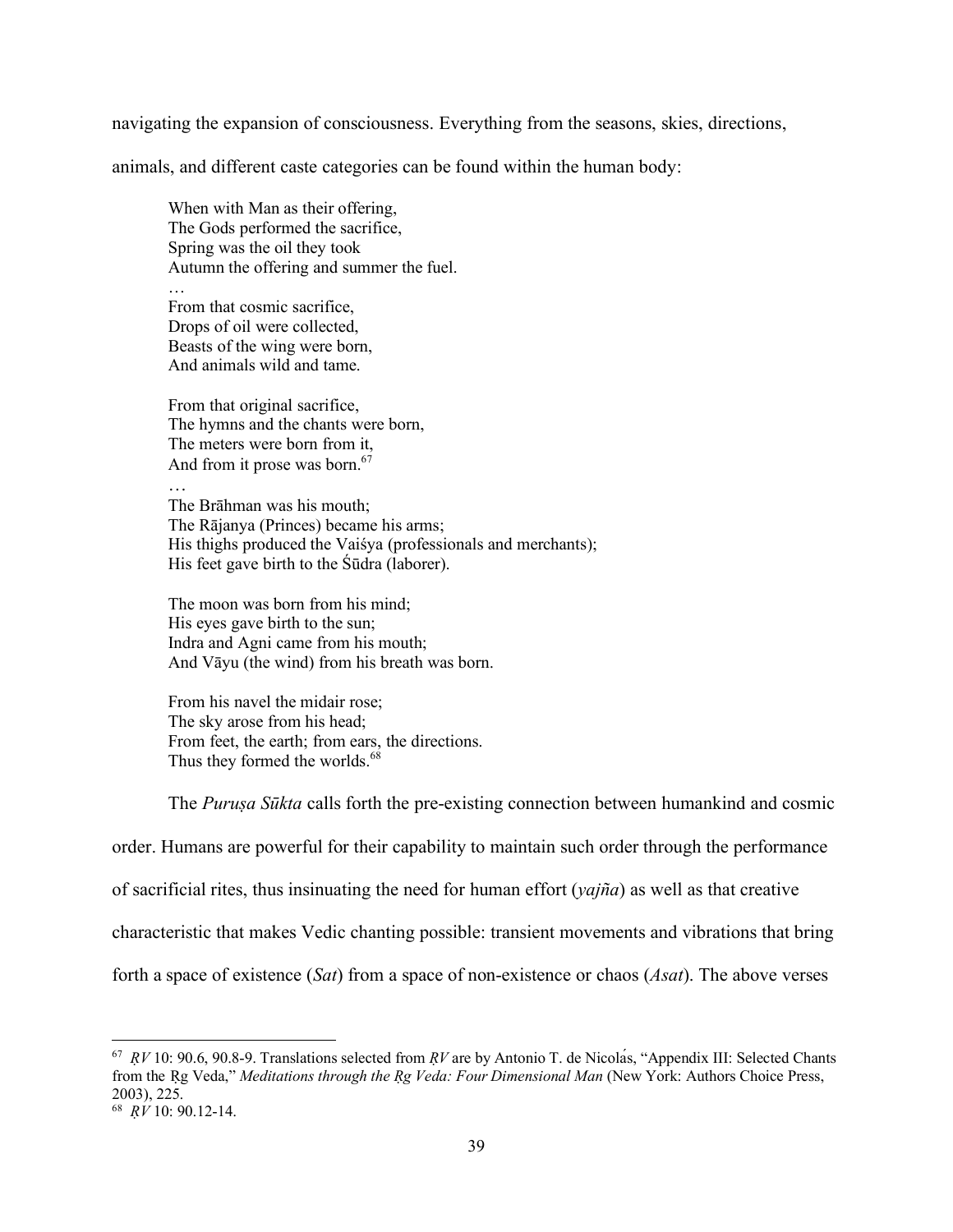use the human being as a metaphor for the entirety of universal existence; the elements indirectly used as the bridge to knowledge of the universal Self.

That the human body is a metaphor for the universe is an indisposable feature for many yogic and tantric traditions from Hindu, Jain, and Buddhist faiths.<sup>69</sup> Vasistha's experience with *mahābhūta dhāraṇā* and the attainment of living liberation upholds this evocative metaphor and, as I later discuss, is essential for approaching the existential crisis through the *Yogavāsiṣṭha*'s transpersonal yoga.

## 2.6.2 The World within the Stone

Vasiṣṭha's narrative begins in chapter 81 of the *Nirvāṇa Prakaraṇa* where he wanders into a dark cave and finds a meditative  $\text{S}$ iva (Rudra)<sup>70</sup> in firm contemplation. As he approaches the god he notices a large, dark shadow emanating from Śiva's still body. With no source of light in the cave Vasiṣṭha finds himself intrigued by this shadow, who, as he gets closer, reveals itself to be dancing an ethereal movement. In the form of a female body, the shadow is large and thin with goddess-like characteristics of three eyes, a mouth of fire, numerous body parts appearing and vanishing with each movement, and wearing a garland of skulls and earrings of snakes. Vasiṣṭha concluded that this figure was indeed the goddess Kālī (Kālarātri), the "Night of Death."71

With each dancing movement Kālī playfully strung out physical manifestations of the world. Mountains, rivers, trees, oceans, forests, deserts, cities and towns, as well as days, nights, months, seasons, and the three worlds motioned from her transient body. Swami Venkatesananda

 $69$  For an extensive exposition on the micro/macrocosm metaphor found in the main yoga traditions, see Christopher Key Chapple's *Living Landscapes: Meditations on the Five Elements in Hindu, Buddhist, and Jain Yogas* (Albany: State University of New York Press, 2020).

 $70\,$  Śiva and Rudra are used synonymously throughout Hindu scripture referring to the world characteristic of destruction.

<sup>71</sup> Kālī is the embodiment of the feminine divine power of *śakti*, that active force of the godhead's ability to create and manifest the world. She is known as the goddess of time, death, and destruction.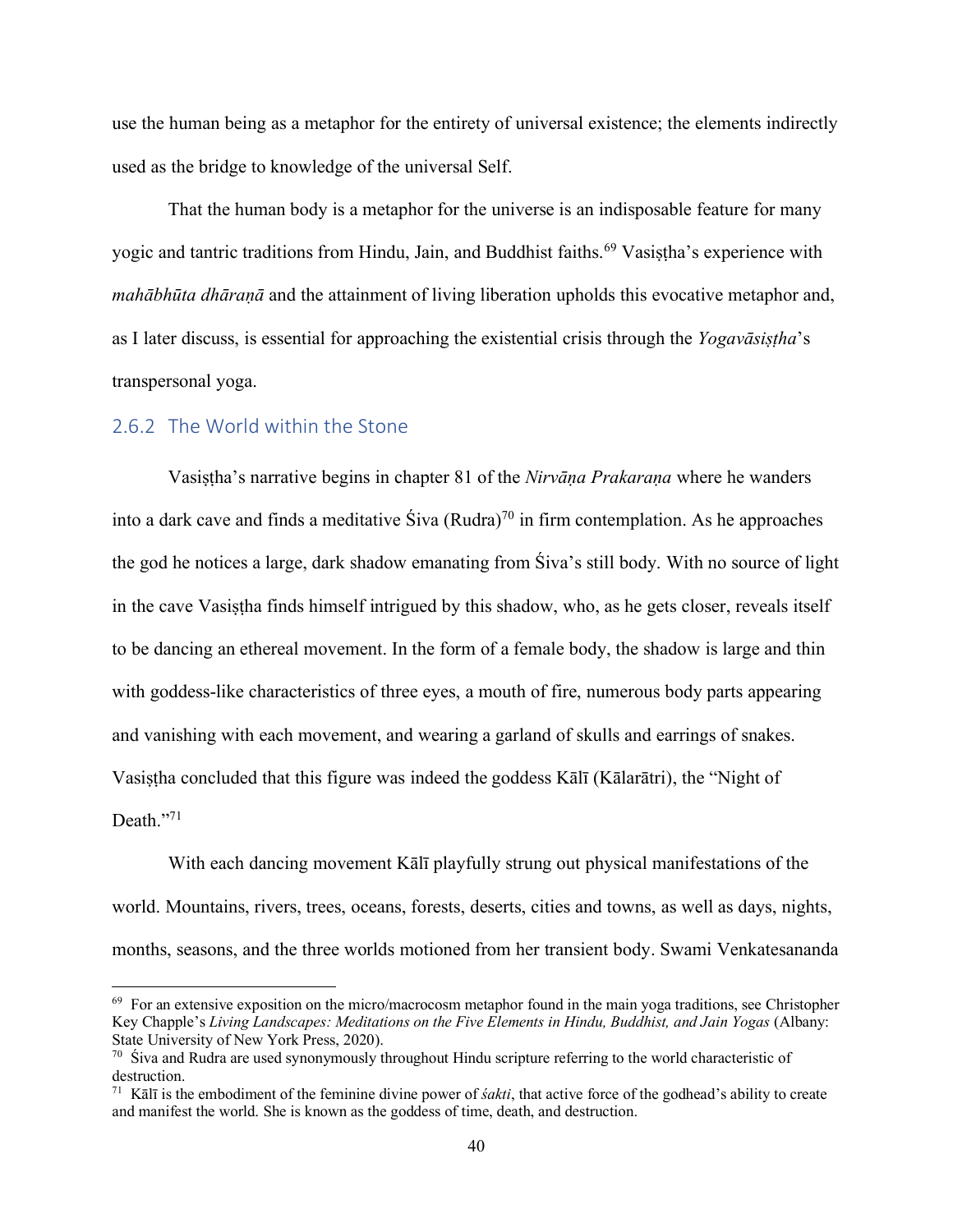describes, "The entire universe was in constant motion because she was dancing: from another point of view, of course, they were firmly established (in her)."<sup>72</sup> The universe in its entirety emerged and dissolved with Kālī's movements; she was, as it were, both the force of creation and destruction. Smells, tastes, forms, touch, and sound danced through space, appearing from, existing as, and returning to, the singular source of consciousness. She was everything and nothing all at once, existence and non-existence, substance and non-substance. She was both *dharma* and *adharma*, truth and falsehood, knowledge and ignorance, liberation and bondage embodied as the feminine power of movement. In fact, she was the very energy of lord Śiva. His firm meditation is symbolic for the singular pure consciousness, emanating in and through all existence, and pure consciousness has but one "characteristic": movement, or *vikāra*. This is Kālī. She gives movement, motion, change, *life* to Śiva; without her, pure consciousness cannot exist. Consciousness cannot be without movement—they are inseparable, thus any distinction between them is to be understood only in the context of the singular consciousness.

If, therefore, all that exists is the singular consciousness, then what are we to make of the physical manifestations of our bodies and the world around us? Are they themselves less real than *Brahman*? According to Vasiṣṭha, the answer is a resounding no:

O Rāma, all these are indeed real, for they have all been brought about by the operation of this dynamic consciousness, and they are all experienced by consciousness. Just as the mirror reflects a real object that exists outside, this consciousness reflects within itself that which is within itself—hence, it is real…whether it is regarded as a reflection or a dream-object or a fancy, because it is based on the truth which is the self...<sup>73</sup>

But if there's one thing an existentially suffering individual feels about existence, it's likely that it's meaningless. What would be the point of continuing engagement with this body, these

<sup>72</sup> *YV* VI.2: 81. Venkatesananda, trans., *Vasiṣṭha's Yoga* (Albany: State University of New York Press, 1993), 569.

<sup>73</sup> *YV* VI.2: 84. Venkatesananda, *Vasiṣṭha's Yoga*, 574.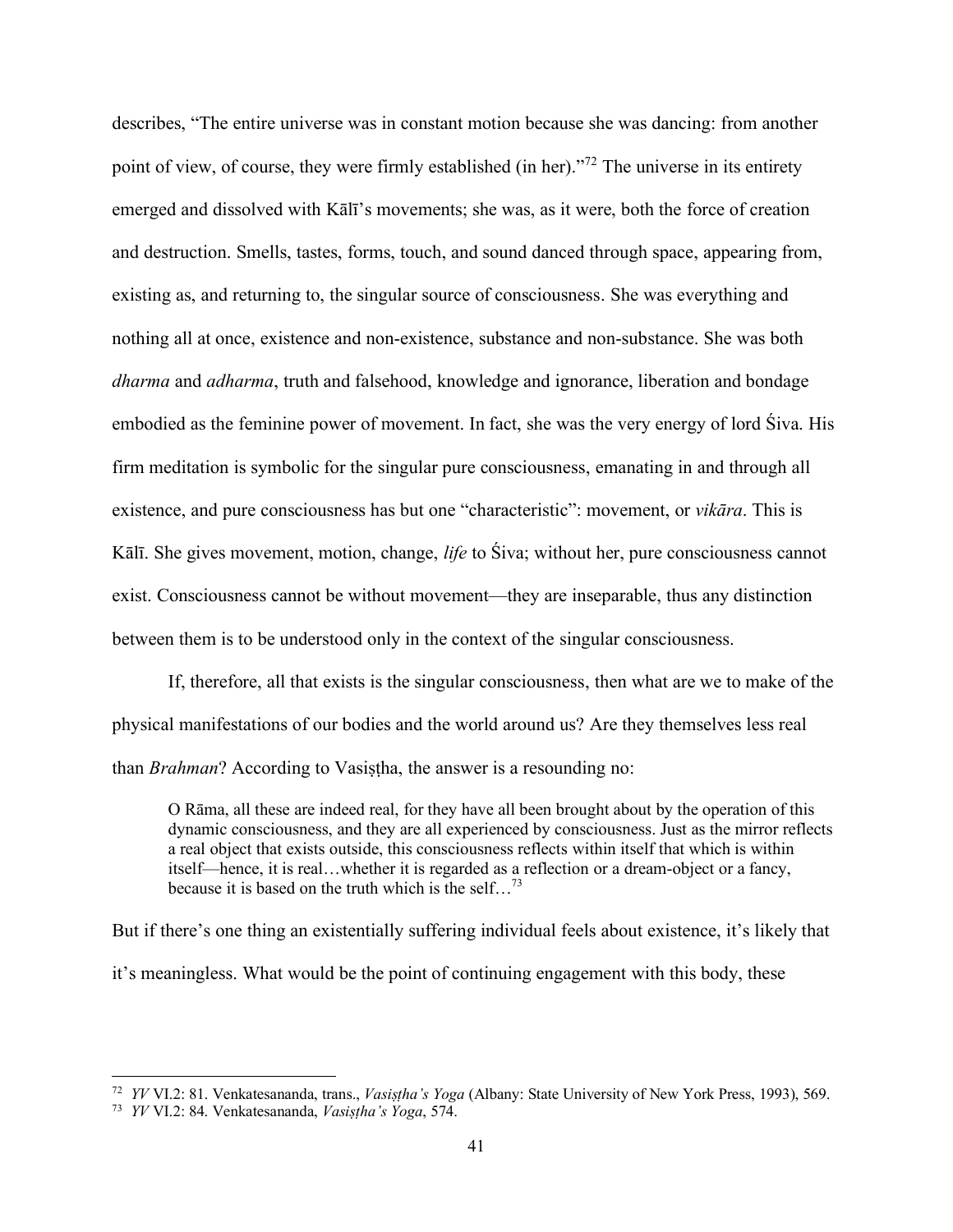people, this physical world, if I find no use or purpose to it? Well, Vasiṣṭha has an answer to that too:

…consider of what use are they who have gone to a distant country. They are of use to the inhabitants of the village to which they have gone. Even so with everything.<sup>74</sup>

All that exists within the energy field of consciousness—wakeful, dream, and deep sleep—all that we *perceive* in the past, present, and future, matter simply because they *are* the singular consciousness in motion. It is necessary for the human being to perceive it as such so that they may embark on the spiritual path and no longer be internally bothered by its fluctuations yet continue to engage for the wellbeing of others.

To remain engaged in the world while unattached only supports the dialectic of restorative justice present throughout the *Yogavāsiṣṭha*. The spiritual path is often overly conflated with asceticism, which, of course, is a spiritual lifestyle but accounts for only a fraction of seekers in today's societies. The vast majority of us will continue to engage in worldly things, have families, and live a life pursuing some sort of hedonism. For these peoples, myself included, it's crucial to not let such engagement continue without cultivating awareness. The lives we pursue both directly and indirectly affect other beings; paying due diligence to the nature of one's actions and how these transfer into the world thus becomes a necessary characteristic of the lay(wo)man's spiritual path.

It's at this point where Vasistha begins describing lord Śiva and Kālī casting away their physical body to merge in *Brahman*, as nothing but pure consciousness. The cave (or stone or rock) in which the sage found himself in became both the creator and creating process. Every direction he looks a cycle of creation, sustenance, and dissolution of the entire universe unfolds. His perception is unmistakable—he observes with the divine eye a kaleidoscopic vision until he

<sup>74</sup> *YV* VI.2: 84. Venkatesananda, *Vasiṣṭha's Yoga*, 574.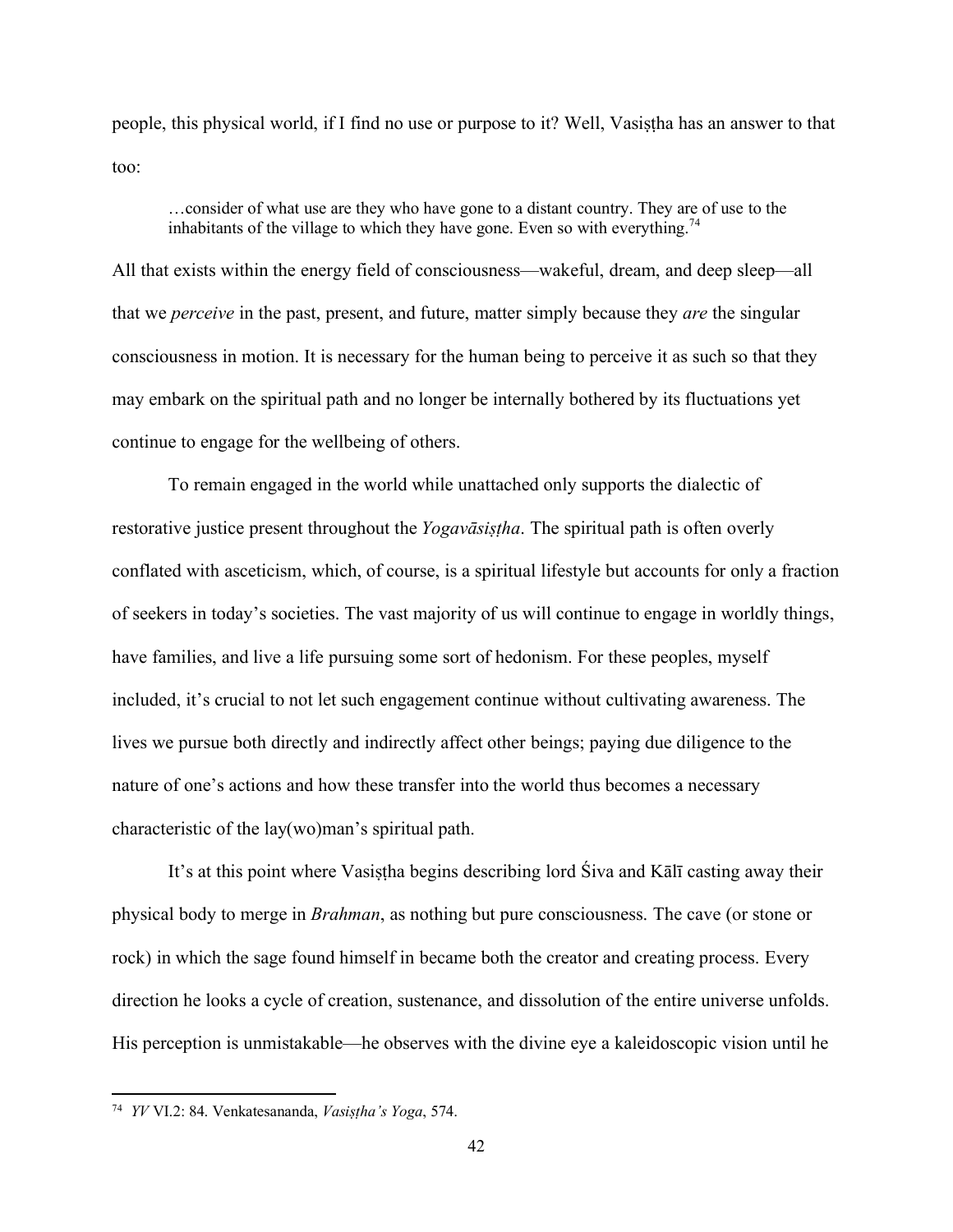realizes that this cycle resides within himself, his own body, just like an oak tree is present within the acorn.

As I was thus observing creation, I had become atomic. I realized myself as a ray of light. Contemplating that alone, I had become gross. In this grossness there were the potentialities of sense-experiences…I began to see. The organs through which I saw became the eyes, that which I saw became the scene, the fruit of this experience was sight, 'when' I saw all this became time, the manner in which I saw became the method or order, 'wherever' I saw became space. By conviction these became the order of creation.<sup>75</sup>

# 2.6.3 *pañca mahābhūta dhāraṇā*

Experiencing the process of creation awakened within Vasiṣṭha what Kālī had been depicting during her transient dance: *pañca mahābhūta dhāraṇā*, meditations on the five great elements. Towards the end of chapter 87, the sage describes his contemplation on earth (*pṛthivī dhāraṇā*) as it's connected with the sense of smell and nose. He understands both earth's magnificent beauty as well as the illusory appearances of its manifestations. Having tasted the experience of space (see verse above), Vasistha realizes that all perceptions are full of void (*śunya*), even the grossest of elements:

Thus the world being produced, within this mind of mine; I turned to look minutely into it, and found there was nothing in reality, except an empty void.<sup>76</sup>

Physical manifestations of earth are just as real (or unreal, depending on your perception) as a

city within a dream state. He now understands his physical body as not only a manifestation of

earth, but also the creator:

Then thinking myself as the master of the earth, I became amalgamated with the earth as if it were one with myself; and having forsaken my vacuous intellectual body, I thought myself as the sovereign of the whole.

Believing myself as the support and container of this earth, I penetrated deep into its bowels; and thought all its hidden mines were parts of myself, so I took whatever it contained both below and above it to be self-same with me.

<sup>75</sup> *YV* VI.2: 87.18-25. Venkatesananda, *Vasiṣṭha's Yoga*, 577.

<sup>76</sup> *YV* VI.2: 87.45.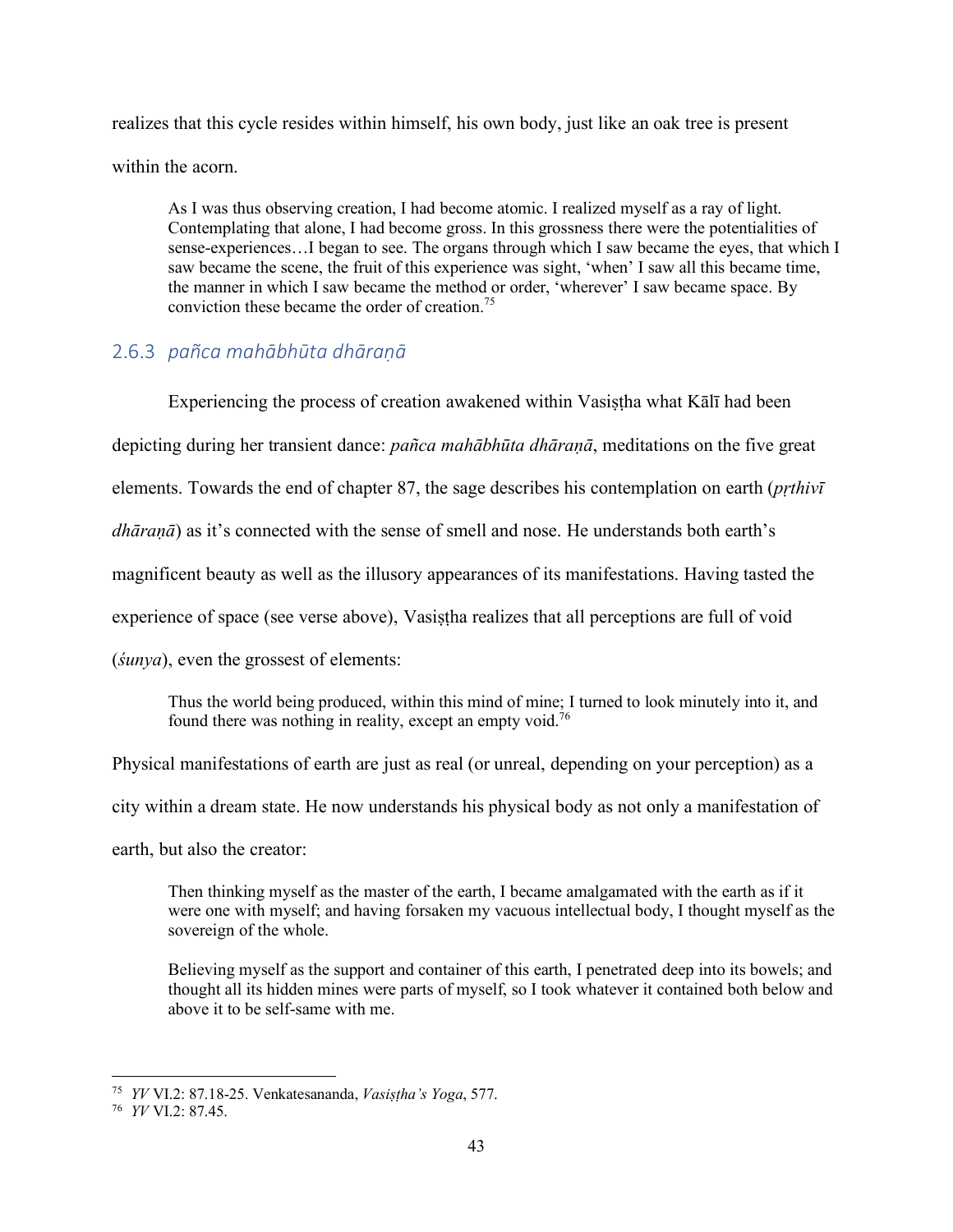Being thus warped in the form of the earth, I became changed to all its forests and woods, which grew hairs on its body. My bowels were full of jewels and gems, and my back was decorated by many a city and town.

I was full of villages and valleys, of hills and dales, and of infernal regions and caverns; I thought I was the great mountain chain, and connected the seas and their islands on either side.<sup>77</sup>

Swami Venkatesananda elaborates on how this realization dissolves the notion of duality;

subject-object relationships are no longer experienced when one understands the universe as

inherently empty. When one realizes the empty nature of all things material and mental, one sees

with the divine eye the utter completeness of their being:

Just as a crystal reflects colors without intending to do so, the infinite consciousness reflects in it the entire universe. Hence the world is neither mental or material. It is pure consciousness alone that appears as this earth. It is the false notion entertained by countless beings in the three worlds that has attained relative or existential reality known as the earth. 'I am all this and all that is within all this.' With this realization I saw everything.<sup>78</sup>

Vasiṣṭha subsequently describes his contemplation on water (*jal dhāraṇā*), which merged

with his experience of earth. He describes the embodiment of this graceful element both as it

manifests in the physical world and within his body, connected with the sense of taste and the

organ of tongue:

The currents of waters were gliding, with the leaves and fruits of trees in their mouths; while the floating creepers and branches, described the encircling necklaces about them.

Again the drinkable water being taken by the mouth, goes into the hearts of living beings; and produces different effects on the humors of animal bodies, according to their properties at different seasons.

Again it is this water which descends in the form of dews, sleeps on leafy beds in the shape of icicles, and shines under the moon-beams on all sides, all the time and without interruption.<sup>79</sup>

I saw the water rising from the earth in the form of vapor on high, and then mixing with the blue oceans of the azure sky, or appearing as blue sapphires among the twinkling stars of heaven.<sup>80</sup>

<sup>77</sup> *YV* VI.2: 87.58-61.

<sup>78</sup> *YV* VI.2: 89.20-24. Venkatesananda, *Vasiṣṭha's Yoga*, 579.

<sup>79</sup> *YV* VI.2: 90.13-15.

<sup>80</sup> *YV* VI.2: 90.19.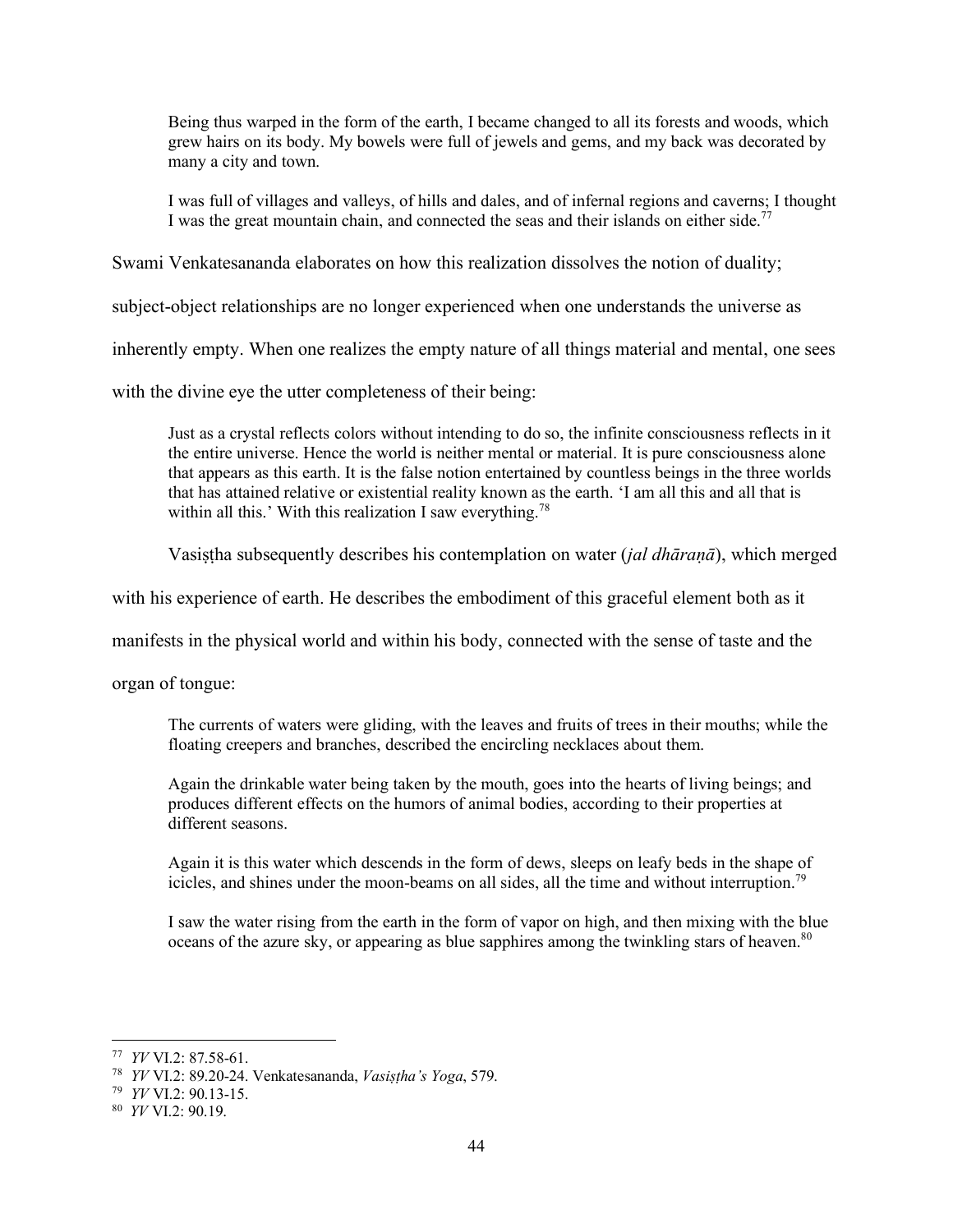Like the earth element, Vasistha became water in all its infinite forms. Solid, liquid, and vapor, he endures the cyclical span of water as it manifests the world around us. He experienced within other beings the water element and its varied tastes. Contemplation on water only helps Vasiṣṭha further understand the vast emptiness of existence—though empty, it is complete through pure consciousness.

Next is contemplation on the fire element (*teja dhāraṇā*). Fire (*agni*) is associated with light, heat, destruction, renewal, and illumination, gifting the sensual experience of sight and form through the organs of the eyes. Vasistha describes,

I became the good color in gold, etc., I became vitality and valor in men, in jewels I sparkled as their fire, in rainclouds I became the light of the lightning, in passionate women I became the twinkle in their eyes, I became the strength of the lion…I became the vital essence of all beings. I experienced being the sun, the moon, the stars, precious stones, fires (including the fire of cosmic destruction), lightning, lamp. When I became fire, the burning cinders became my teeth, the smoke my hair and fuel was my food.<sup>81</sup>

Fire represents the energy of life; it is, as Vasistha says, "the vital essence of all beings." He experiences fire in its myriad forms, as well as the illuminating and destructive nature of its being. Fire reminds us that form itself is ever-changing, never fixed. It dispels darkness, provides warmth, security, and nourishment to all, and, like the soul, is found within all beings. This, too, solidifies the permanent impermanence of existence.

As Vasiṣṭha moves through the elements they progressively become more subtle, but he becomes more expansive. Fourth is air, *vāyu dhāraṇā*. Air is invisible. It takes no shape or form, and we only know of its presence by the movement of wind. It sways constantly in and around all of us. It becomes the force of playful connection between earth, water, fire, and space. Accordingly, air is associated with the sense of touch and the organ of skin. It is the force of wind carrying germinating seeds, directing the flow of waters, feeding the erratic movement of

<sup>81</sup> *YV* VI.2: 91.15-43. Venkatesananda, *Vasiṣṭha's Yoga*, 581.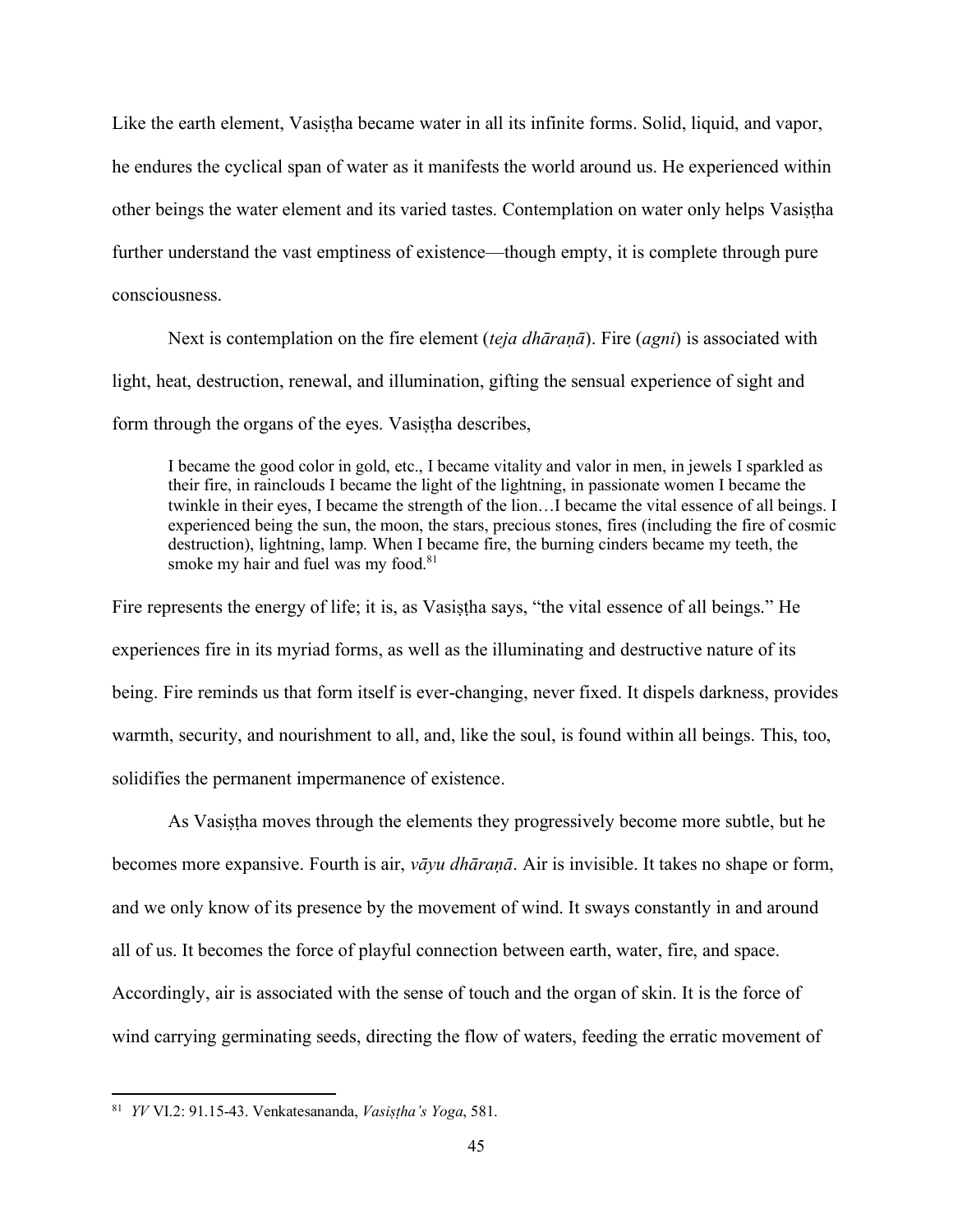fire, and transmitting the flow of sound. And it is also the winds of life that enable us to breathe

in the five directions (*prana, apana, samana, udana, vyana*). Vasistha speaks,

I taught the grass, leaves, creepers and straw the art of dancing. Wafting cool breeze, I became the dear friend of young ladies. At the same time I was dreaded for my heat wave, hurricane and tornadoes. In pleasure gardens, I carried sweet scent; in hell I carried sparks of fire…I flowed with the waters of the holy Gaṅgā and it would have been tiresome but I was happy that we were able to relieve the tiresomeness and fatigue of others. I assisted space by carrying sound-waves; and there I came to be known as the dear friend of space…I was operating the body-machine of all embodied beings by being their life-breath. Hence, I became their friend and their enemy at the same time. $82$ 

Having embodied the powers of earth, water, fire, and wind, Vasistha circles back to the

voidness of space:

Though the netherworlds were my feet, the earth my abdomen and the heavens my head, even then I did not abandon my subatomic nature. I was spread in all directions everywhere at all times and I did everything. I was the self of all. I was all. Yet I was pure void. I experienced being something and being nothing, the formless state as also form, while retaining awareness of all this as well as being unaware of these. There are countless such universes as the one that I experienced. Just as a man dreams that he dreams countless objects, I experienced universes within every atom and universes within the atoms of those universes. I myself became all these universes; and though I was self of all and I pervaded all these, I did not so envelope all these.<sup>83</sup>

Vasiṣṭha's description of *ākāśa dhāraṇā* immerses the reader into a divine-like state. He reveals that earth, water, fire, and air give the perceiver an illusion of their perception; that because we can perceive their existence, they are the truth, the reality. But one who has awakened the divine eye sees that they are nothing more than pure space, pure void. We only know their existence through the workings of the mind; the mind creates our experiences of them. It is only through the mind that we can sense, feel, think, and break free of anything at all. The mind thus becomes the doorway that either prevents or enables liberation in the world; it is the connection between materiality and the space of consciousness, *cidākāśa.*

All mental thoughts and all sensual perceptions arise from and return to the *cidākāśa*. The impermanent nature of all things supports this idea. We know that nothing lasts forever. We

<sup>82</sup> *YV* VI.2: 92.2-18. Venkatesananda, *Vasiṣṭha's Yoga*, 582.

<sup>83</sup> *YV* VI.2: 92.50-64. Venkatesananda, *Vasiṣṭha's Yoga*, 582-3.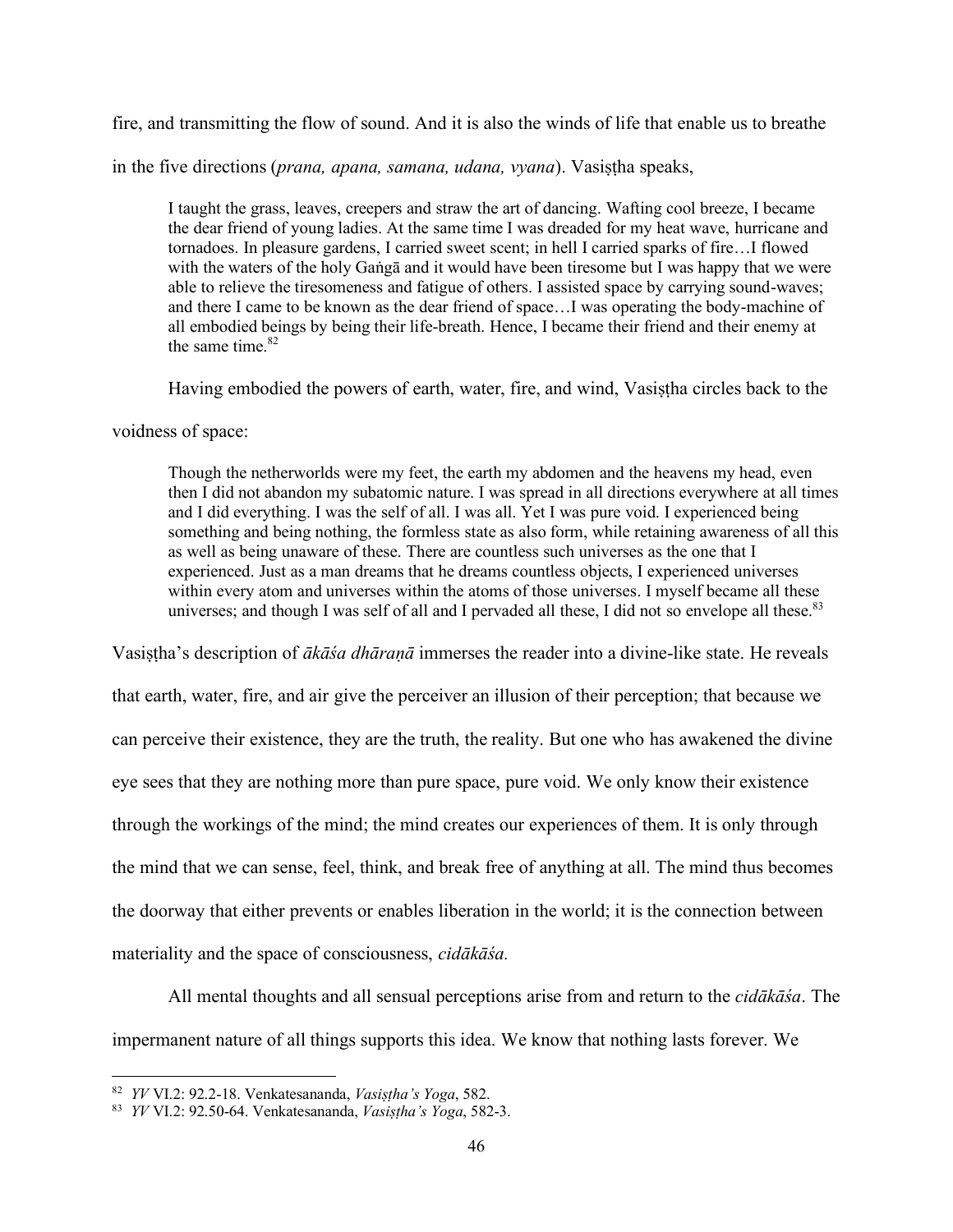know that death is fated upon all life, that we traverse the world fundamentally alone, and that we are enslaved to dictating our own lives, but should any of this mean that our existence is inherently meaningless? On the contrary, these presuppositions should indicate that our existence is *full* of meaning. The fundamental fact that impermanence plagues existence reveals just how precious life is. Keeping this in mind is perhaps one of the most daunting instructions one could give to the existentialist sufferer, but it's also the doorway to absolute freedom. This is precisely why Vasiṣṭha shares his story to Rāma—meditations on the five elements unveil the *cidākāśa*, the *śūnyatā* of the world, once believed to be chaos, now metamorphosizing the visionary experience to a creative space of freedom.

# 3 A Transpersonal Approach to the Existential Crisis

Let us run through what we've thus far established. The introduction set up the historical and contemporary understanding of an existential crisis from a humanistic perspective. By characterizing the crisis according to psychoanalyst Irvin D. Yalom's four "givens of existence," we've understood that contemporary psychotherapy approaches an existentially suffering individual by addressing the psychodynamic conflict that arises from confronting the four givens of existence: that death is inevitable; isolation is fundamental; freedom implies a grand structure of eternal emptiness; and given the former three establishments, life is inherently and foundationally meaningless. Thereafter was discussed existential psychotherapy's roots within Western academia and how philosophers and contemporary psychoanalysts have addressed the crisis by emphasizing the will and responsibility of the individual. Because the crisis is an unquantifiable phenomenon that happens to, and negatively affects, the subjective wellbeing of an individual, the individual alone is made responsible for its onset and alleviation without further regard for what it means to *be* in the world alongside other forms of being. In other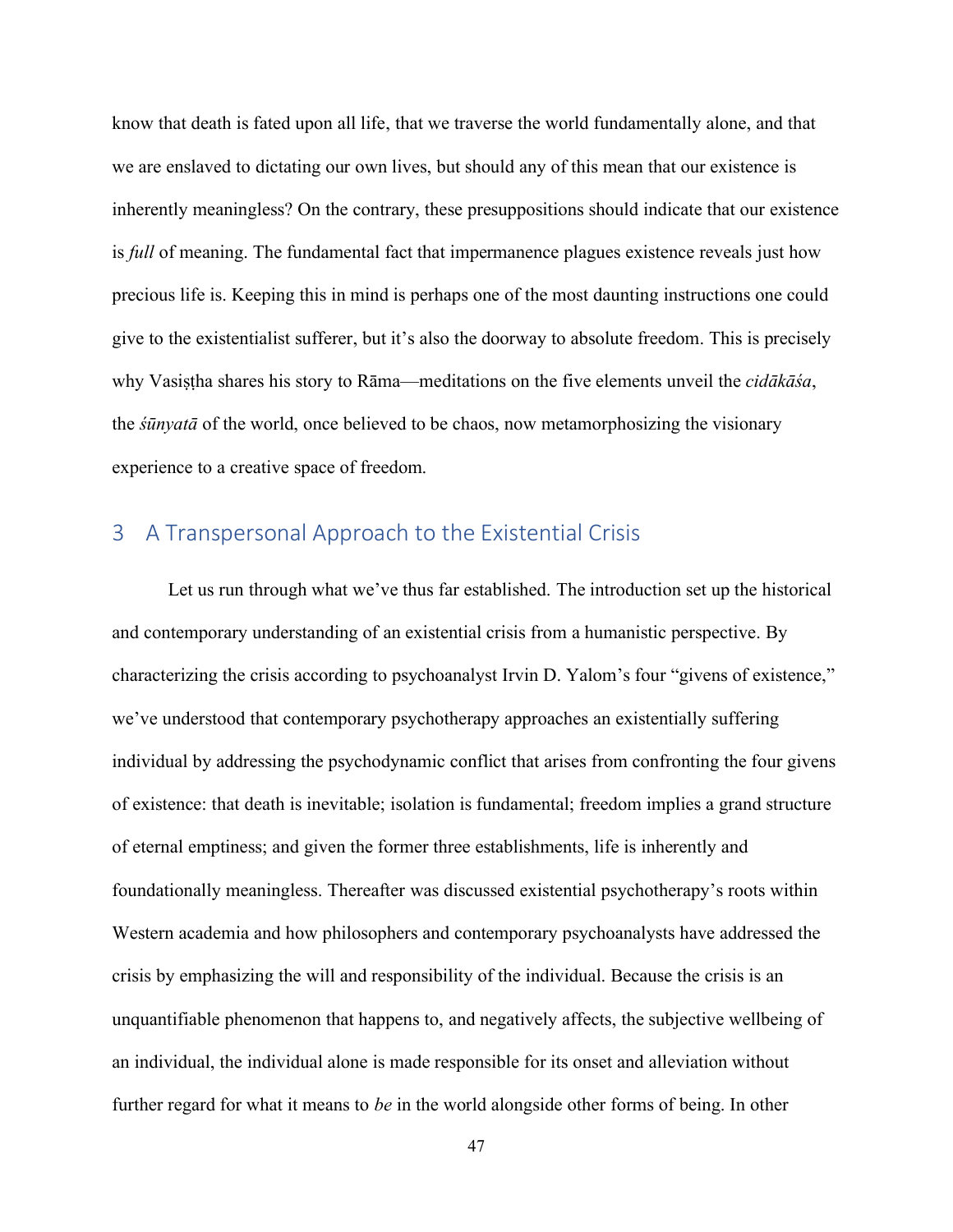words, the phenomenon is understood as a subjective "me" problem, rather than a problem regarding a lack of knowledge of the totality of being. While I agree that human will is a necessary element to overcome an existential crisis, I disagree with the dualistic individualist undertones used to motivate one's triumph, that the interconnectedness of the world—and existence itself—need not be a substantive matter in the individual's pursuit.

In response to the humanistic concern, this thesis is primarily focused on presenting a transpersonal response through the lens of the eleventh century text, *Yogavāsiṣṭha*. I presented four narratives: the first revolves around a young prince who realizes the absurd nature of existence that leaves him ready to fast to death; the second is about an isolated king who neglects his own people; the third involves two brothers who've recently lost their parents; the fourth is about a sage who experiences the bliss of living liberation for the first time. Each of the stories exemplifies at least one of the four existential realities: all four with Rāma, isolation with Lavana, death with Punya and Pāvana, and freedom, as well as meaning by consequence, with Vasiṣṭha's liberation. This section will expound more on the transpersonal techniques used to alleviate the existential conflicts our protagonists encountered.

#### 3.1 Dreams

Beginning with the story of Lavaṇa, dreams are used to help the king understand the illusory nature of waking, dream, and deep sleep realities, which simultaneously bring attention to the need to act despite the falsity of materiality. Dreamwork is quite common not only in transpersonal psychotherapeutic techniques, but also in the multitude of historical yogic traditions. For example, the *Chāndogya Upaniṣad* (8.7-12) tells the dialectic between Prajāpati and Indra, who, by spending 101 years in meditation, attains the state of *turīya*, comparable to the fifth element of space. Throughout this story is expressed four progressive states of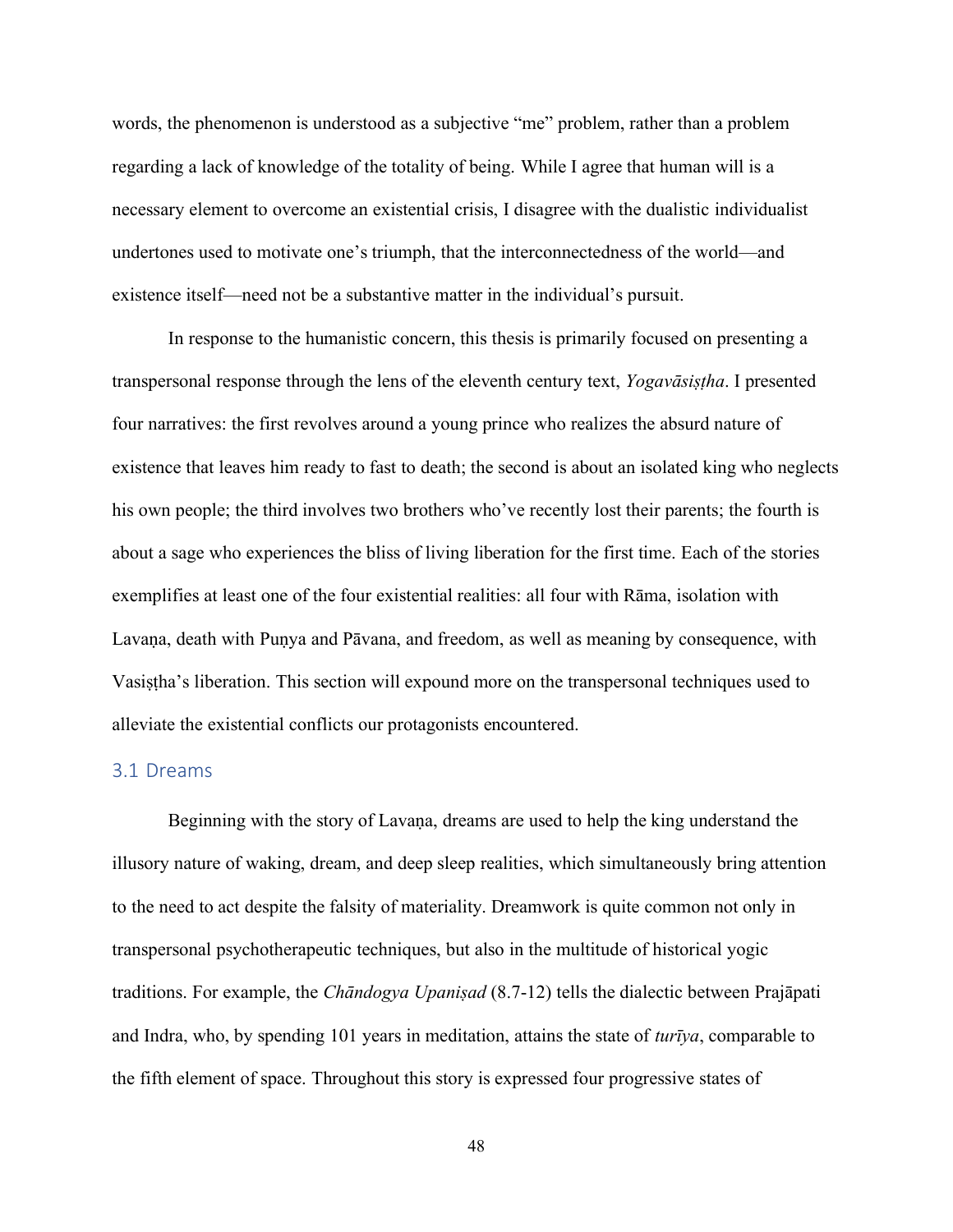consciousness: waking, dreaming, deep sleep, and beyond deep sleep (*turīya*). It's expounded that seeing the world as dream is an essential, though not sufficient, stage toward *samādhi*. In Vajrayāna Buddhism, dream yoga is prescribed only to those initiated into Tantra, emphasized as a supremely advanced practice to internalize and externalize the *maṇḍala*. <sup>84</sup> Dreams also characterize one of the three main bardo ("intermediate") states in Vajrayāna Buddhism.<sup>85</sup>

In today's psychotherapeutic setting, dreams are still used as a method to integrate unconscious elements to the conscious psyche. One of the lead proponents to this method is Carl G. Jung, the "father" of analytical (depth) psychology whose practice emerged in the early twentieth century diverging from Freudian psychoanalysis. Jungian thought focuses on elements and potentialities of the psyche, such as the collective unconscious, archetypes and symbols, transcendent functions, the Self, and individuation. Of significant importance to the current discussion is the collective unconscious, a shared part of the human psyche that is "detached from anything personal and is entirely universal," <sup>86</sup> thus alluding to its transpersonal nature, the collective emotion of humankind, if you will. Jung believed that dreams were a bridge to, and a product of, the collective unconscious. He posited that the manifestation of dream content was to send new information from the unconscious to conscious minds for integration; this is done through encrypted-like messages of symbols and archetypes. If one therefore sought to discover the meanings of their dreams, then symbols and archetypes are to be analyzed, interpreted, and understood in terms of either personal experience or as general ideas.

There are striking parallels between Jung's theory of dreams and collective unconscious with Lavaṇa's dream experience. In Jungian terms, Lavaṇa's dream is a message from his

<sup>84</sup> Discussion of dream yoga can be found in *anuttarayoga tantra*, the "Supreme Meditation" tantric scripture.

<sup>85</sup> See *bardo-thodol/The Great Book of Natural Liberation through Understanding in the Between*, also known as *The Tibetan Book of the Dead* to Westerners. Translation used: Robert A. F. Thurman (New York: Quality Paperback Book Club, 1994).

<sup>86</sup> See June Singer, *Boundaries of the Soul: The Practice of Jung's Psychology* (New York: Doubleday, 1972), 103.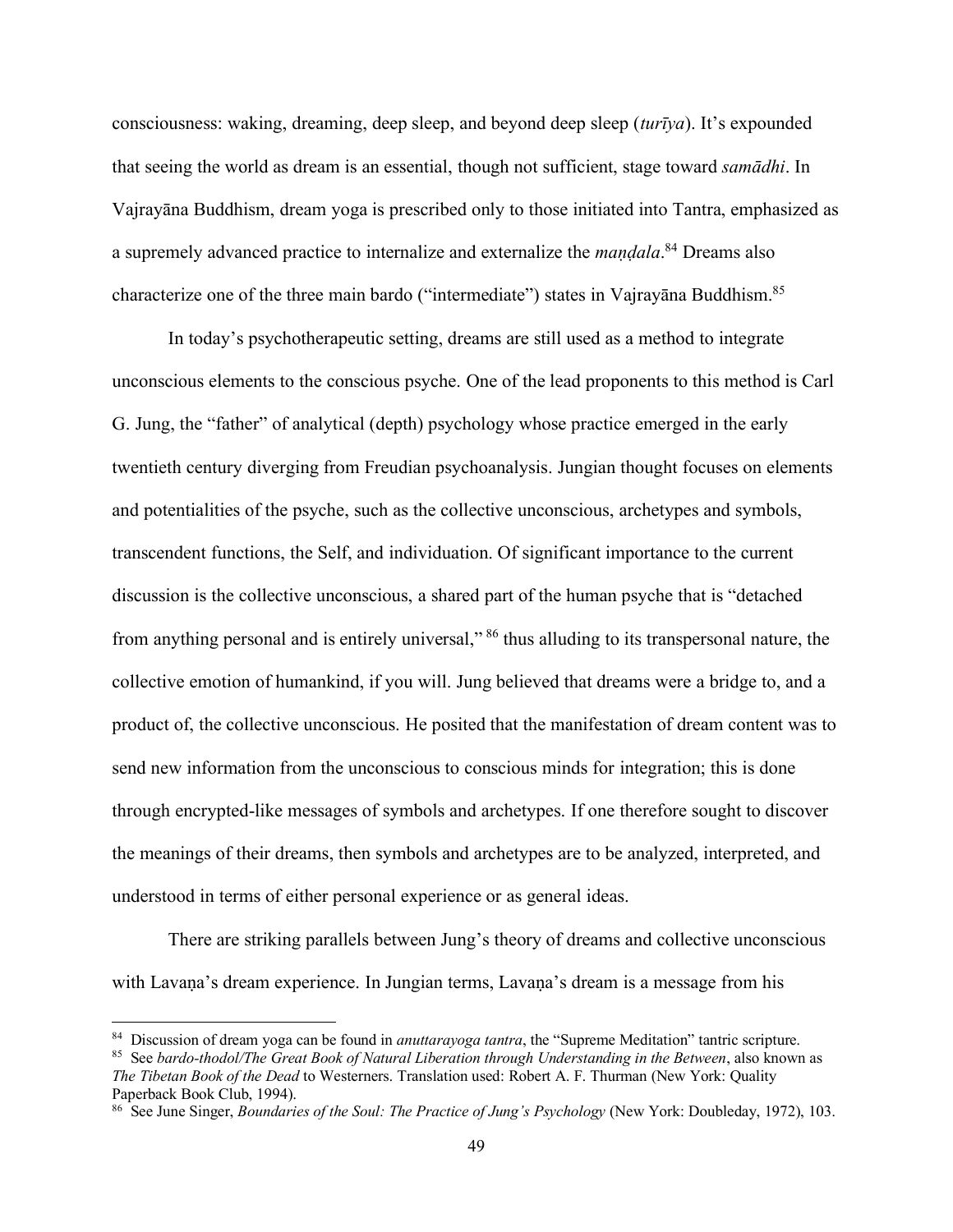collective unconscious indicating the severity of a real problem threatening his people.

Consciousness, as described in the *Yogavāsiṣṭha* and reaffirmed by Jung, is one and the same across the whole of human race. Every individual is an embodied form of the singular consciousness seen as the ego-personality; living in opposition to one another, as humans typically do, clouds an even larger aspect of oneself that resides within all. Jung says,

The ego-conscious personality is only a part of the whole man, and its life does not yet represent his total life. The more he is merely 'I,' the more he splits himself off from the collective man, of whom he is also a part, and may even find himself in opposition to him. But since everything living strives for wholeness, the inevitable one-sidedness of our conscious life is continually being corrected and compensated by the universal human being in us, whose goal is the ultimate integration of conscious and unconscious, or better, the assimilation of the ego to a wider personality.<sup>87</sup>

For Jung, dreams are a mode of communication from the unconscious to the conscious mind, portrayed in the universal language of symbols and archetypes. The meaning of a dream is peculiar per individual with respect to embodying a more wholesome self. This means that encrypted messages may allude to the proper course of action to ensure a life of wholeness that stretches beyond the confines of the ego-personality. Lavaṇa received the messages from his dream to find the tribe, and upon doing so, take further action to elevate the quality of their lives. Lavana's sense of self thus expands far beyond the parameters of his royal court to include marginalized and long-neglected beings.

#### 3.2 Rebirth through Self-Inquiry

The story of the two brothers emphasizes self-inquiry to realize the interconnectedness of all life forms, that this interconnection runs through the singularity of consciousness. Thus, any notion about birth and death are just mere conceptualizations used to describe certain fluctuations of pure consciousness—they do not represent the truth of *Brahman*. Like the significance of dreams, self-inquiry as it relates to doctrines of rebirth or reincarnation are

<sup>87</sup> Carl G. Jung, "On the Nature of Dreams," *Selected Writings* (New York: Book-of-the-Month Club, 1997), 490.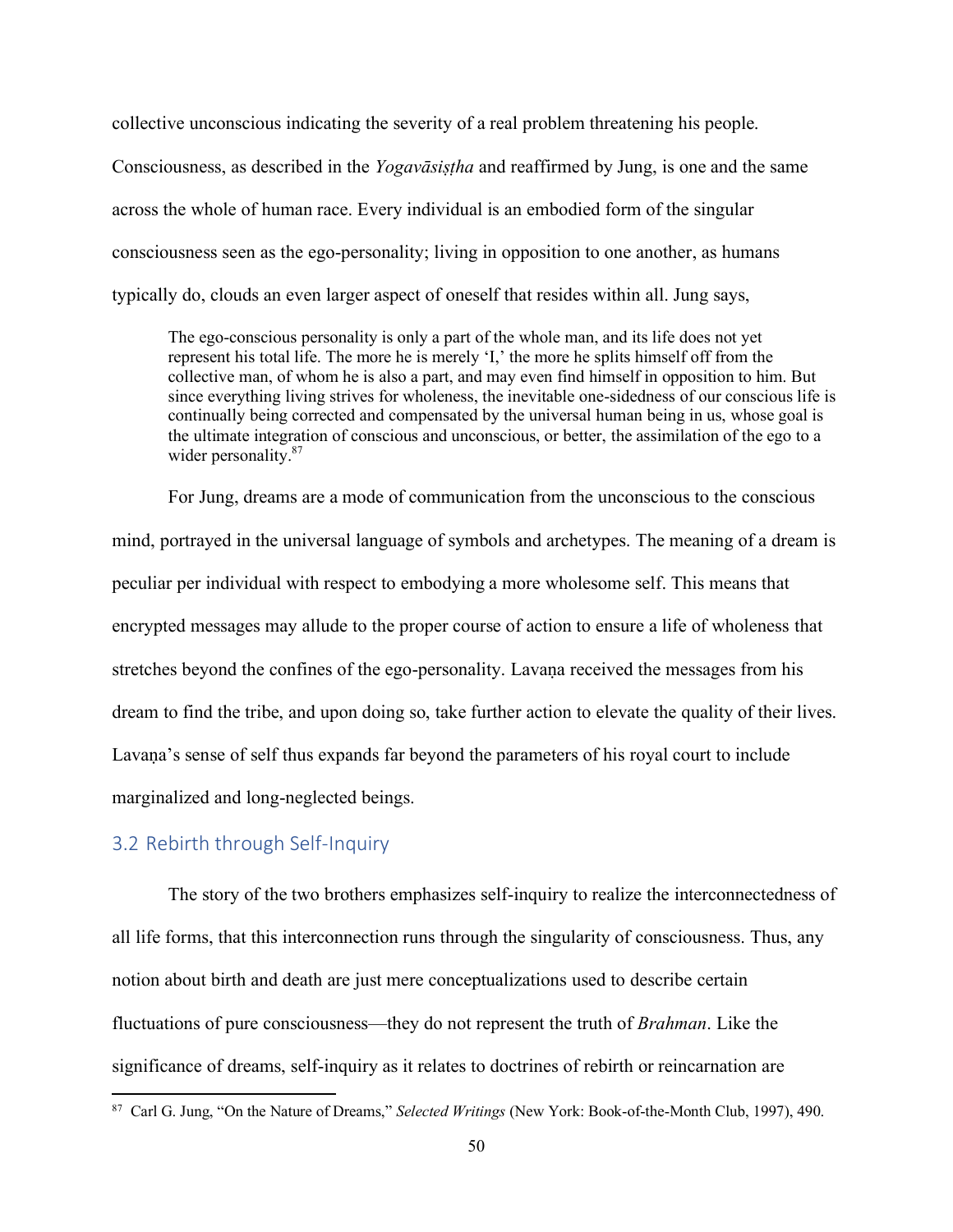paramount to traditional yogic traditions. The cornerstone of such doctrines is *karma*. As discussed in section 2.3 the nature of *karma* calls for certain ethical, psychological, and meditative practices that aim at lessening the bondages brought about from past actions. Long before the compilation of the *Yogavāsiṣṭha* one could find the intricacy of karmic theories in Sāṃkhya, Jainism, and Buddhism. Sāṃkhya, for instance, stresses the need to attain *jñāna* by utilizing human effort to change the nature of one's actions in mind, body, and speech. In Buddhism, the teaching of dependent co-origination asserts that the causation of all existence is necessarily dependent on the existence of another, thus implying *karma*, one's actions in body, mind, and speech, need be purified. And in Jainism, *karma* is referred to as a physical sticky-like substance that obstructs the true nature of *jīva* (soul). Though a natural part of material existence, Jainism teaches that all karmic bondages must be released for one to attain liberation, hence the need for human effort, *tapas*, and adherence to the vows (*aṇu*/*mahāvrātas*).

Although not explicit, self-inquiry is essential for all karmic doctrines. Self-inquiry is first and foremost a state of deep reflection. In fact, self-inquiry (*vicāraṇa*) is the second limb of Vasiṣṭha's sevenfold Yoga. Along with abstaining from indulgence (*nivṛtti*) and lessening attachments (*asaṃsaṅga*), self-inquiry is utilized as one of the waking states necessary to diminish the lines between waking and dream realities, as we saw it happen with Lavaṇa and Pāvana. Recognition of one's actions in body, speech, and mind is both a pre-requisite and an ongoing practice in the spiritual path. As a transpersonal technique, self-inquiry is necessary throughout one's psychotherapeutic journey. Cultivating a state of reflection helps the individual make sense of their past, present, and future, especially as it relates to personal narrative. It is necessary for understanding one's *karma*, one's current incarnation, and how to approach existential realities. When self-inquiry about the nature of oneself in relation to millions of other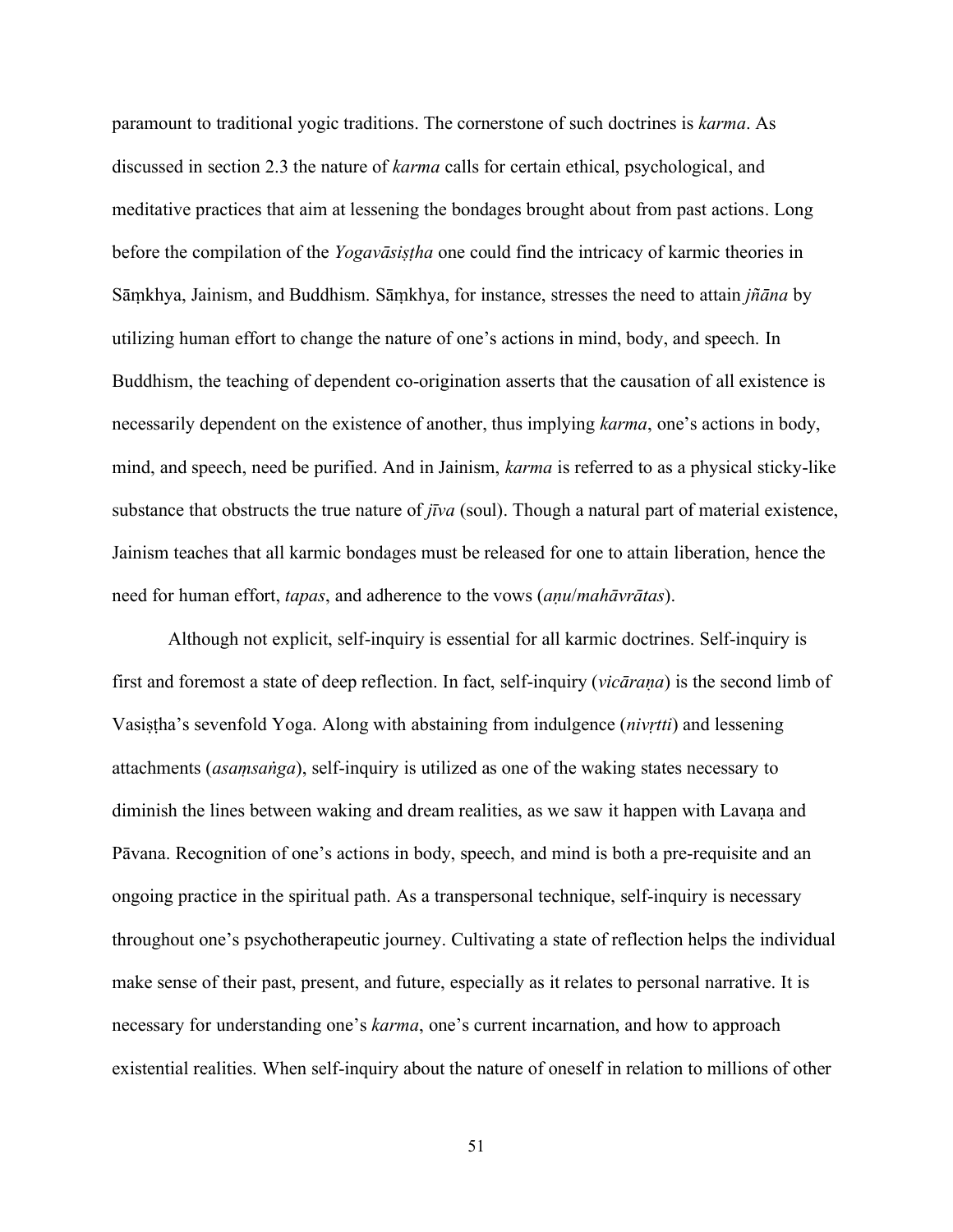beings is employed, one is likely to discover just how connected everything is. One's actions both directly and indirectly affect others. When we approach the suffering associated with death with the transpersonal technique of self-inquiry, we understand that death is more than just another aspect to life—death reveals a path to Self-realization, a path where the opportunity to better the lives of existing others become apparent, as the singularity of existence is realized.

## 3.3 Elemental Meditations

We learned in Vasistha's story that living liberation can be attained via contemplation on the five elements—living liberation, or *jīvanmukta*, is freedom in the most radical sense of the term. When an existential crisis arises regarding freedom, the individual suffers from confronting the chaotic underpinnings of universal structure. There arises a deep unease about the fact that we are the authors of our own lives; the responsibility to dictate every thought, word, and action every second of every hour of every day becomes too overwhelming to bear; there is no 'divine plan' as Judeo-Christians would have. The notion that we suddenly have the responsibility to fill in what would be the role of a divine figure would, understandably, feel like an enormous task. But through Kālī's immersive dance of creation, sustenance, and dissolution we are shown this divine power being no different from the power of our own minds—we need only realize our selves as the vessel, if you will, through which the divine power can shine through. In other words, we realize ourselves as the non-doer, the witness-consciousness merely observing the transience of existence. The *pañca mahābhūta dhāraṇā* enable Vasiṣṭha to come to this realization. Furthermore, the concern that an existentialist sufferer may have regarding the chaos (or emptiness, depending on one's perspective) of the universe is not dismissed with this technique. Vasistha even confirms that the entirety of the manifest world is inherently empty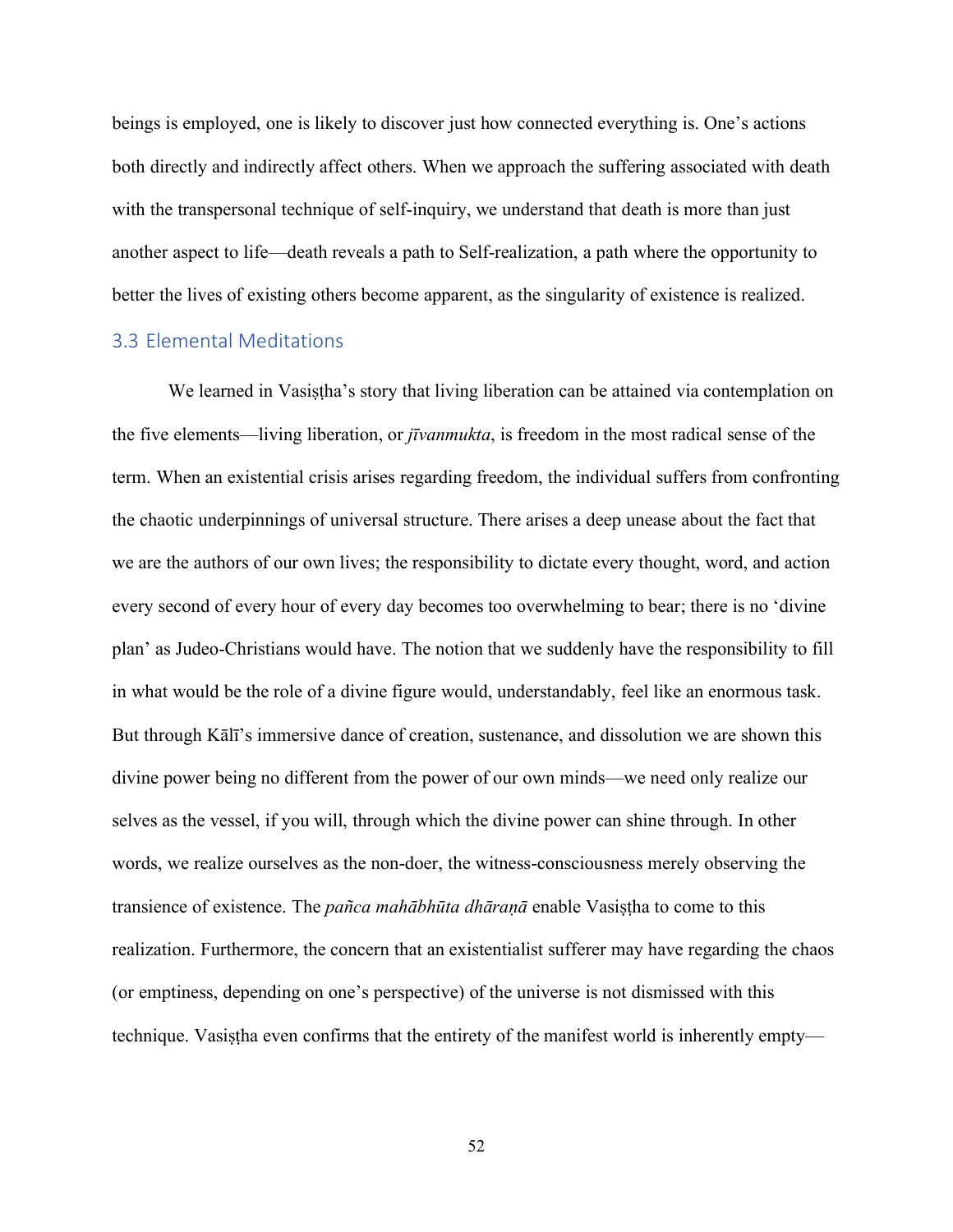all experiences that one collectively enjoys and endures arise from and dissolve into the space of consciousness.

Various meditation practices are commonly used within contemporary transpersonal and integrative therapies. Meditation practices, in general, increase self-awareness while decreasing negative emotions. One gets out of their practice what they put in—so long as the practice is consistent the benefits will continue to unfold. However, what makes *pañca mahābhūta dhāraṇā* distinct from other forms of meditation is the inward-outward expansion through elemental modalities. Contemplating on the elements in their various manifestations as they exist around the world and within each of us builds a bridge linking the personal with the impersonal. Rather than focusing on the fundamental separateness between beings, the elements teach us the beauty of having embodied different forms while arising from a space of singularity. Our uniqueness implies a source of homogeneity. Oddly enough, where recognition of the underlying emptiness of existence was once the perpetrator of an existential crisis is now the key to absolute freedom.

#### 3.4 Narrative & Mythos

Narrative as a transpersonal technique is not spoken of quite nearly as often as the latter three methods. The significance of narrative pervades both the personal and impersonal realms of existence. Personal narrative, as the name implies, could be thought of as a story of one's life typically told in first-person. Impersonal narrative, on the other hand, is a story told about other's life; it could be told in third-person or as an omniscient voice, an all-knowing voice. The *Yogavāsiṣṭha* is profound for having a spectrum of different narratives told in first, second, and third person, while also including objective and omniscient voices. Narrative is how we communicate to others: it's how we make sense of the world around us. More importantly, narrative constructs meaning. To discover a life of meaning is to not to experience a moment of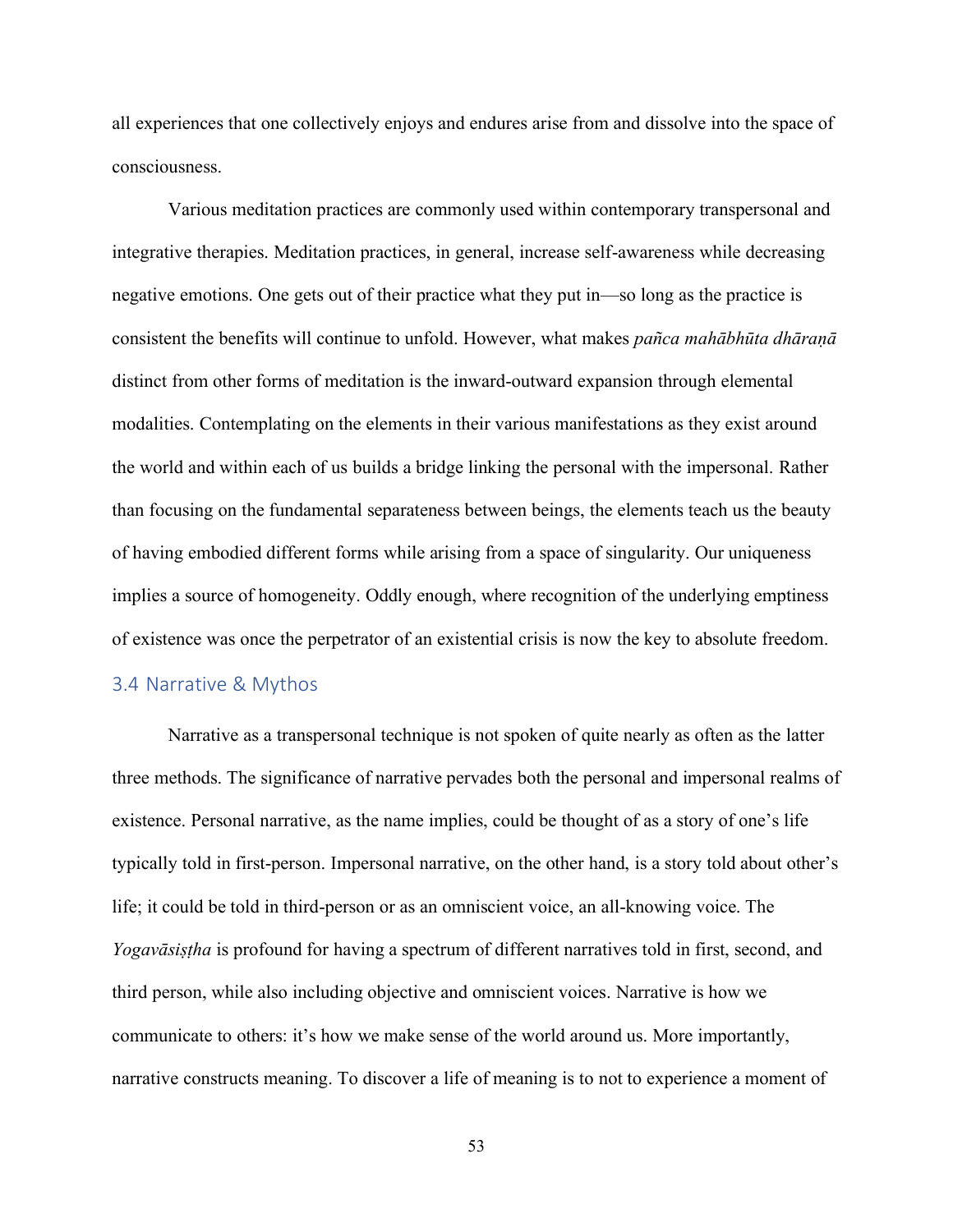happiness; on the contrary, it is to cultivate thought that "[understands] one's life beyond the here and now, integrating future and past.<sup>88</sup> Meaning helps us navigate the turbulences of existential realities. Our personal narrative thus enables us to comprehend and sustain our senseof-self and situations, to manifest a life of meaning through coherency and contentment. But narrative can also be fragmented, debilitating, and incoherent, and so fall short of meaning. "Meaninglessness," according to Carl Jung in *Memories, Dreams, Reflections*, "inhibits fullness of life and is therefore equivalent to illness."<sup>89</sup> Understandably, the less meaning one finds in their narrative, the more one is bound to suffer.

As the full compilation of the *Yogavāsiṣṭha* is narrative in its personal and impersonal forms, there is much meaning to be discovered. But the *Yogavāsiṣṭha* is more than mere storytelling; it is Hindu mythos depicting the human predicament, the nature of the world as it is filtered through the human psyche, and how Vasiṣṭha's Yoga is expounded to alleviate the suffering associated with existential realities. Mythos, or simply myths, are generally disregarded as fictional stories in the modern day. Many believe that myths are a premodern way of persuading groups of people to adhere to certain moral rules or religious ideologies, or simply a mode of entertainment, literary works of the past. The modern age has instead adopted logos science, reason, logic—as the only credible source of truth in the world, hence the notable decline in religious identifications in developed countries. But as Carl Jung writes,

No science will ever replace myth, and a myth can never be made out of any science. For it is not that "God" is a myth, but that myth is a revelation of the divine life in man. It is not we who invent myth, rather it speaks to us as a Word of God. The Word of God comes to us, and we have no way of distinguishing whether and to what extent it is different from God. There is nothing

<sup>88</sup> Roy F. Baumeister, Kathleen D. Vohs, Jennifer L. Aaker, Emily N. Garbinsky, "Some key differences between a happy life and a meaningful life," *The Journal of Positive Psychology: Dedicating to furthering research and promoting good practice* (London: Routledge, 2013), 2.

<sup>89</sup> Carl G. Jung, *Memories, Dreams, Reflections*, ed. Aniela Jaffe, trans. Richard and Clara Winston (New York: Vintage Books, 1989), 340.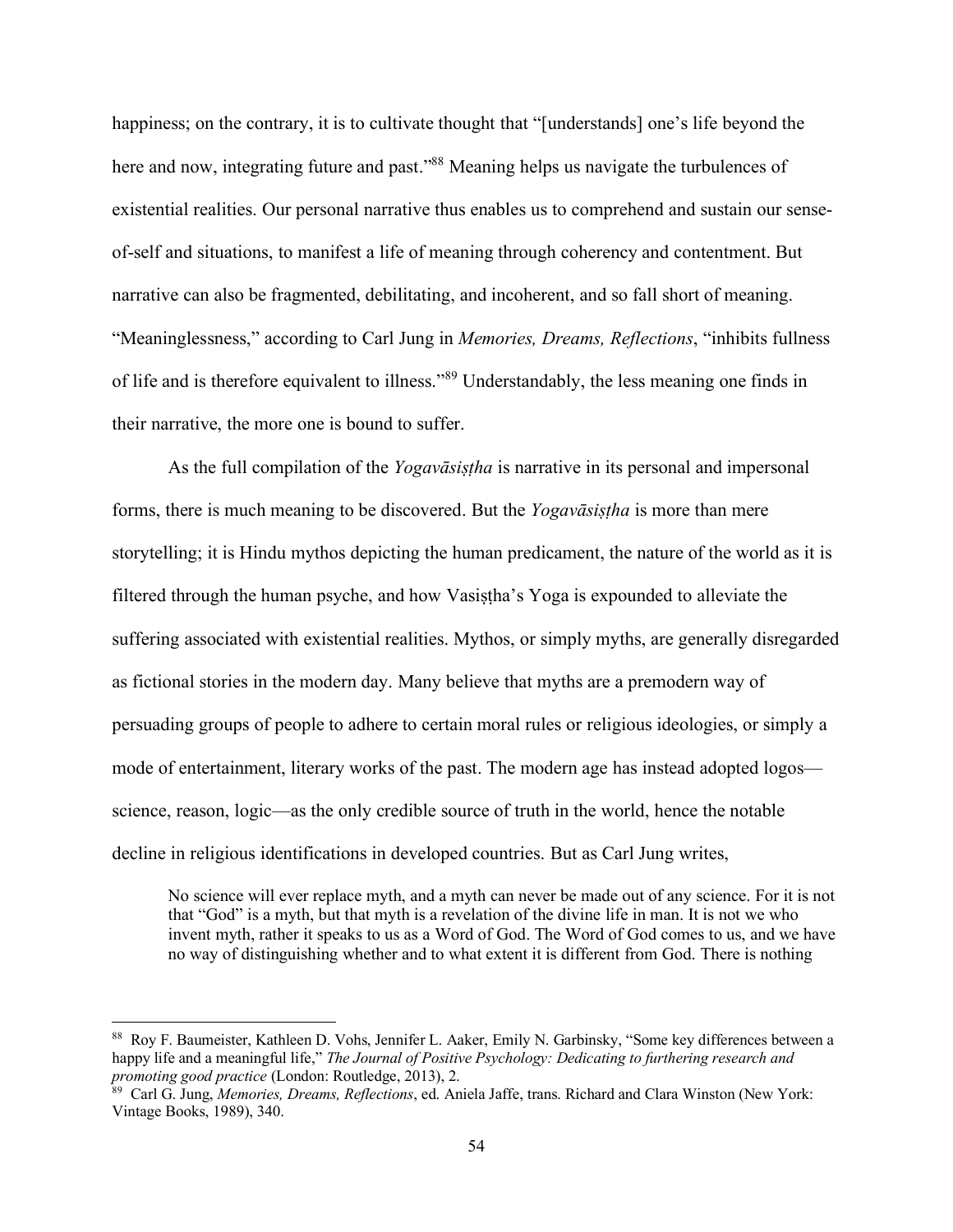about this Word that could not be considered known and human, except for the manner in which it confronts us spontaneously and places obligations upon us. $90$ 

That is not to say that logos holds no value to humankind; mythos and logos are two sides of the same coin of truth, but the truths they reveal are different in nature. Science, for example, can give us a cure to physical illnesses and ailments, while myths can teach us how to meaningfully navigate the hardships associated with such illnesses. Logos is the reason humankind has exponentially progressed in technology and civilized societies. Though necessary, logos cannot provide the answers to the "hard" questions of existence. Logos fails to encapsulate the essence of humankind, reducing our complexity to the laws of science. For this reason, mythos—religious mythos—has, time and again, become our source for meaning.

The purpose of the narrative style is to illustrate the human predicament in both its beauty and tragedy—something that all can relate to on some level, but what is the point of a teaching if not for its practical application? The myth provides exactly this: trials and turbulences coping with our mortality in symbolic and archetypal language. Myth is not supposed to adhere to scientific law; much like the realm of dreams, mythos speaks to the deep unconscious of our psyche. It is the collective unconscious where we discover bridges upon bridges linking ourselves to beings immemorial; hence, comprehending the myth through the conscious intellect is of little importance. Modern society is now accustomed to receiving quick and easy answers with a search engine constantly at our fingertips, so the fact that myths and dreams are encrypted with symbols and archetypes that no Google search can decipher often renders them incomprehensible and meaningless. But just by simply reading myths (and experiencing dreams) the vast realm of the unconscious is tapped into, where its value and truth wait to be discovered.

<sup>90</sup> Carl G. Jung, *Memories, Dreams, Reflections*, 340.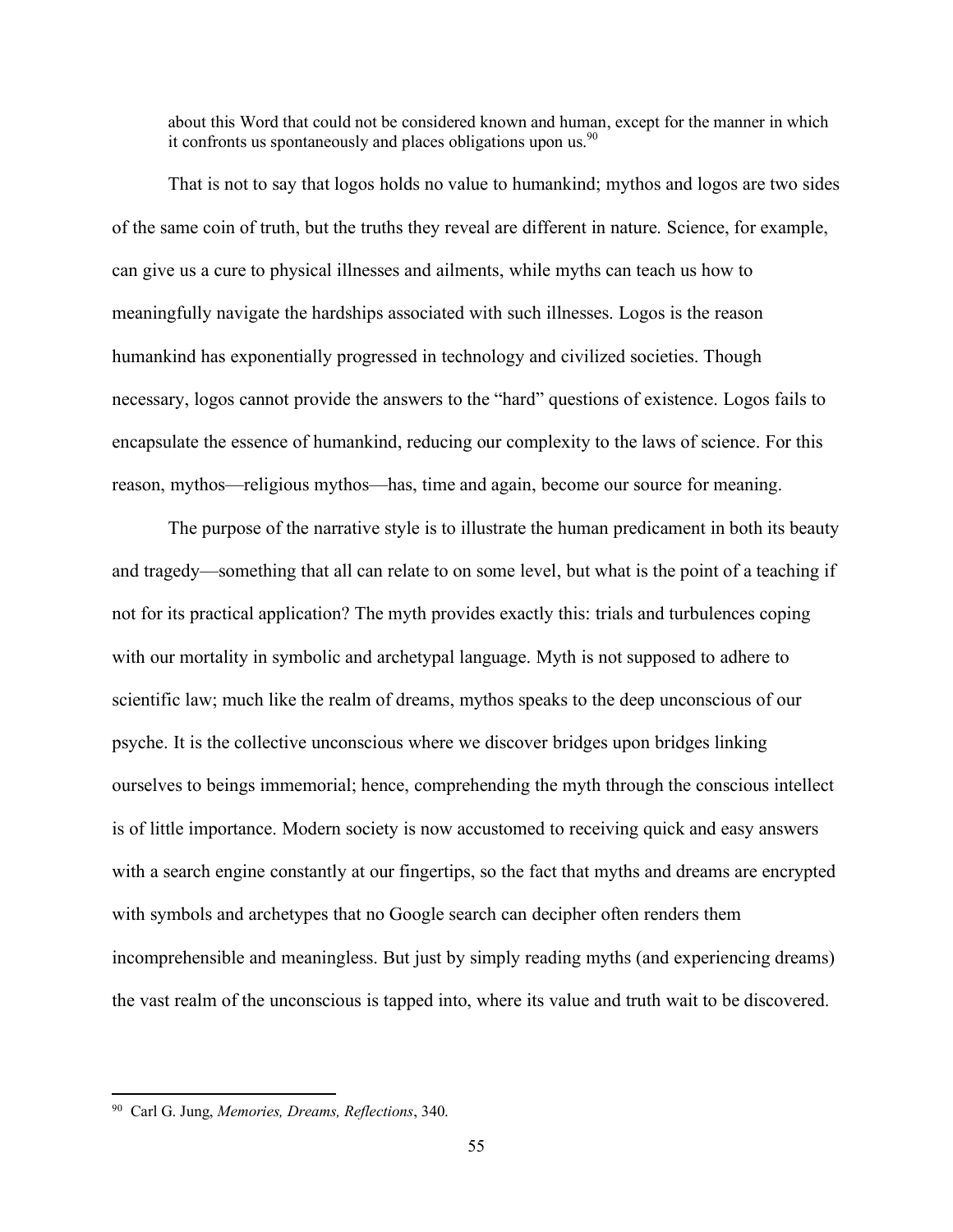As also the case with dreams, we are to integrate and practice what we learn from myths in our daily lives. But given the nature of its symbolic language, one must caution imitation from inspiration. In discussing the stories of Christ and Buddha, Jung explains that both figures have prompted a mass following of imitation, completely countering what both fundamentally stood and died for:

…Buddha became, as it were, the image of the development of the self; he became a model for men to imitate, whereas actually he had preached that by overcoming the Nidana-chain every human being could become an illuminate, a buddha. Similarly, in Christianity, Christ is an exemplar who dwells in every Christian as his integral personality. But historical trends led to the *imitatio Christi*, whereby the individual does not pursue his own destined road to wholeness, but attempts to imitate the way taken by Christ. $91$ 

This is a crucial point to remember whilst reading myths and interpreting dreams. We are quick to interpret at face value, bypassing any omniscient voice or unable to see past the nonsensical words or frames. Key religious figures such as Christ, Buddha, and even our very own Rāma and Vasiṣṭha, rest in mythos exemplifying their narratives toward self-realization; when one seeks to imitate such figures rather than understand them as symbols guiding us along our own heroic journey to wholeness, their encrypted messages and meanings become obstructed by our need to emulate their lives. Unsurprisingly, this imitation only leads to disappointment, guilt, shame, and suffering.

Throughout the course of 4 volumes, that is, 6 books and somewhere over 29,000 verses, Vasiṣṭha uses narrative and mythos to guide Rāma along his path to *jīvanmukta*. During his dispassionate discourse, the reader learns of Rāma's confrontations with the four existential realities. Rāma sees no value in living whilst death is bound to happen; he is isolated from the workings of his own mind; knowing his lack of immunity to *avidyā*, he lacks freedom. Given these confrontations, Rāma finds the ever-changing complexions of the world to be meaningless

<sup>91</sup> Jung, *Memories, Dreams, Reflections*, 280.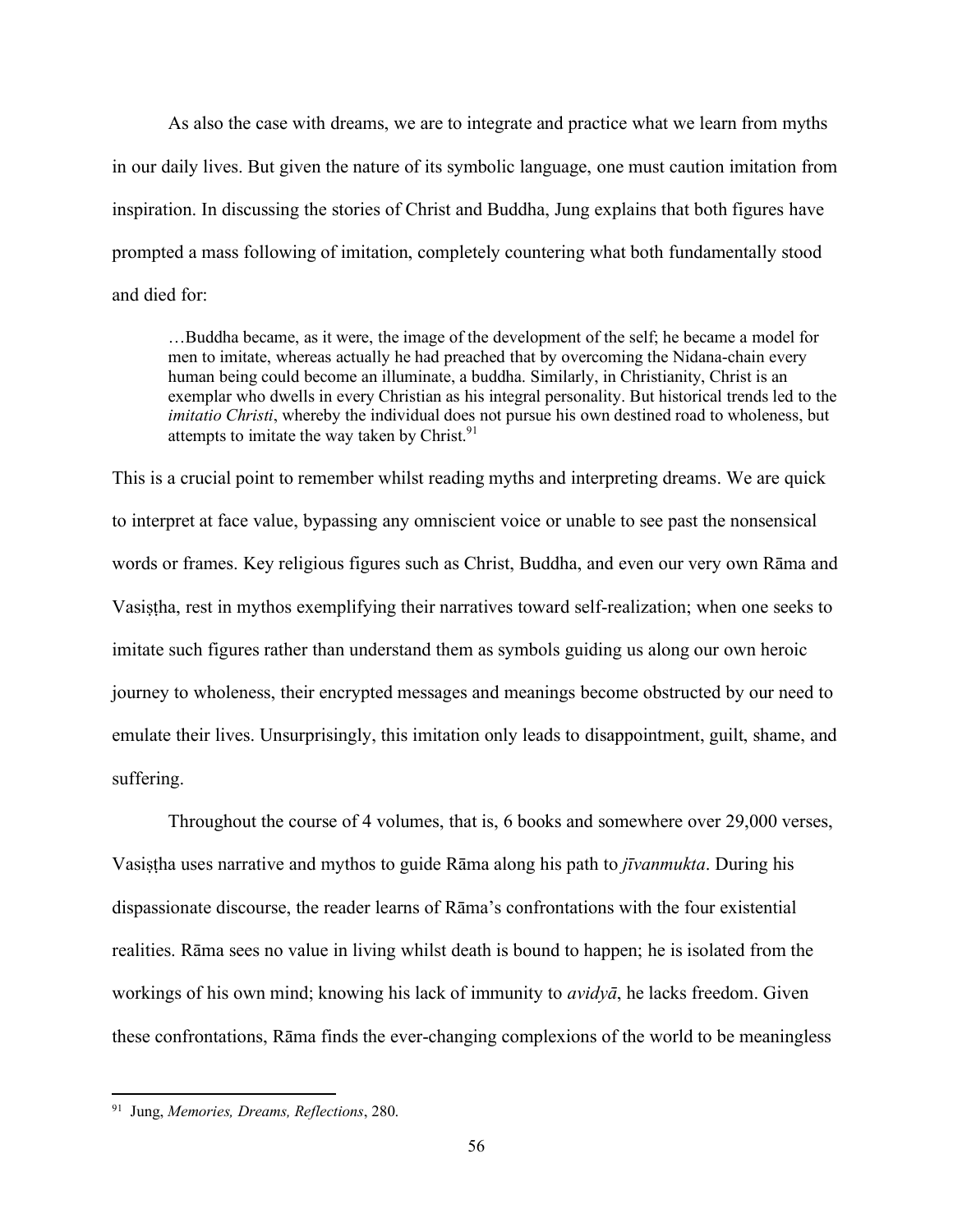and is therefore on the verge of fasting unto death. Vasiṣṭha's initial response, however, is to ease Rāma's angst by telling him that his existential crisis is normal and indicative of the need to pursue yogic practice. He continues explicating the importance of remaining active in the world, that is, continuing one's *dharma*, while remaining unattached to one's duties and their outcomes. Thereafter Vasiṣṭha uses the power of narrative and mythos to illustrate the illusory nature of materiality as well as the mind's power of creation, sustenance, and dissolution. Thanks to Vasistha's words of instruction, Rāma progresses through the sevenfold Yoga, halting at the sixth limb where *jīvanmukta* is finally attained. Here he finally understands the nature of suffering, the nature of Brahman or pure consciousness, and how to live with knowledge of both:

I have nothing to do for myself at present, nor is there any left undone or remaining to be done by me. I am as I am and have ever been, and always without any craving for me.<sup>92</sup>

I have no foe to annoy me nor a friend to give any joy to me; I have no field to work in, nor an enemy to fear nor a good soul to rely in. It is our misunderstanding that makes this world appear so troublesome to ourselves, while our good sense makes it all agreeable to us.<sup>93</sup>

We have seen the highest pitch of all prosperity, and the best of all that is to be seen; we have known the end of all learning, and the last extremity of adversity; we have seen many countries and heard many speeches; but never have we heard, nor seen nor known anything better than the discourse on the beauty of the soul, which the sage has shown us today.<sup>94</sup>

Rāma is now ready to fulfill his *dharma* as king and warrior. With the knowledge of pure consciousness, Rāma undergoes a complete psychological transformation. No longer plagued by the transient movements of time, he rests in the present moment. Established in truth, he no longer indulges in sensual pleasure. Having relinquished the pursuit of impure desire, his karmic imprints are purified, and he is free from the binds of attachment. He is beyond all notions of duality and diversity, liberated while living. Because of the transpersonal technique of narrative, Rāma understands the meaning of his existence by implementing Vasistha's practices to his

<sup>92</sup> *YV* VI.2: 214.17.

<sup>93</sup> *YV* VI.2: 214.19.

<sup>94</sup> *YV* VI.2: 214.24.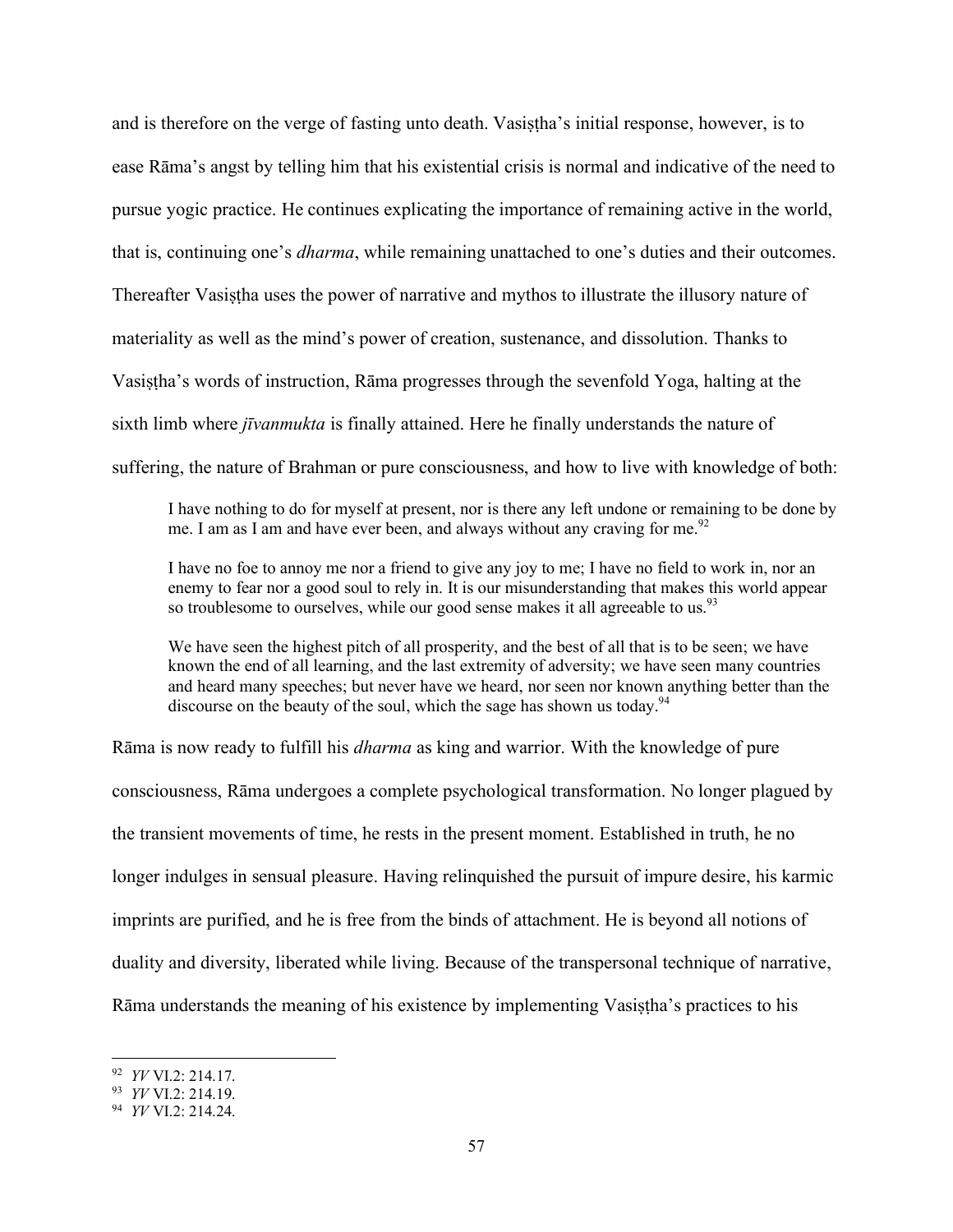personal self. Self-inquiry and rebirth help him overcome the imminence of death, dreams help him expand his sense-of-self beyond wakeful consciousness, and the elemental meditations reveal ultimate freedom in the manifest world.

# 4 Concluding Remarks

An important statement I made during the introduction refers to the existential crisis as both a subjective confrontation and an objective phenomenon not limited to time nor space. Humans are, fundamentally, social beings, yearning for connection, belonging, and a sense of stability amongst the unpredictable turbulence of the world. Insofar as our primal instincts yearn for a life of meaning, the existential crisis will continue its organic manifestation for generations to come. This is unavoidable, and, quite frankly, necessary for both personal psychological growth and for meaningful societal changes, as crises of existence tend to underscore broader issues of 'being' within a society. Take, for example, the more recent COVID-19 pandemic. There were, undeniably, widely felt feelings of fear and uncertainty as severe illness and death counts rose, individuals were increasingly isolated from one another, and prerogatives frozen. It is therefore permissible to say that the widely felt confrontations are indicative of perpetuating existential crises for many individuals, myself included. The abrupt halt to our fast-paced, sociable lives due to the worldwide spread of a highly contagious pathogenic viral infection emphasized for many just how interconnected and interdependent we all are, and not just with one another, but with the entirety of the cosmos.

We are, as Vasistha's story exhibits, a microcosm of the macrocosm universe. If the pandemic has but one lesson to teach, it's the necessity to act diligently with respect to nature. Our existence is nature itself, but when *ahaṃkāra* (ego) is constantly fueled with satisfaction of personal desire, *manas* (mind) becomes clouded with *avidyā*, unable to discern properly the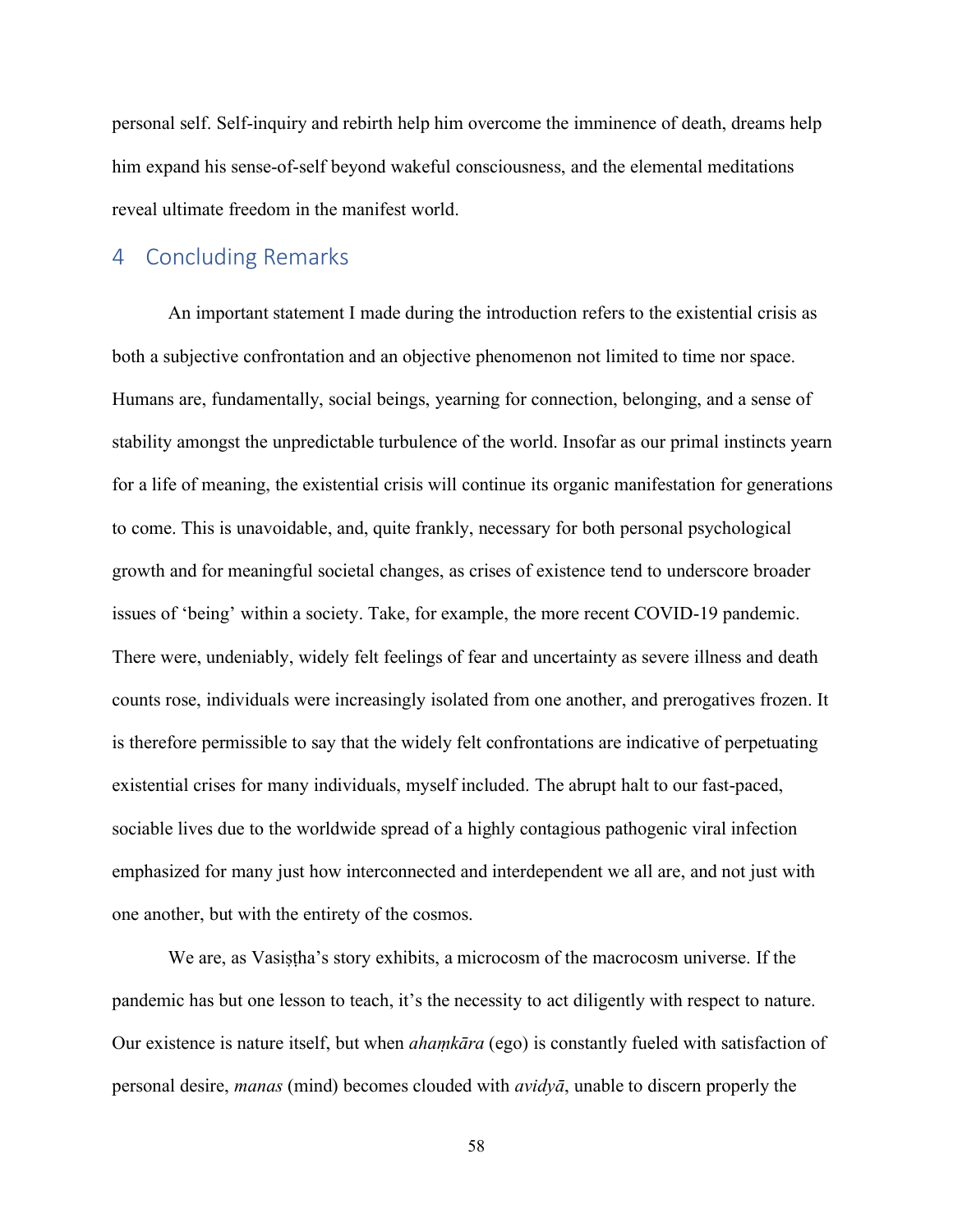impermanence of this material existence. But this is no excuse to renounce interacting with the world; on the contrary, Vasistha reminds us that we still have a duty *(dharma)* to carry on with our worldly responsibilities—only this time the mind perceives from a place of unified consciousness, unattached to things of the past and no longer anticipating that which has yet to come. It is from this place of purified awareness where we can act creatively (*pauruṣa*). No matter how small, our actions of the present have a lasting vibrational effect on the world around us. Actions of a former present moment—whatever those were—triggered the spread of an incurable deadly virus that cost the lives of millions, the effects of which continue to radiate to the present day.

The many stories of the *Yogavāsiṣṭha* serve a young Rāma several spiritual instructions. First, all perception of the manifest world depends on the mind; nothing exists independently of the mind. Second, the nature of the world is impermanence; nothing is fixed nor inert—all is in constant flux. Third, to alleviate existential suffering, one's *karma* must be addressed to embrace selfless action. This requires the cultivation of *yatna* and *pauruṣa,* with further purificatory practices of ethical observances, meditation, and remaining present. Fourth, pay attention to dreams. The fluctuations of consciousness imply a singularity: just like colors of the rainbow cannot be known without the singularity of light. Fifth, inquire about past lives. We learn more about ourselves the more we learn of other species. Sixth, meditate. The elemental meditations reveal that freedom is possible through worldly existence—appreciation for their changing nature liberates one from attachment to their false permanence. And seventh, a life of meaning hinges on a visionary metamorphosis: understanding the creation, sustenance, and dissolution of the manifest world as taking place within the mind. Integration of past, present, and future can happen when diligence is given to personal and impersonal narrative.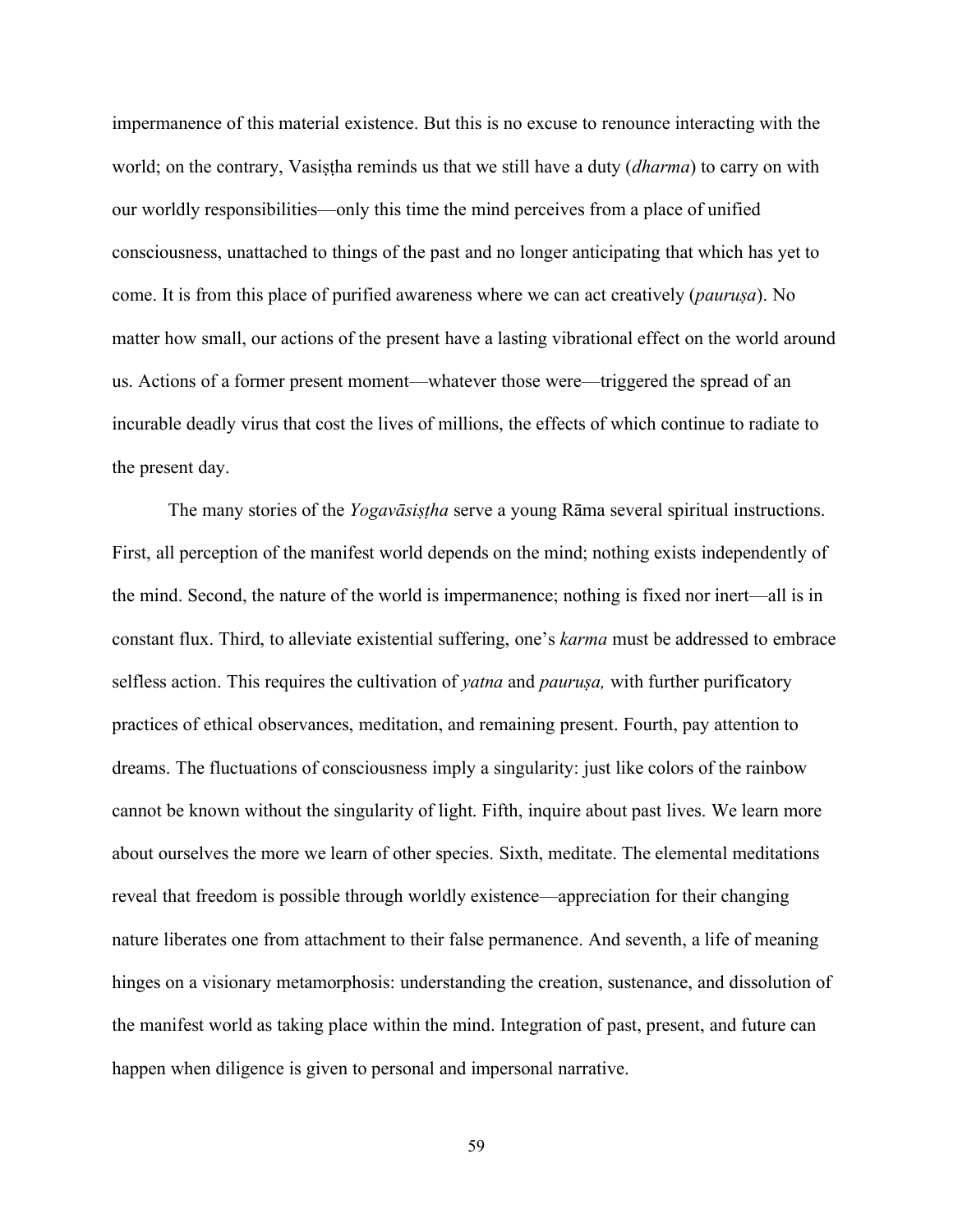Approaching the existential crisis through a transpersonal psychology like the one found in the *Yogavāsiṣṭha* can effectively transform one's being-in-the-world. I've stated before that the humanistic and existential approaches generally used in Western philosophy and psychology to be effective in uplifting human will and personal responsibility; in general, these approaches, though nuanced, emphasize the crisis of existence as a problem of self-identity. Here, the fulfilling of self-identity is made the viable solution. But existential psychotherapies typically fall short of a developed set of techniques, as the peculiar nature of the individual's circumstances makes difficult to instantiate a primary theoretical framework. More importantly, the work is finished upon reaching a fulfilling self-identity. No concern is granted for experiential realities beyond that of the ego-self, let alone realities for other human and nonhuman beings. When one has chronic back pain, a doctor may prescribe pharmaceuticals to alleviate the pain. Certain lifestyle decisions and behaviors may be questioned and acknowledged, but many people will prefer medications due to their ease-of-use, quick-fix, and little effort, among many others. However, such medications are short-term solutions that isolate one part of the body—the part with pain—effectively doing nothing to address the body as a whole, interdependent organism. The same could be said about the existential crisis when approached through the previously discussed humanistic or existential perspectives. Alleviating the crisis by fulfilling personal identity as an individual self does nothing to address the universality of being and becoming. We would not give someone with chronic back pain pharmaceuticals for the rest of their life to cope with their suffering, so why would we prescribe existentially suffering individuals the need to fulfill their authentic selves without addressing what it means to *be* in this world alongside other forms of being? To approach an existential crisis is to approach the "hard" questions of existence—questions that have been proven time and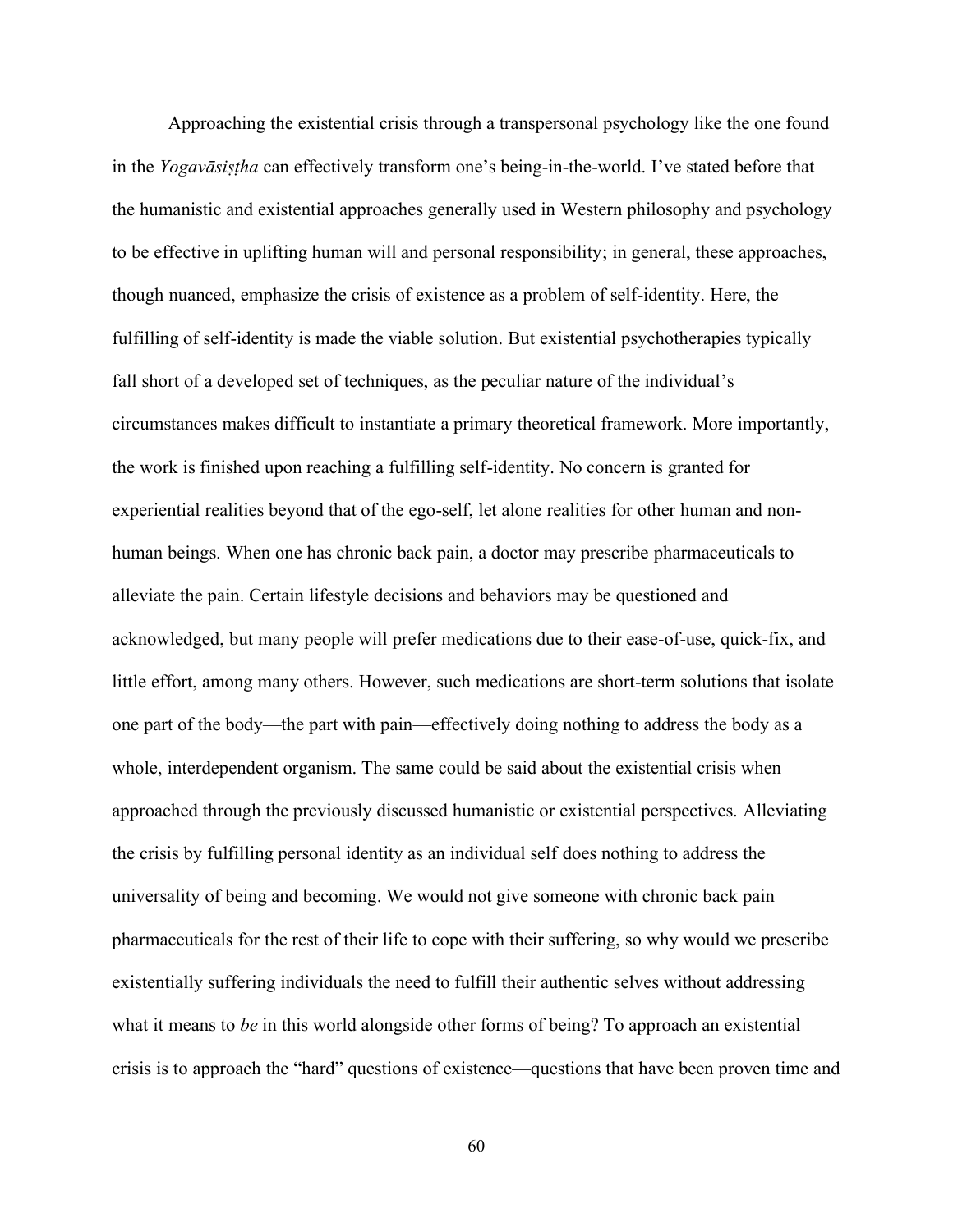again unsatisfactorily answered (if at all) by conventional scientific frameworks. For this reason, I've argued that the transpersonal Yoga of the *Yogavāsiṣṭha* tackles the existential crisis by fulfilling *S*elf-identity (emphasis on the capital 'S'), that is, the knowledge of pure consciousness: *Brahman*, *Ātman*, *puruṣa*.

The transpersonal techniques I've delineated in this thesis are expressed through subnarratives, apart from Vasiṣṭha's own. In Lavaṇa's story we learn that our dreams can unveil aspects of ourselves that otherwise persist without awareness in the unconscious psyche. We also learn that waking state, dream state, and deep-sleep state are mere waves of a singular ocean of consciousness. Hence, remaining diligent toward dreams and its language of symbols and archetypes serve as a transpersonal technique with the potential to expand one's sense-of-self, thus alleviating an existential crisis perpetuated by isolation. In Puṇya and Pāvana's story we learn the power of inquiring into past lives and the deep sense of empathy cultivated from recognizing our interconnection with a myriad of beings, thus alleviating an existential crisis perpetuated by confronting death's inevitability. We also learn the impermanence of the manifest world and how our attachment to worldly things only sustains samsaric suffering. In Vasistha's story we learn the power of creation and dissolution of the elemental meditations, the adoption of which unveils such power as resting within ourselves. We also learn from Kālī the divine power of the feminine, the *śakti* or energy of pure consciousness that is the driving force of the manifest world's creation, longevity, and dissolution. Furthermore, progression through the elements ultimately reveal the *śūnyatā* (emptiness) of all existence; rather than this being a fatalistic realization, Vasiṣṭha reminds us that it becomes the template for creative action, the recipe for freedom whilst embodied. Finally, Rāma's story from start to finish reveals the power of narrative and mythos in alleviating existential crises of meaninglessness. It is by studying and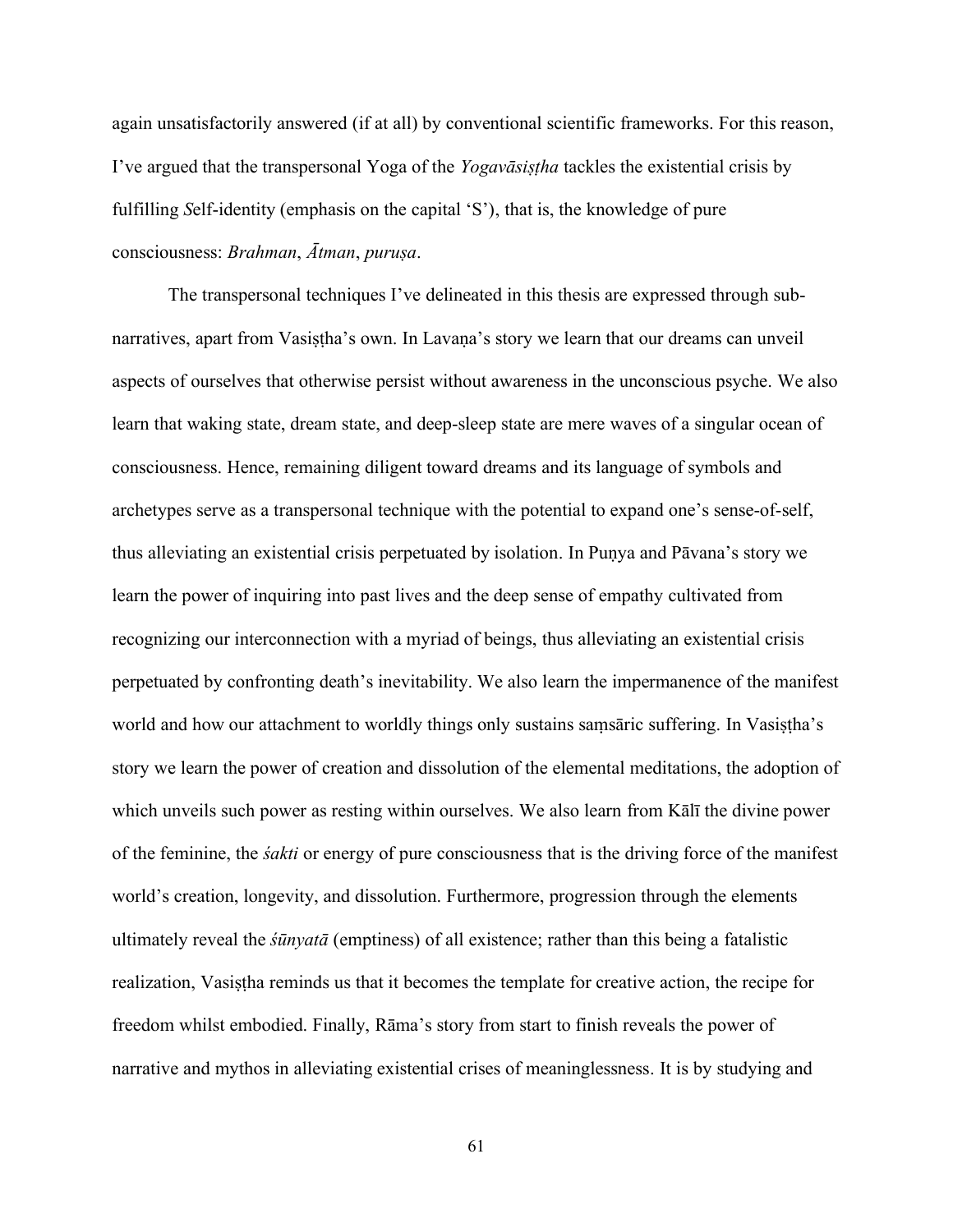practicing the wisdom of religious mythos that we can begin to make sense of personal narrative as it relates to others.

Vasiṣṭha's transpersonal Yoga both encapsulates and expands the humanistic/existential approach to the crisis. It encapsulates the latter by upholding the necessity for self-effort, human will, and responsibility. However, it expands this approach by relinquishing the ego-personality only upon its fulfillment. This release of self-identity makes room for *S*elf-identity, knowledge of pure consciousness. At this point, the seeker can integrate knowledge of *Brahman* with the knowledge of the inherent suffering of the world, "returning" to pursue the duties of life without getting wrapped up in their illusory natures.

One may rightfully be concerned that a transpersonal approach may avoid fundamental aspects of the personal in favor for the transpersonal. That is to say, a transpersonal approach risks overlooking those aspects of human existence that may or may not have brought one to a state of crisis to begin with. There's also the concern that many individuals who develop an existential crisis have no interest in religious or spiritual domains, and so may be turned off from any guidance of the same nature. First, I'd like to address the concern regarding avoidance of the personal for the transpersonal: as expressed in the *Yogavāsiṣṭha*, the personal experience is the only way we can even make sense of the transpersonal. We are, after all, human beings. The experience of real human emotions, especially that of turmoil, is essential to begin any spiritual path—and what living human being has not suffered at least once from the givens of existence? The personal is a gateway to the transpersonal, but the transpersonal, once known, is to be integrated into the life of the personal—the wisdom that arises from knowing the transpersonal realm enables a better mode of existence in the personal.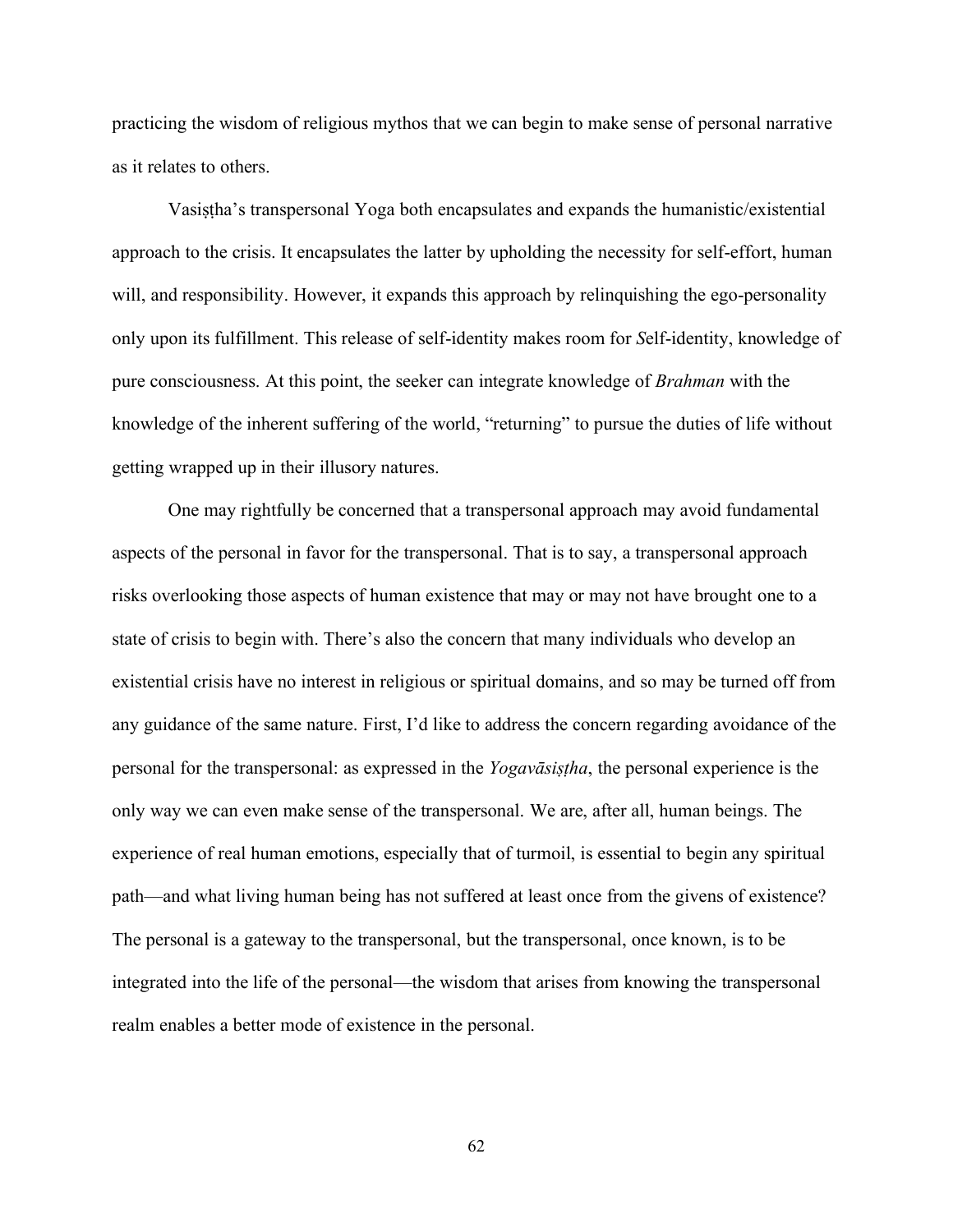Regarding the concern of religious or spiritually disinterested individuals, a transpersonal approach may sound off alarms that such techniques involve the need to identify with a religious or spiritual cult, or that the label is purely incompatible with any psychotherapy rooted in a scientific framework. This is a completely valid concern, and one that should not be easily brushed off in the field of psychotherapy. Of course, any therapeutic approach must consider the patient receiving such help—no two patients have the same experience, so it's likely that different patients will require different methods. However, I've mentioned that the traditional humanistic/existential approach does not have a primary theoretical framework in quite the same way a transpersonal approach does. This mainly involves the therapeutic techniques used in a session. I've expounded in this paper four transpersonal techniques that could be used in a professional setting, notwithstanding the many others that are emphasized in the *Yogavāsiṣṭha* or those used by Jungian psychoanalysts, for example. Transpersonal techniques need not be associated with a particular religious or spiritual order; it is frequently though because religious mythos contains the original truths of the human predicament and ritual practices transforming the psyche. In other words, such practices have a religious origin, but as we observe with the development of, for instance, the C. G. Jung Institute and Esalen Institute, both of which focus on transpersonal techniques but do not identify with any religious sect, psychotherapy, especially as it relates to the existential crisis, is compatible with transpersonal methods.

One last concern that deserves mention is one of spiritual bypassing. Spiritual bypassing is a term used to denote a way of masking behind spirituality in order to avoid acknowledging unresolved issues as it relates to oneself or others. This could look like an avoidance of reality and world occurrences, thinking that just by meditating one can change external reality, a denial of any emotion that counters "good vibes," and many, many others. Within any spiritual tradition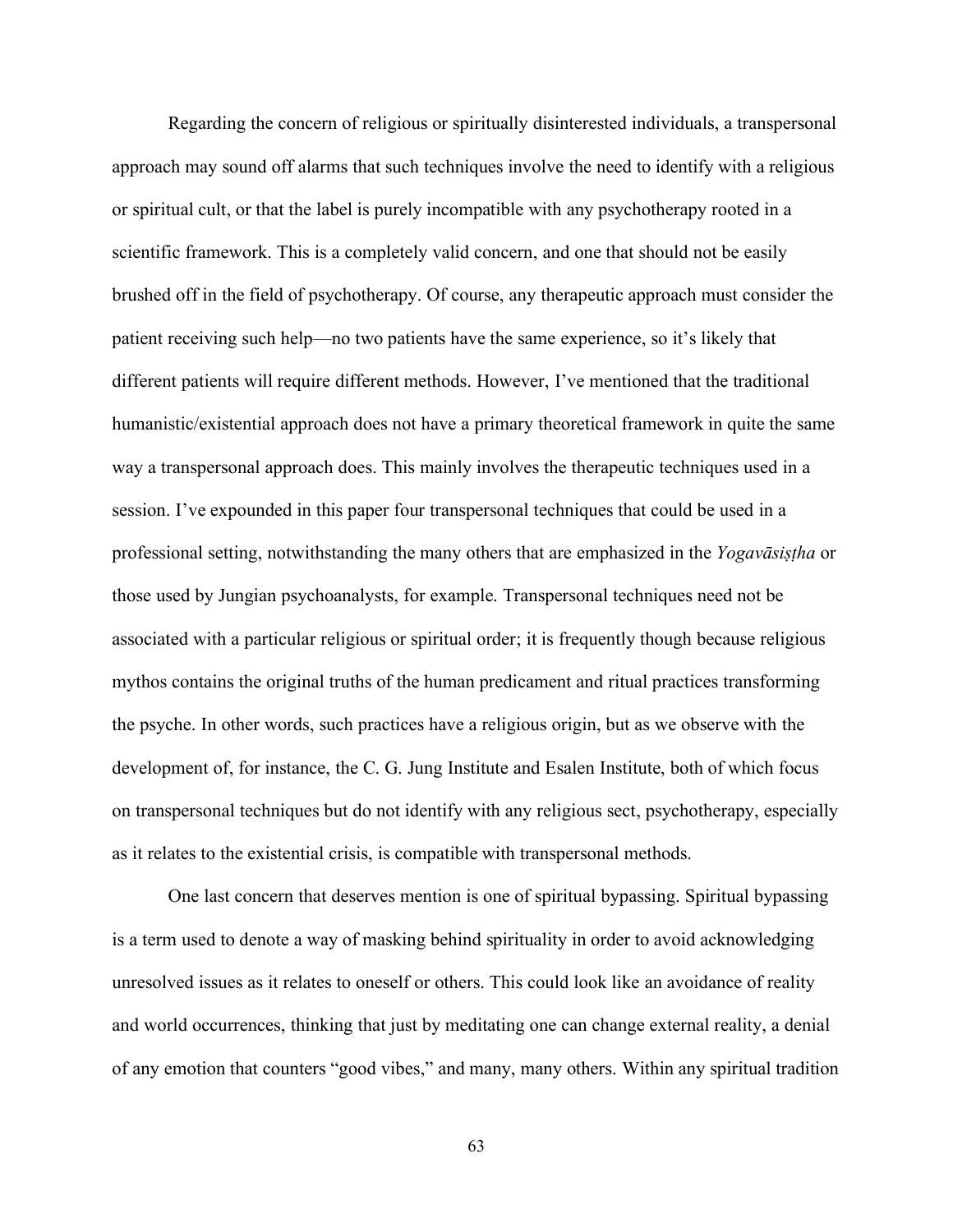of the modern age that separates itself from religious origins, there is always the concern for spiritual bypassing. Not to mention that oftentimes the first spiritual "high" (by whatever method one chooses) can be addicting, so anyone unfamiliar with the ups-and-downs of the spiritual path can be deeply disturbed by that initial comedown, thus avoiding any interaction with that which does not reflect the spiritual. However, the *Yogavāsiṣṭha* makes it profoundly clear how important it is to re-engage with the world and continue one's duties after that first liberating experience. The real work begins after coming down. Upon receiving knowledge of the transpersonal, how can one then integrate such wisdom to their daily life? Vasiṣṭha reminds us that our re-engagement with the world stems from a space of creativity and selfless action—there is no room for bypassing in his Yoga.

In this paper, I've presented an alternative approach to alleviating the existential crisis according to the transpersonal psychology of the *Yogavāsiṣṭha*. Having had some prior education in continental philosophy, I felt compelled to respond to the widely embraced humanism of Western academia with a discipline expands the human beyond that of the personal self. Through the many captivating stories, I've shown that transpersonal techniques of dreams, rebirth through self-inquiry, meditations on the elements, and expression of narrative all serve to alleviate crises of existence as it relates to isolation, death, freedom, and meaninglessness, respectively. My hope is to have shown the valuable wisdom of the early-medieval text as not an entertaining source of fiction, but as a highly developed spiritual practice that is just as worthy for attention from the realm of contemporary psychotherapy as methods and techniques rooted in scientific frameworks. As our world continues to change, it is vital that we remember its nature of impermanence. Perhaps take a short walk on the beach, feeling the wet sand mesh between the toes and the cool ocean breeze against the skin. Perhaps close the eyes and breathe the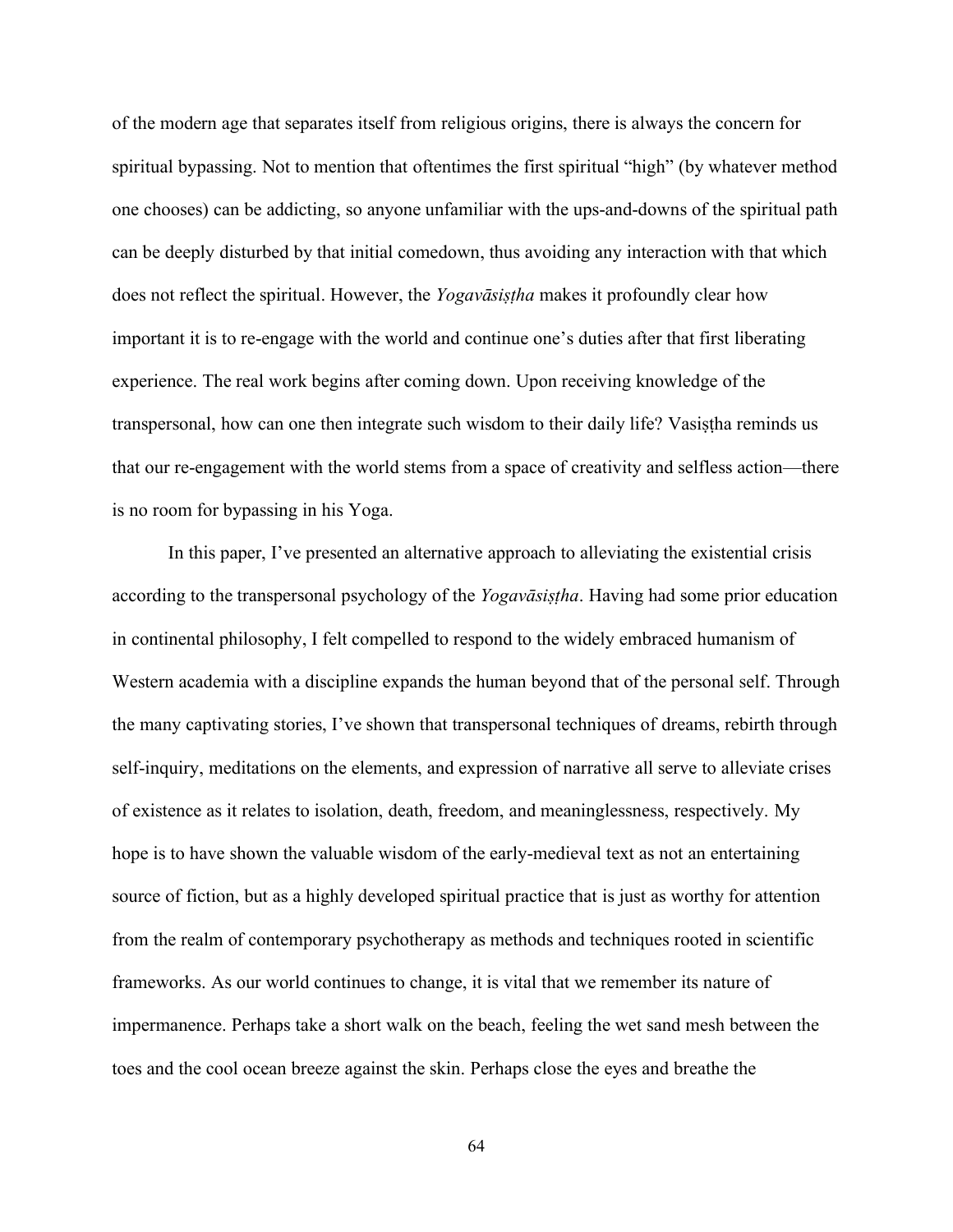singularity of movement. Listen to the rhythm of the waves crashing against the shore and notice how that same movement arises within your own chest, permeating the outward expansion of your being. As simple of a task this may be, it is monumental for a visionary metamorphosis.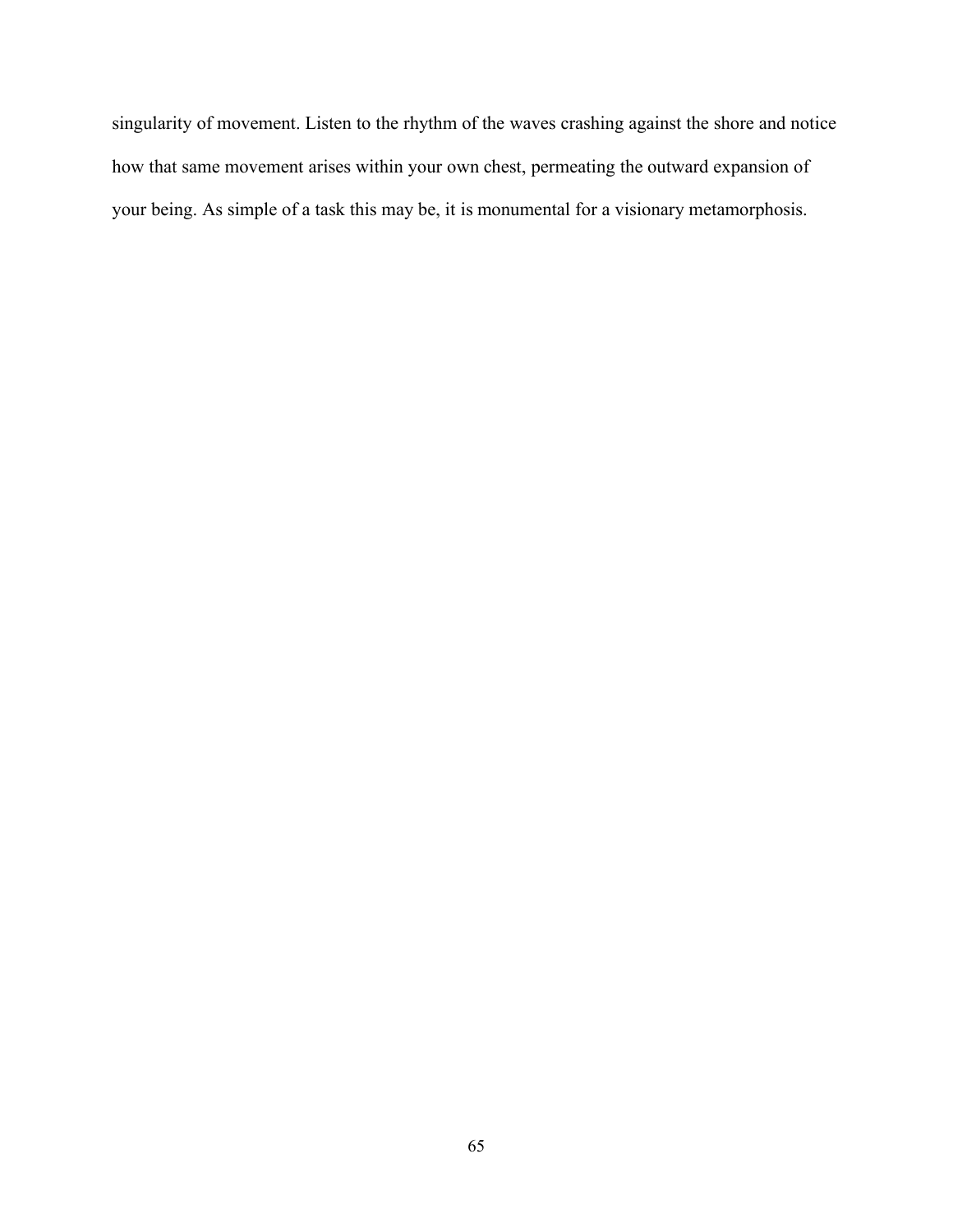#### Bibliography

*Basic Writings of Existentialism*. Edited by Gordon Marino. New York: Modern Library, 2004.

- Baumeister, Roy F., Kathleen D. Vohs, Jennifer L. Aaker, Emily N. Garbinsky. "Some key differences between a happy life and a meaningful life," *The Journal of Positive Psychology*: *Dedicating to furthering research and promoting good practice*. London: Routledge Press, 2013.
- Camus, Albert. *The Myth of Sisyphus and Other Essays*. Translated by Justin O'Brien. New York: Vintage Books, 1991.
- Center for Substance Abuse Treatment. "Brief Humanistic and Existential Therapies." *Brief Interventions and Brief Therapies for Substance Abuse*, TIP 34. Rockville: Substance Abuse and Mental Health Services Administration, 1999.
- Chapple, Christopher Key. *Karma and Creativity*. Albany: State University of New York Press, 1986.

\_\_\_\_\_\_\_. *Living Landscapes: Meditations on the Five Elements in Hindu, Buddhist, and Jain Yogas*. Albany: State University of New York Press, 2020.

\_\_\_\_\_\_\_. "Worlds of Dream in the Yogavāsiṣṭha: Virtual and Virtuous Realities." *Embodied Philosophy*. 15 February 2020.

\_\_\_\_\_\_\_. *Yoga and the Luminous: Patañjali's Spiritual Path to Freedom*. Albany: State University of New York Press, 2008.

- DeNicolas, Antonio T. *Meditations through the Ṛg Veda: Four-Dimensional Man*. New York: Authors Choice Press, 2003.
- *Engaged Emancipation: Mind, Morals, and Make-Believe in the Mokṣopāya (Yogavāsiṣṭha)*. Edited by Christopher Key Chapple and Arindam Chakrabarti. Albany: State University of New York Press, 2015.

Frankl, Viktor. *Man's Search for Meaning*. Boston: Beacon Press, 1959.

Fromm, Erich. *The Art of Loving*. New York: Bantam Books, 1956.

Horney, Karen. *Neuroses and Human Growth.* New York: W. W. Norton, 1950.

Jung, Carl G. Memories, Dreams, Reflections. 2<sup>nd</sup> Edition Recorded and Edited by Aniela Jaffe. Translated from the German by Richard and Clara Winston. New York: Vintage Books, 1989.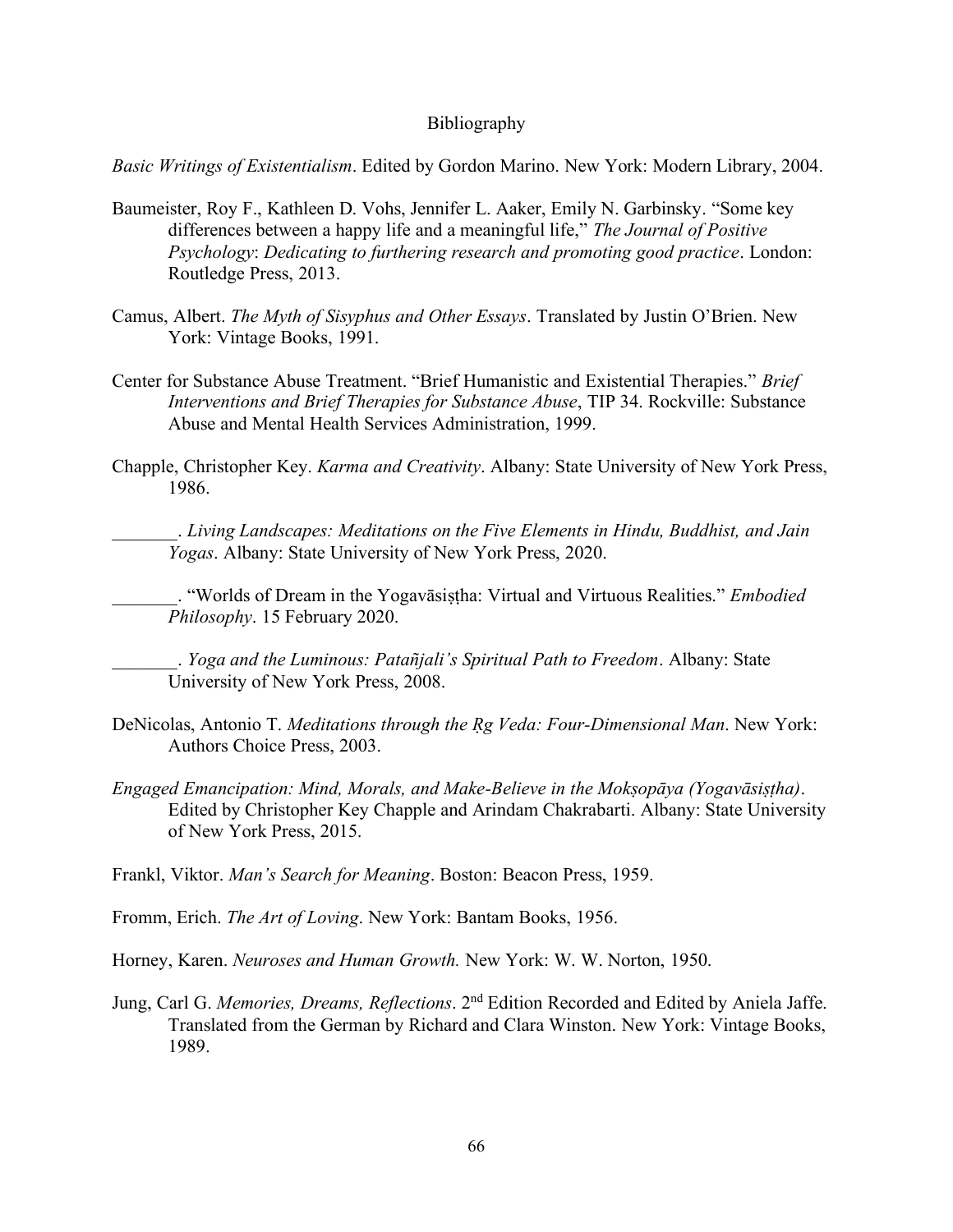\_\_\_\_\_\_\_. *Selected Writings*. Introduction by Robert Coles. New York: Book-of-the-Month Club, 1997.

- James, William. *The Varieties of Religious Experience*. New York: Philosophical Library/Open Road, 2015.
- Kaiser, Hellmuth. *Effective Psychotherapy: The Contributions of Hellmuth Kaiser.* Edited by L. Fierman. New York: Free Press, 1965.
- Kasprow, Mark C. and Bruce W. Scotton. "A Review of Transpersonal Theory and Its Application to the Practice of Psychotherapy." *Journal of Psychotherapy, Practice and Research* 8, no. 1, 1999. 12-23.
- Kierkegaard, Søren. *Sickness unto Death: A Christian Psychological Exposition for Upbuilding and Awakening*. Edited and translated by Edward Hong and Edna Hong. Princeton: Princeton University Press, 1980. Original Publication 1849
- Kripal, Jeffrey John. *Esalen: America and the Religion of No Religion*. Chicago: The University of Chicago Press, 2007.
- Maslow, Abraham Harold. *The Farther Reaches of Human Nature*. New York: The Viking Press, 1971.
- Mitra, Vihari Lal. *The Yoga-Vāsiṣṭha of Vālmīki*: Sanskrit Text and English Translation, Vol. I-IV. Edited and revised by Ravi Prakash Arya. Delhi: Parimal Publications, 1998.
- Monier-Williams, Sir Monier. *A Sanskrit-English Dictionary*. London: W.H. Allen and Co., 1851.
- Rank, Otto. *Will Therapy: An Analysis of the Therapeutic Process in Terms of Relationship.* Translated by Jessie Taft. New York: Alfred A. Knopf, 1936.
- Sartre, Jean-Paul. *Existentialism and Human Emotions*. New York: Philosophical Library, 1967.
- Singer, June. *Boundaries of the Soul: The Practice of Jung's Psychology*. New York: Doubleday, 1972.
- Smith, Gregory A. "About Three-in-Ten U.S. Adults Are Now Religiously Unaffiliated." *Pew Research Center*. 14 December 2021.
- *The Thirteen Principal Upanishads*: Translated from the Sanskrit with an Outline of the Philosophy of the Upanishads and an Annotated Bibliography by Robert Ernest Hume. London: Oxford University Press, 1921.
- Tillich, Paul. *The Courage to Be*. Introduction by Peter J. Gomes, second edition. New Haven: Yale University Press, 2000.